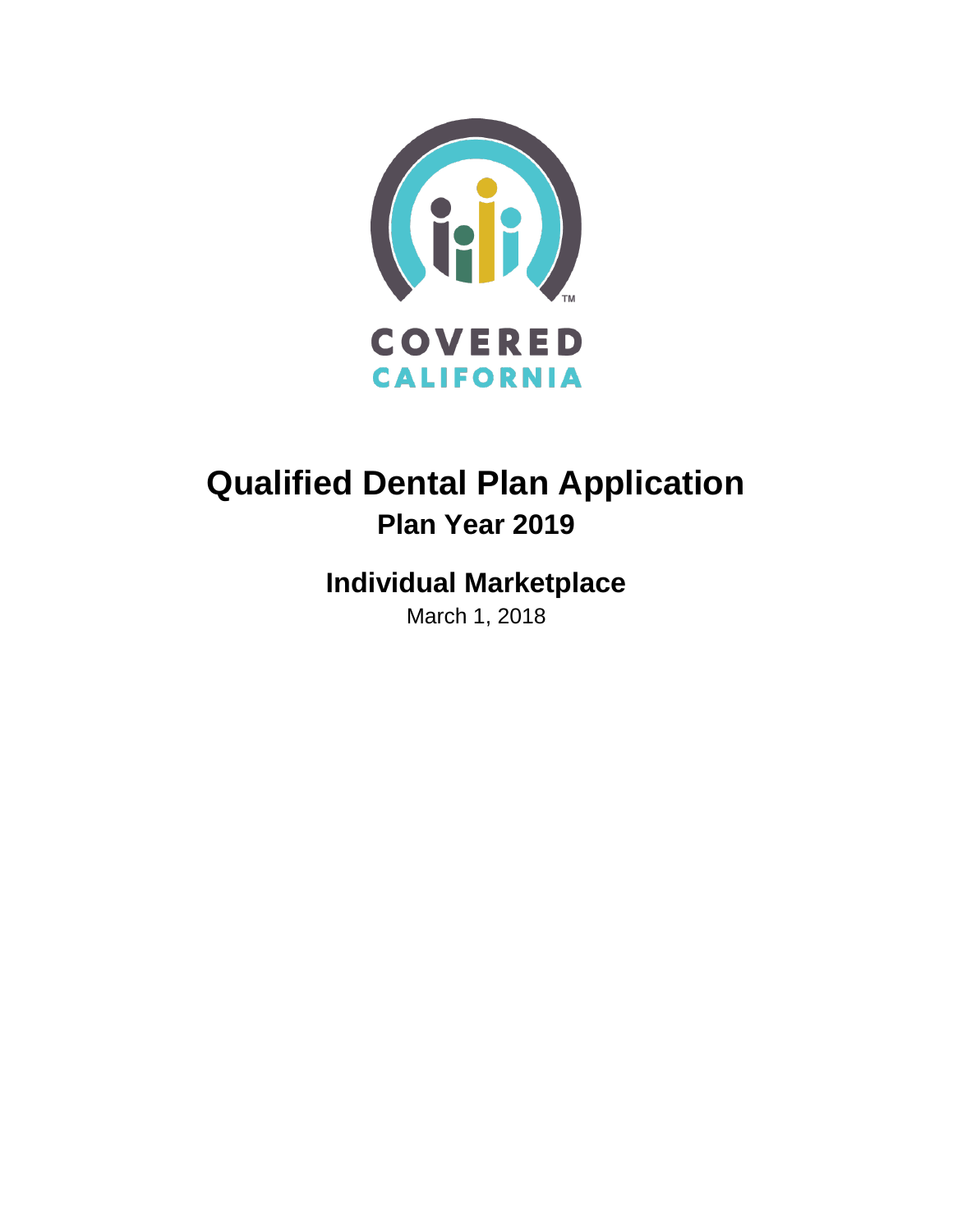# Contents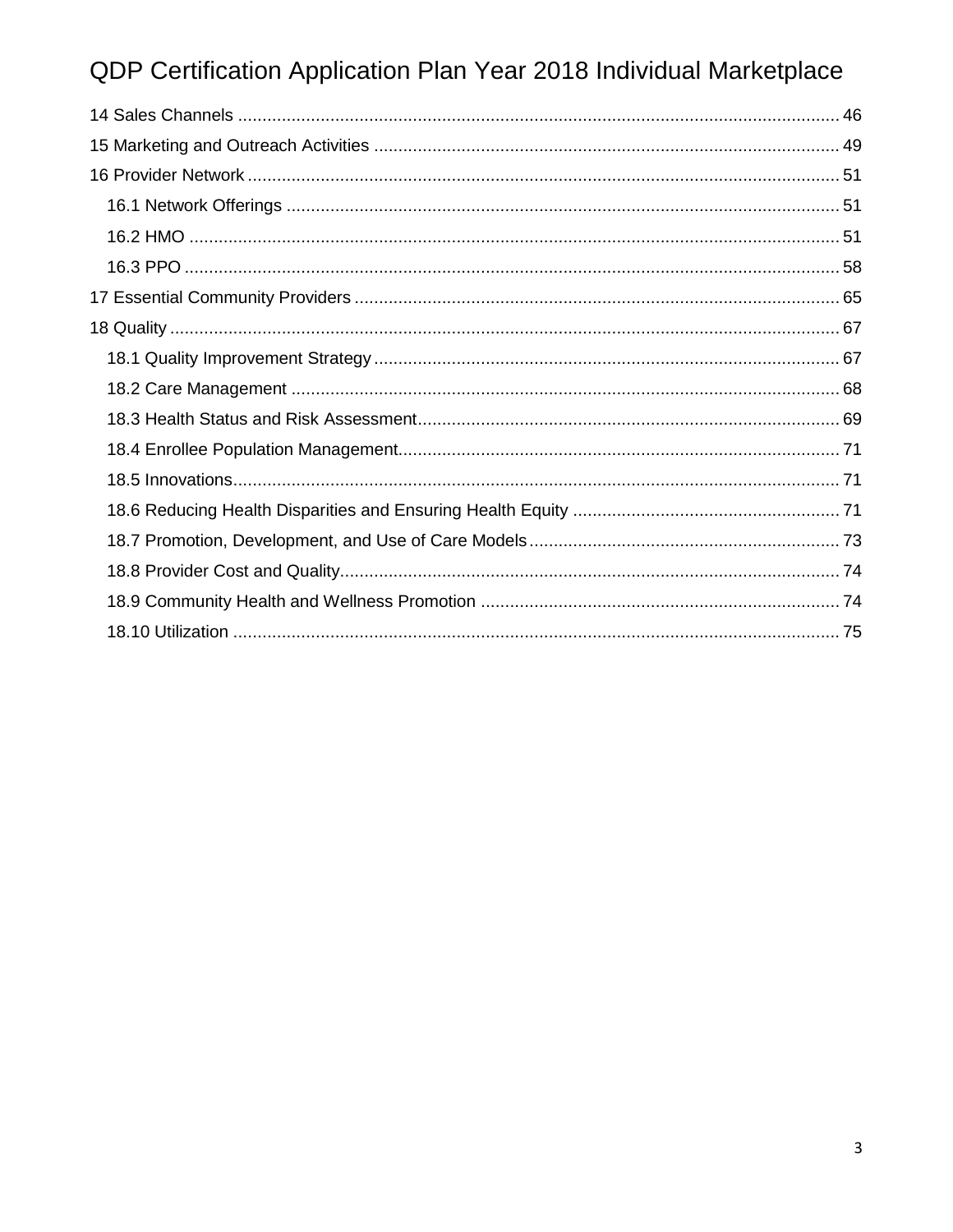# <span id="page-3-0"></span>**1 Application Overview**

### <span id="page-3-1"></span>**1.1 Purpose**

The California Health Benefit Exchange (Exchange) is accepting applications from eligible Dental Issuers<sup>1</sup> (Applicants) to submit proposals to offer, market, and sell qualified dental plans (QDPs) through the Exchange beginning in 2018, for coverage effective January 1, 2019. Based on the Covered California Qualified Dental Plan Certification Application for Plan Year 2017, QDP issuers selected for the 2017 Plan Year executed multi-year contracts with the Exchange. As provided in the 2017 Application, application for certification for Plan Years 2018 and 2019 is limited to (1) those QDP issuers contracted for Plan Year 2017 that continue to meet certification standards and performance requirements, and (2) plans newly licensed and offering in the applicable market after May 2, 2017. QDP Issuers contracted for Plan Year 2018 will complete a simplified certification application since those issuers have a three year contract with the Exchange that imposes ongoing requirements that are similar to or satisfy the requirements in the certification application and consideration of this contract performance is included in the evaluation process. The Exchange will exercise its statutory authority to selectively contract for health care coverage offered through the Exchange for Plan Year 2019. The Exchange reserves the right to select or reject any Applicant or to cancel this Application at any time.

### <span id="page-3-2"></span>**1.2 Background**

Soon after the passage of national health care reform through the Patient Protection and Affordable Care Act of 2010 (ACA), California enacted legislation to establish a qualified health benefit exchange. (California Government Code § 100500 et seq). The California state law is referred to as the California Patient Protection and Affordable Care Act (CA-ACA).

The Exchange offers a statewide health insurance exchange to make it easier for individuals to compare plans and buy health insurance in the private market. Although the focus of the Exchange is on individuals who qualify for tax credits and subsidies under the ACA, the Exchange's goal is to make insurance available to all qualified individuals. The vision of the Exchange is to improve the health of all Californians by assuring their access to affordable, high quality care coverage. The mission of the Exchange is to increase the number of insured Californians, improve health care quality, lower costs, and reduce health disparities through an innovative, competitive marketplace that empowers consumers to choose the health plan and providers that give them the best value.

The Exchange is guided by the following values:

• **Consumer-Focused**: At the center of the Exchange's efforts are the people it serves. The Exchange will offer a consumer-friendly experience that is accessible to all Californians, recognizing the diverse cultural, language, economic, educational and health status needs of those it serves.

 $\overline{a}$  $1$  The term "Dental Issuer" used in this document refers to both dental plans regulated by the California Department of Managed Health Care and insurers regulated by the California Department of Insurance. It also refers to the company issuing dental coverage, while the term "Qualified Dental Plan" refers to a specific policy or plan to be sold to a consumer that has been certified by Covered California. Qualified Dental Plans are also referred to as "products". The term "Applicant" refers to a Dental Issuer who is seeking to have its products certified as Qualified Dental Plans.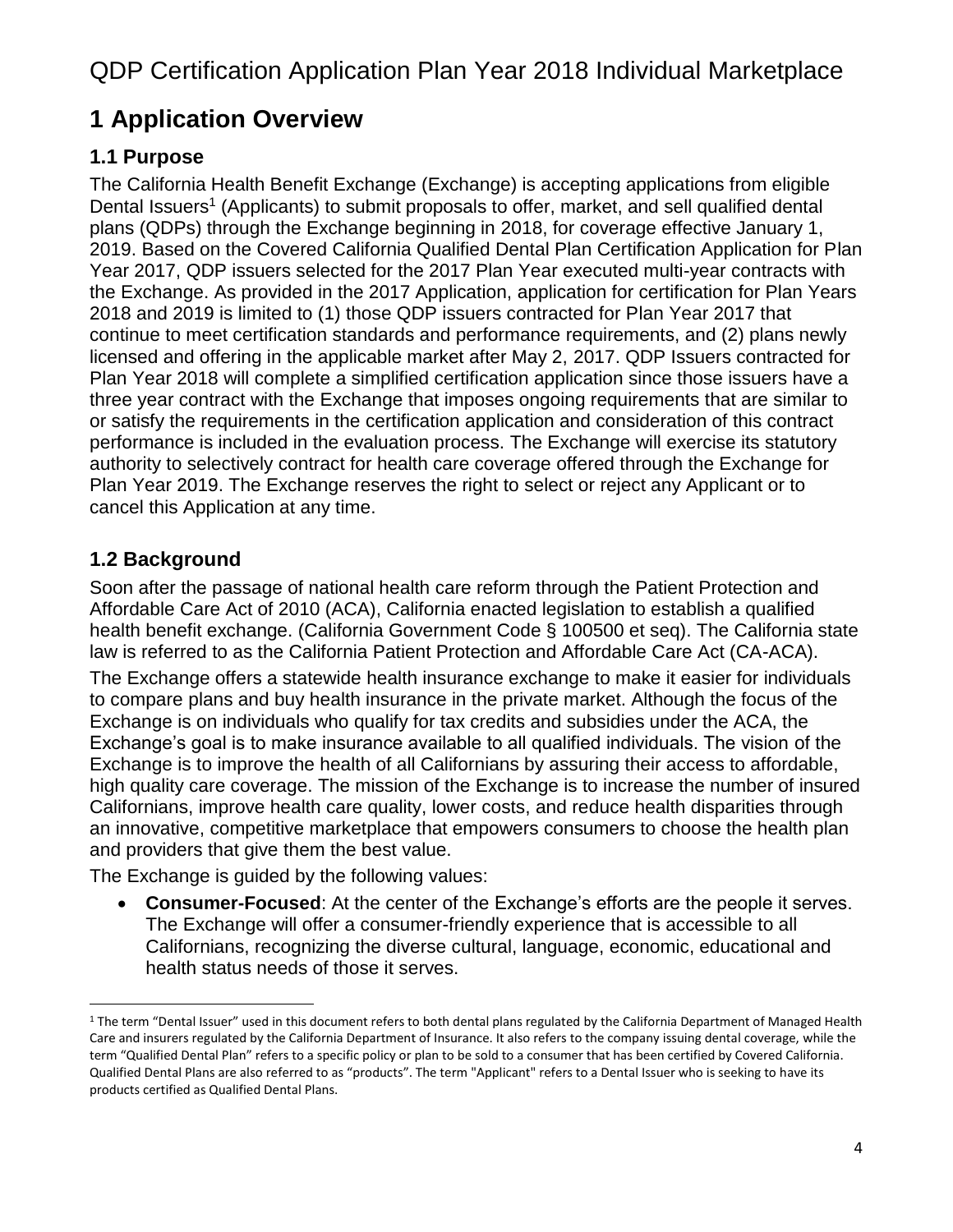- **Affordability**: The Exchange will provide affordable health insurance while assuring quality and access.
- **Catalyst**: The Exchange will be a catalyst for change in California's health care system, using its market role to stimulate new strategies for providing high-quality, affordable health care, promoting prevention and wellness, and reducing health disparities.
- **Integrity**: The Exchange will earn the public's trust through its commitment to accountability, responsiveness, transparency, speed, agility, reliability, and cooperation.
- **Transparency**: The Exchange will be fully transparent in its efforts and will make opportunities available to work with consumers, providers, health plans, employers, purchasers, government partners, and other stakeholders to solicit and incorporate feedback into decisions regarding product portfolio and contract requirements.
- **Results**: The impact of the Exchange will be measured by its contributions to decrease the number of uninsured, have meaningful plan and product choice in all regions for consumers, improve access to quality healthcare, promote better health and health equity, and achieve stability in healthcare premiums for all Californians.

In addition to being guided by its mission and values, the Exchange's policies are derived from the federal Affordable Care Act which calls upon Exchanges to advance "plan or coverage benefits and health care provider reimbursement structures" that improve health outcomes. The Exchange seeks to improve the quality of care while moderating cost not only for the individuals enrolled in its plans, but also by being a catalyst for delivery system reform in partnership with plans, providers and consumers. With the Affordable Care Act and the range of insurance market reforms that are in the process of being implemented, the health insurance marketplace is transforming from one that has prioritized profitability through a focus on risk selection, to one that rewards better care, affordability, and prevention.

The Exchange needs to address these issues for the millions of Californians who enroll through the Exchange to get coverage, but it is also part of broader efforts to improve care, improve health, and stabilize rising health care costs throughout the state.

The Exchange must operate within the federal standards in law and regulation. Beyond what is framed by the federal standards, California's legislature shapes the standards and defines how the new marketplace for individual and small group health insurance operates in ways specific to their context. Within the requirements of the minimum Federal criteria and standards, the Exchange has the responsibility to "certify" the Qualified Health Plans (QHPs) that will be offered in the Exchange.

The state legislation to establish the Exchange gave authority to the Exchange to selectively contract with issuers so as to provide health care coverage options that offer the optimal combination of choice, value, quality, and service, and to establish and use a competitive process to select the participating health issuers.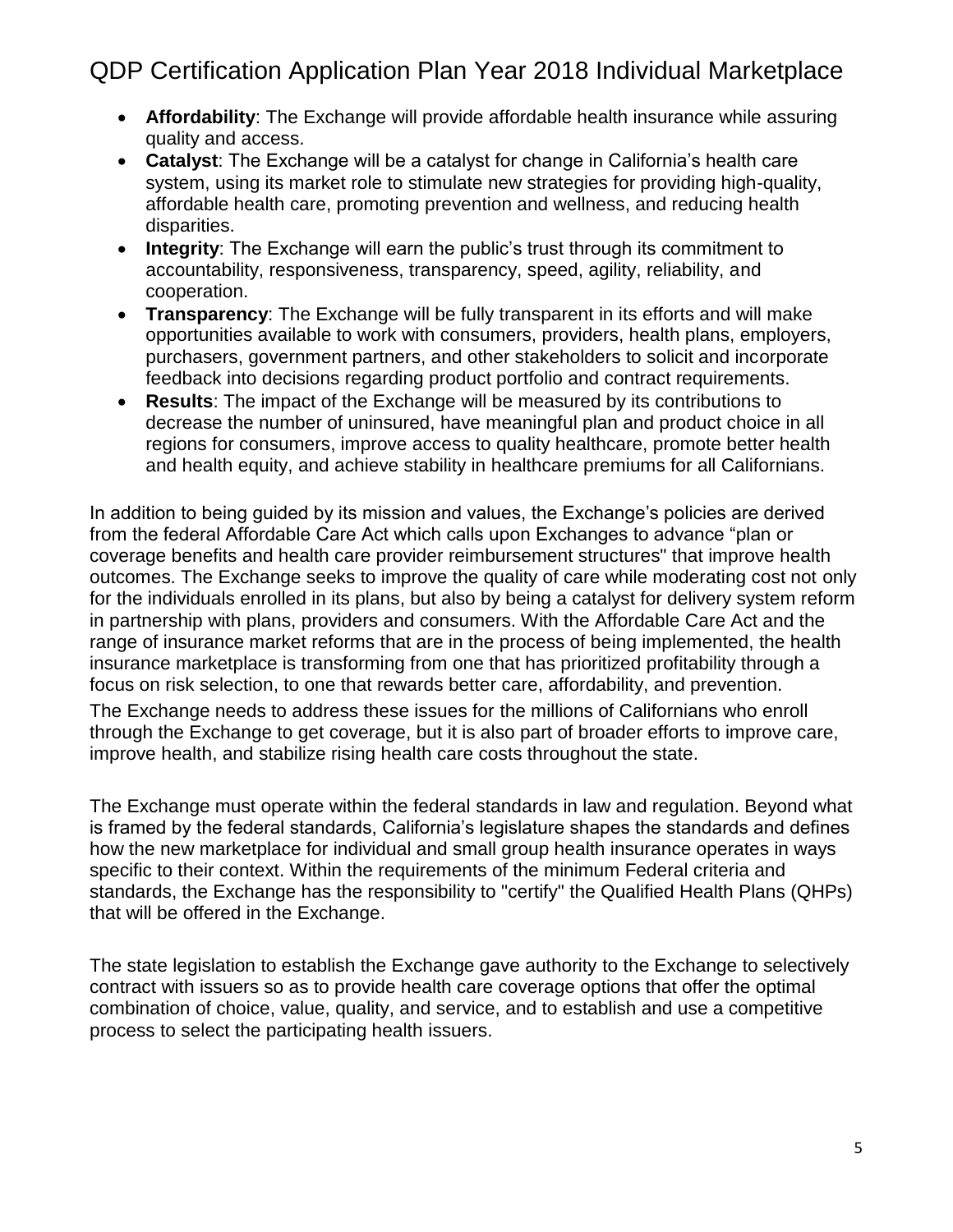These concepts, and the inherent trade-offs among the Exchange values, must be balanced in the evaluation and selection of the Qualified Health Plans that will be offered on the Individual Exchange.

This application has been designed consistent with the policies and strategies of the Exchange Board which calls for the QHP selection to influence the competitiveness of the market, the cost of coverage, and how value is added through health care delivery system improvement.

### <span id="page-5-0"></span>**1.3 Application Evaluation and Selection**

The evaluation of QDP Certification Applications will not be based on a single, strict formula; instead, the evaluation will consider the mix of health and dental plans for each region of California that best meet the needs of consumers in that region and the Exchange's goals. The Exchange wants to provide an appropriate range of high quality health and dental plans to participants at the best available price that is balanced with the need for consumer stability and long term affordability. In consideration of the mission and values of the Exchange, the Board of the Exchange articulated guidelines for the selection and oversight of Qualified Health Plans which are used when reviewing the Applications for 2019. These guidelines are:

### **Promote affordability for the consumer– both in terms of premium and at point of care**

The Exchange seeks to offer health plans, plan designs and provider networks that are as affordable as possible to consumers both in premiums and cost sharing, while fostering competition and stable premiums. The Exchange will seek to offer health plans, products, and provider networks that will attract maximum enrollment as part of its effort to lower costs by spreading risk as broadly as possible.

### **Encourage "Value" Competition Based upon Quality, Service, and Price**

While premium will be a key consideration, contracts will be awarded based on the determination of "best value" to the Exchange and its participants. The evaluation of Issuer QDP proposals will focus on quality and service components, including past history of performance, administrative capacity, reported quality and satisfaction metrics, quality improvement plans and commitment to serve the Exchange population. This commitment to serve the Exchange population is evidenced through general cooperation with the Exchange's operations and contractual requirements which include provider network adequacy, cultural and linguistic competency, programs addressing health equity and disparities in care, innovations in delivery system improvements and payment reform. The application responses, in conjunction with the approved filings, will be evaluated by the Exchange and used as part of the selection criteria to offer issuers' products on the Exchange for the 2019 plan year.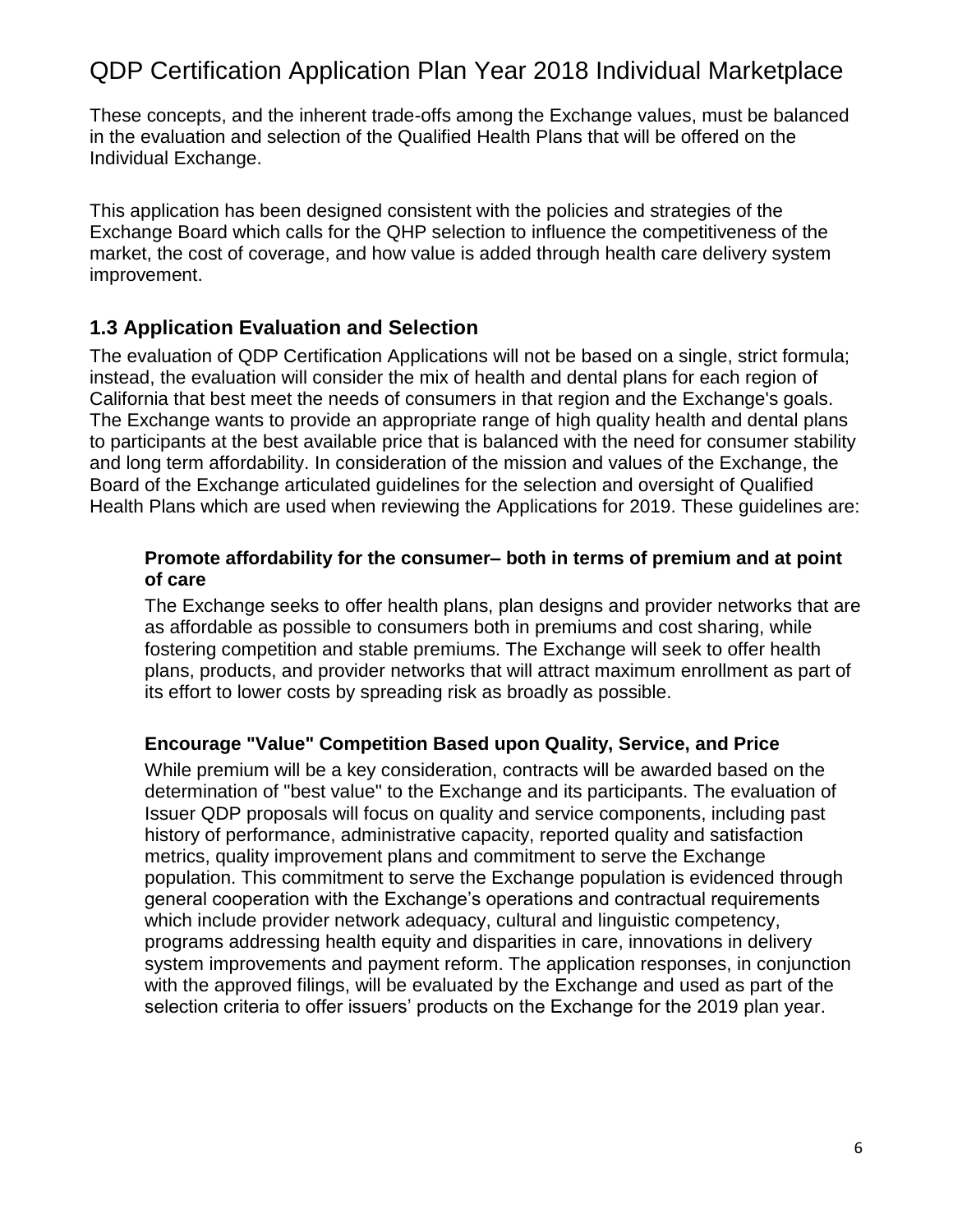### **Encourage Competition Based upon Meaningful QDP Choice and Product Differentiation: Patient-Centered Benefit Plan Designs<sup>2</sup>**

The Exchange is committed to fostering competition by offering QDPs with features that present clear choice, product and provider network differentiation. QDP Applicants are required to adhere to the Exchange's standard benefit plan designs in each region for which they submit a proposal. The Exchange is interested in having HMO and PPO products offered statewide. Within a given product design, the Exchange will look for differences in network providers and the use of innovative delivery models. Under such criteria, the Exchange may choose not to contract with two plans with broad overlapping networks within a rating region unless they offer different innovative delivery system or payment reform features.

### **Encourage Competition throughout the State**

The Exchange must be statewide. Issuers must submit QDP proposals in all geographic service areas in which they are licensed and have an adequate network, and preference will be given to Issuers that develop QDP proposals that meet quality and service criteria while offering coverage options that provide reasonable access to the geographically underserved areas of the state.

### **Encourage Alignment with Providers and Delivery Systems that Serve the Low-Income Population**

Performing effective outreach, enrollment and retention of the low income population that will be eligible for premium tax credits and cost sharing subsidies through the Exchange is central to the Exchange's mission. Responses that demonstrate an ongoing commitment to the low income population or demonstrate a capacity to serve the cultural, linguistic and health care needs of the low income and uninsured populations beyond the minimum requirements adopted by the Exchange will receive additional consideration. Examples of demonstrated commitment include: having a higher proportion of essential community providers to meet the criteria of sufficient geographic distribution, having contracts with Federally Qualified Health Centers, and supporting or investing in providers and networks that have historically served these populations in order to improve service delivery and integration.

### **Encourage Delivery System Improvement, Effective Prevention Programs and Payment Reform**

One of the values of the Exchange is to serve as a catalyst for the improvement of care, prevention and wellness as a way to reduce costs. The Exchange wants QDP offerings that incorporate innovations in delivery system improvement, prevention and wellness, and/or payment reform that will help foster these broad goals. This will include models of patient-centered medical homes, targeted quality improvement efforts, participation in community-wide prevention, or efforts to increase reporting

 $\overline{a}$ 

<sup>&</sup>lt;sup>2</sup> The 2019 Patient-Centered Benefit Designs will be finalized when the 2019 federal actuarial value calculator is finalized.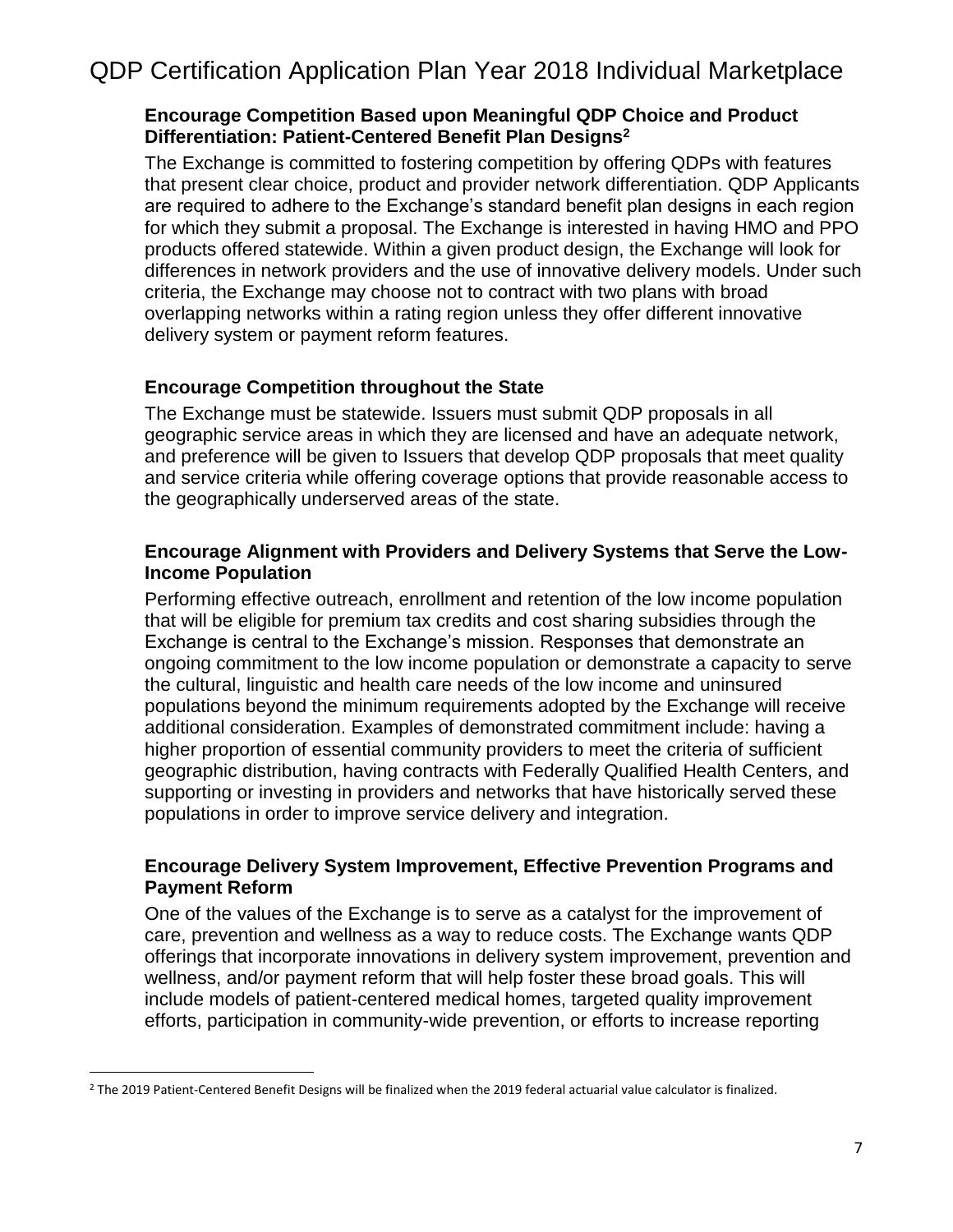transparency in order to provide relevant health care comparisons and to increase member engagement in decisions about their course of care.

### **Demonstrate Administrative Capability and Financial Solvency**

The Exchange will review and consider Applicant's degree of financial risk to avoid potential threats of failure which would have negative implications for continuity of patient care and for the healthcare system as a whole. The Issuer's technology capability is a critical component for success on the Exchange, so Applicant's technology and associated resources are heavily scrutinized as this relates to long term sustainability for consumers. Additionally, in recognition of the significant investment that will continue to be needed in areas of quality reform and improvement programs, the Exchange offered a multi – year contract agreement through the 2017 application. Application responses that demonstrate a commitment to the long-term success of the Exchange's mission are strongly encouraged.

#### **Encourage Robust Customer Service**

The Exchange is committed to ensuring a positive consumer experience, which requires Issuers to maintain adequate resources to meet consumers' needs. To successfully serve Exchange consumers, Issuers must invest in and sustain adequate staffing, including hiring of bilingual and bicultural staff as appropriate and maintaining internal training as needed. Issuers demonstrating a commitment to dedicated administrative resources for Exchange consumers will receive additional consideration.

### <span id="page-7-0"></span>**1.4 Availability**

Applicant must be available immediately upon contingent certification of its plans as QDPs to start working with the Exchange to establish all operational procedures necessary to integrate and interface with the Exchange information systems, and to provide additional information necessary for the Exchange to market, enroll members, and provide dental plan services effective January 1, 2019. Successful Applicants will also be required to adhere to certain provisions through their contracts with the Exchange, including meeting data interface requirements with the California Healthcare Enrollment, Eligibility, and Retention System (CalHEERS). Successful Applicants must execute the QDP Issuer contract before public announcement of contingent certification. Failure to execute the QDP Issuer contract may preclude Applicant from offering QDPs through the Exchange. The successful Applicants must be ready and able to accept enrollment as of October 1, 2018.

### <span id="page-7-1"></span>**1.5 Application Process**

The application process shall consist of the following steps:

- Release of the Final Application;
- Submission of Applicant responses;
- Evaluation of Applicant responses;
- Discussion and negotiation of final contract terms, conditions and premium rates; and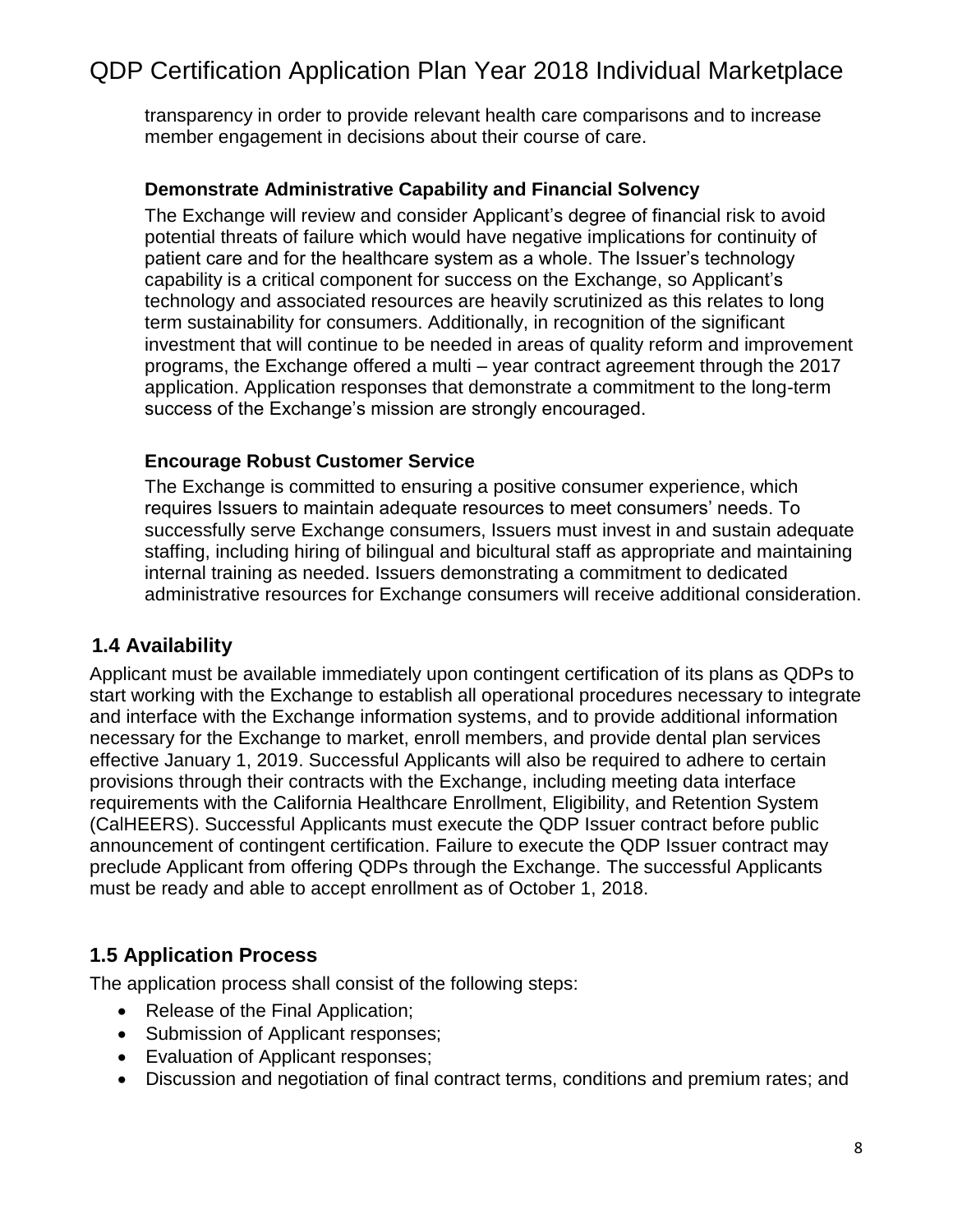• Execution of contracts with the selected QDP Issuers.

### <span id="page-8-0"></span>**1.6 Intention to Submit a Response**

Applicants interested in responding to this application must submit a non-binding Letter of Intent to Apply, identifying their proposed products and service areas. Only those Applicants who submit the Letter of Intent will continue to receive application-related correspondence throughout the application process.

Applicant's Letter of Intent must identify the contact person for the application process, along with contact information that includes an email address and a telephone number. On receipt of the Letter of Intent, the Exchange will issue instructions and a password to gain access to the online Application. A Letter of Intent will be considered confidential and not available to the public. However, the Exchange reserves the right to release aggregate information about all Applicants' responses. Final Applicant information is not expected to be released until the selected Issuers and QDPs are announced. Applicant information will not be released to the public but may be shared with appropriate regulators as part of the cooperative arrangement between the Exchange and the regulators.

The Exchange will correspond with only one (1) contact person per Applicant. It is Applicant's responsibility to immediately notify the Application Contact identified in this section, in writing, regarding any revision to the contact information. The Exchange is not responsible for application correspondence not received by Applicant if Applicant fails to notify the Exchange, in writing, of any changes pertaining to the designated contact person.

Application Contact: Tara Di Ponti [QHPCertification@covered.ca.gov](mailto:Taylor.Priestley@covered.ca.gov) (916) 228-8704

### <span id="page-8-1"></span>**1.7 Key Action Dates**

| <b>Action</b>                                                          | Date/Time         |
|------------------------------------------------------------------------|-------------------|
| Release of Draft Application for Comment                               | January 2018      |
| Letters of Intent due to the Exchange                                  | February 15, 2018 |
| <b>Application Opens</b>                                               | March 1, 2018     |
| Completed Applications Due (include 2018 Proposed<br>Rates & Networks) | June 1, 2018      |
| Negotiations between Applicants and Covered California                 | <b>July 2018</b>  |
| <b>Final QDP Contingent Certification Decisions</b>                    | August 2018       |
| <b>QDP Contract Execution</b>                                          | September 2018    |
| <b>Final QDP Certification</b>                                         | October 2018      |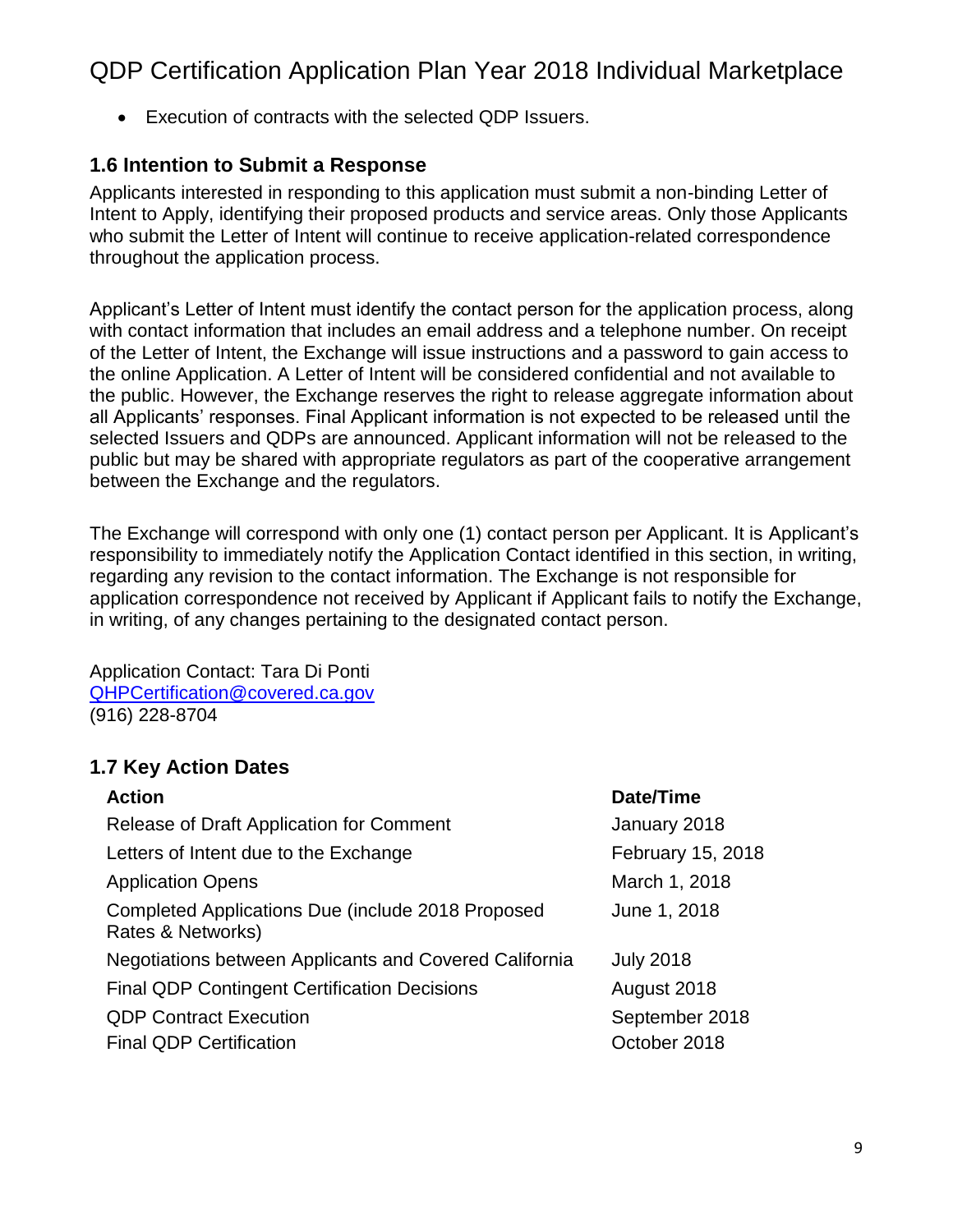### <span id="page-9-0"></span>**1.8 Preparation of Application Response**

Application responses are completed in an electronic proposal software program. Applicants will have access to a Question and Answer function within the portal and may submit questions related to the Application through this mechanism.

Applicants must respond to each Application question as directed by the response type. Responses should be succinct and address all components of the question. Applicants may not submit documents in place of responding to individual questions in the space provided.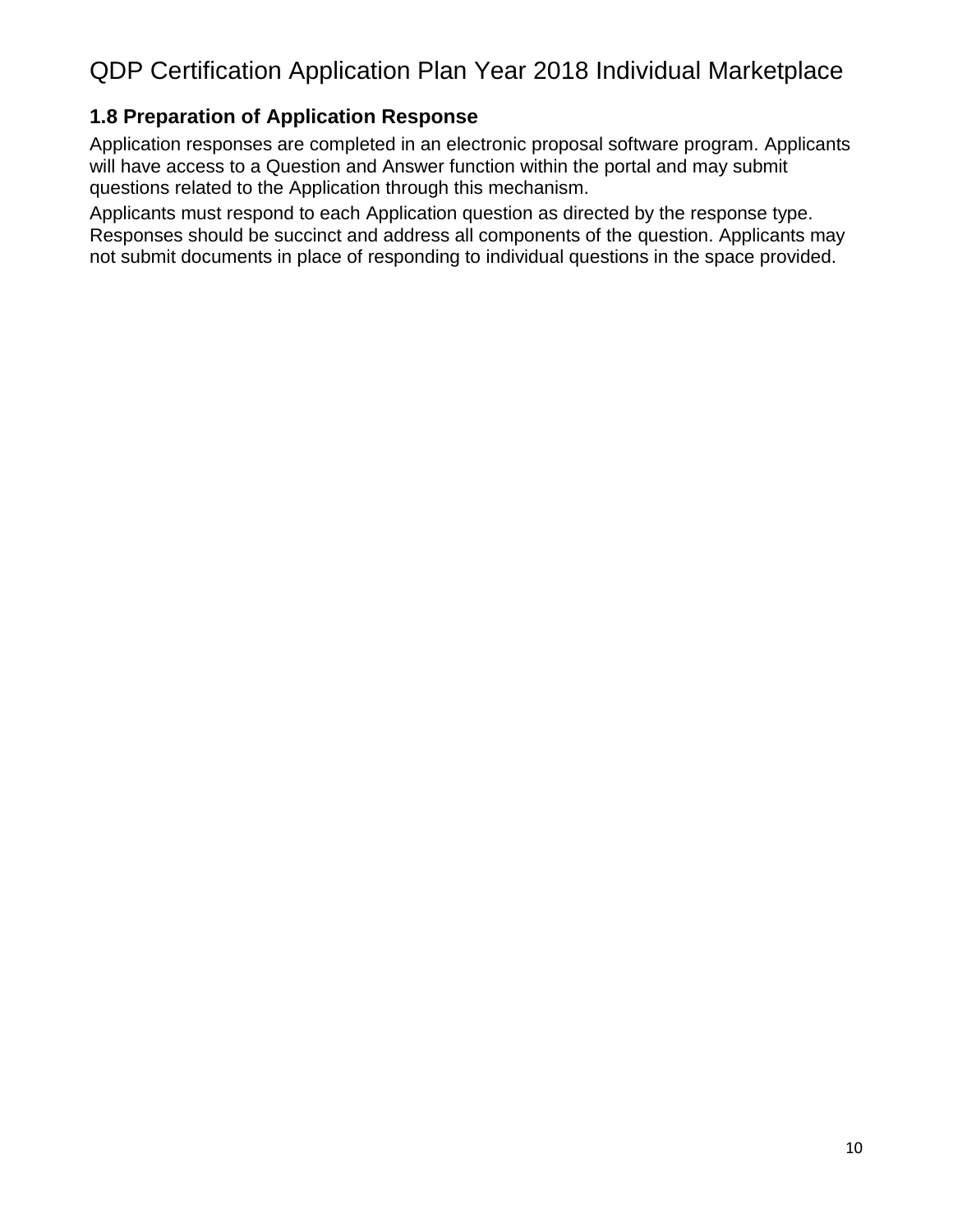## <span id="page-10-0"></span>**2 Administration and Attestation**

*Questions 2.1 and 2.4 are required for currently contracted Applicants. All questions required for new entrant Applicants.*

### 2.1 Attestation

Applicant must complete the following:

| <b>Issuer Legal Name</b>        | 10 words. |
|---------------------------------|-----------|
| <b>NAIC Company Code</b>        | 10 words. |
| <b>NAIC Group Code</b>          | 10 words. |
| Regulator(s)                    | 10 words. |
| Federal Employer ID             | 10 words. |
| HIOS/Issuer ID                  | 10 words. |
| <b>Corporate Office Address</b> | 10 words. |
| City                            | 10 words. |
| <b>State</b>                    | 10 words. |
| Zip Code                        | 10 words. |
| <b>Primary Contact Name</b>     | 10 words. |
| <b>Contact Title</b>            | 10 words. |
| <b>Contact Phone Number</b>     | 10 words. |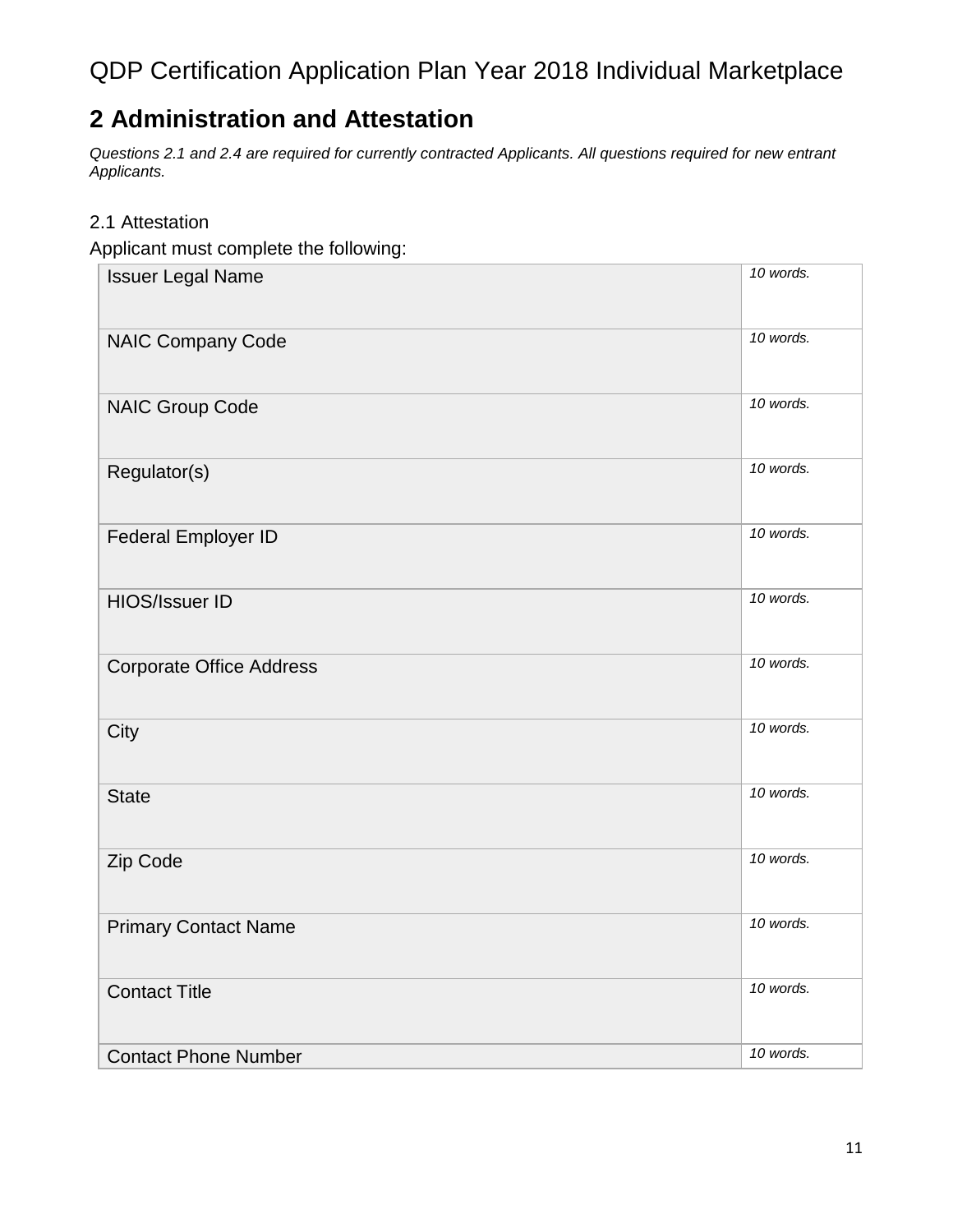| <b>Contact Email</b>                                                                                                                                                                                                                                                                                                                                                                                                                                                                                                                                                                                                                                                                     | 10 words.                                                                                              |
|------------------------------------------------------------------------------------------------------------------------------------------------------------------------------------------------------------------------------------------------------------------------------------------------------------------------------------------------------------------------------------------------------------------------------------------------------------------------------------------------------------------------------------------------------------------------------------------------------------------------------------------------------------------------------------------|--------------------------------------------------------------------------------------------------------|
| <b>Applicant Eligibility</b>                                                                                                                                                                                                                                                                                                                                                                                                                                                                                                                                                                                                                                                             | Single, Pull-<br>down list.<br>1: Contracted in<br>2018,<br>2: Newly<br>licensed since<br>May 2, 2017. |
| On behalf of Applicant stated above, I hereby attest that I meet the<br>requirements in this Application and certify that the information provided on<br>this Application and in any attachments hereto are true, complete, and<br>accurate. I understand that the Exchange may review the validity of my<br>attestations and the information provided in response to this Application<br>and if any Applicant is selected to offer Qualified Dental Plans, may<br>decertify those Qualified Dental Plans should any material information<br>provided be found to be inaccurate. I confirm that I have the capacity to<br>bind the issuer stated above to the terms of this Application. |                                                                                                        |
| Date                                                                                                                                                                                                                                                                                                                                                                                                                                                                                                                                                                                                                                                                                     | 10 words.                                                                                              |
| Signature                                                                                                                                                                                                                                                                                                                                                                                                                                                                                                                                                                                                                                                                                | 10 words.                                                                                              |
| <b>Printed Name</b>                                                                                                                                                                                                                                                                                                                                                                                                                                                                                                                                                                                                                                                                      | 10 words.                                                                                              |
| <b>Title</b>                                                                                                                                                                                                                                                                                                                                                                                                                                                                                                                                                                                                                                                                             | $10$ words.                                                                                            |

2.2 Provide entity name used in consumer-facing materials or communications. *50 words.*

2.3 Applicant must include an organizational chart of key personnel who will be assigned to the Exchange, identifying the individual(s) who will have primary responsibility for servicing the Exchange account. The Key Personnel and representatives of the Account Management Team who will be assigned to the Exchange must be identified in the following areas:

- Executive
- Finance
- Operations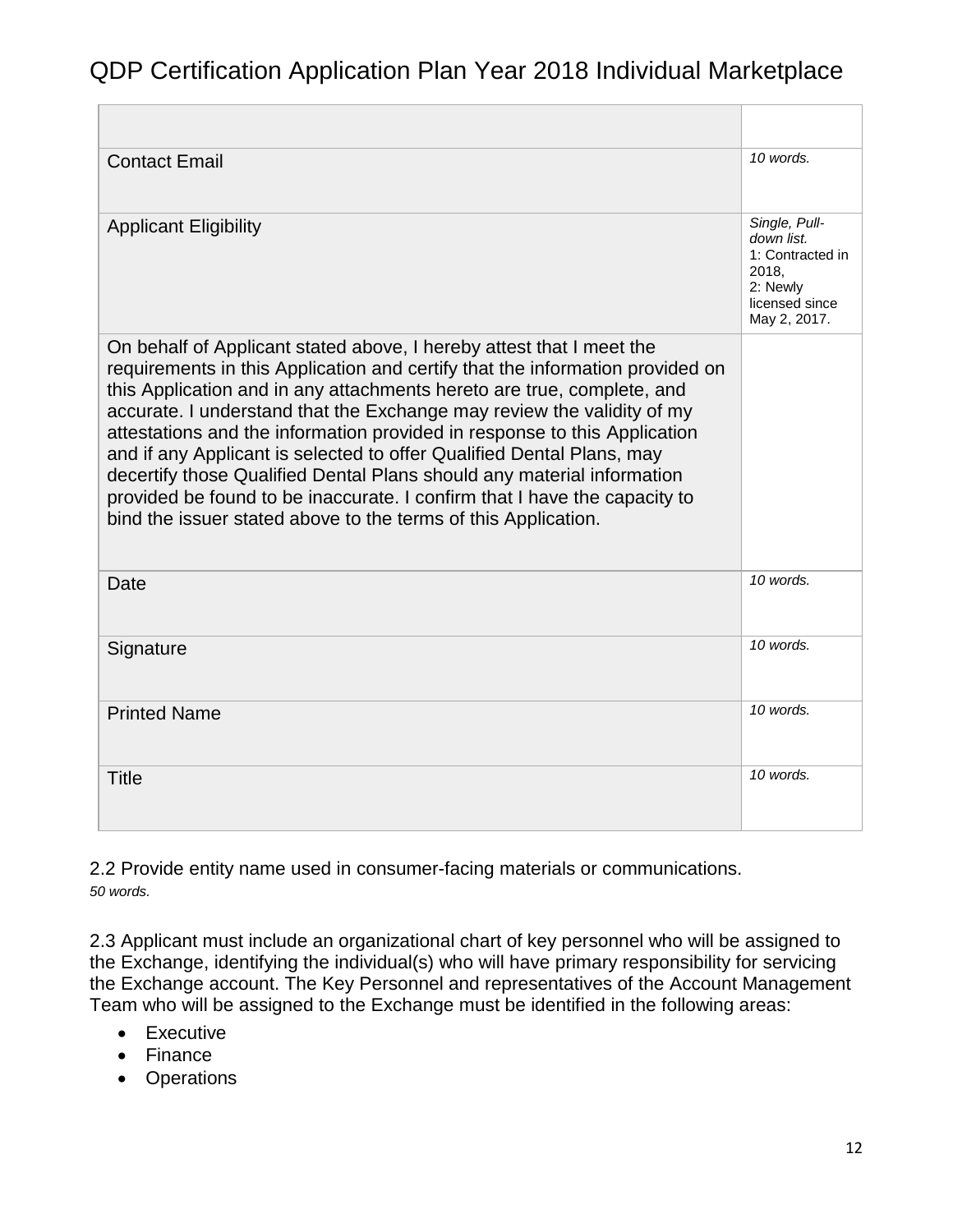- Contracts
- Plan and Benefit Design
- Network and Quality
- Enrollment and Eligibility
- Legal
- Marketing and Communications
- Information Technology
- Information Security
- Policy

*Single, Pull-down list.* 1: Attached, 2: Not attached

2.4 Does Applicant anticipate making material changes in corporate structure in the next 24 months, including:

- Mergers
- Acquisitions
- New venture capital
- Management team
- Location of corporate headquarters or tax domicile
- Stock issue
- Other

If yes, Applicant must describe the material changes.

*Single, Radio group.* 1: Yes, describe [200 words], 2: No

2.5 Indicate Applicant's tax status:

*Single, Pull-down list.* 1: Not-for-profit, 2: For-profit

2.6 In what year was Applicant founded? *50 words.*

2.7 Upload Certificate of Insurance to verify that Applicant maintains the following insurance:

| <b>Commercial General</b> | Limit of not less than \$1,000,000 per |  |
|---------------------------|----------------------------------------|--|
| Liability                 | l occurrence/ \$2,000,000 general      |  |
|                           | aggregate                              |  |
|                           |                                        |  |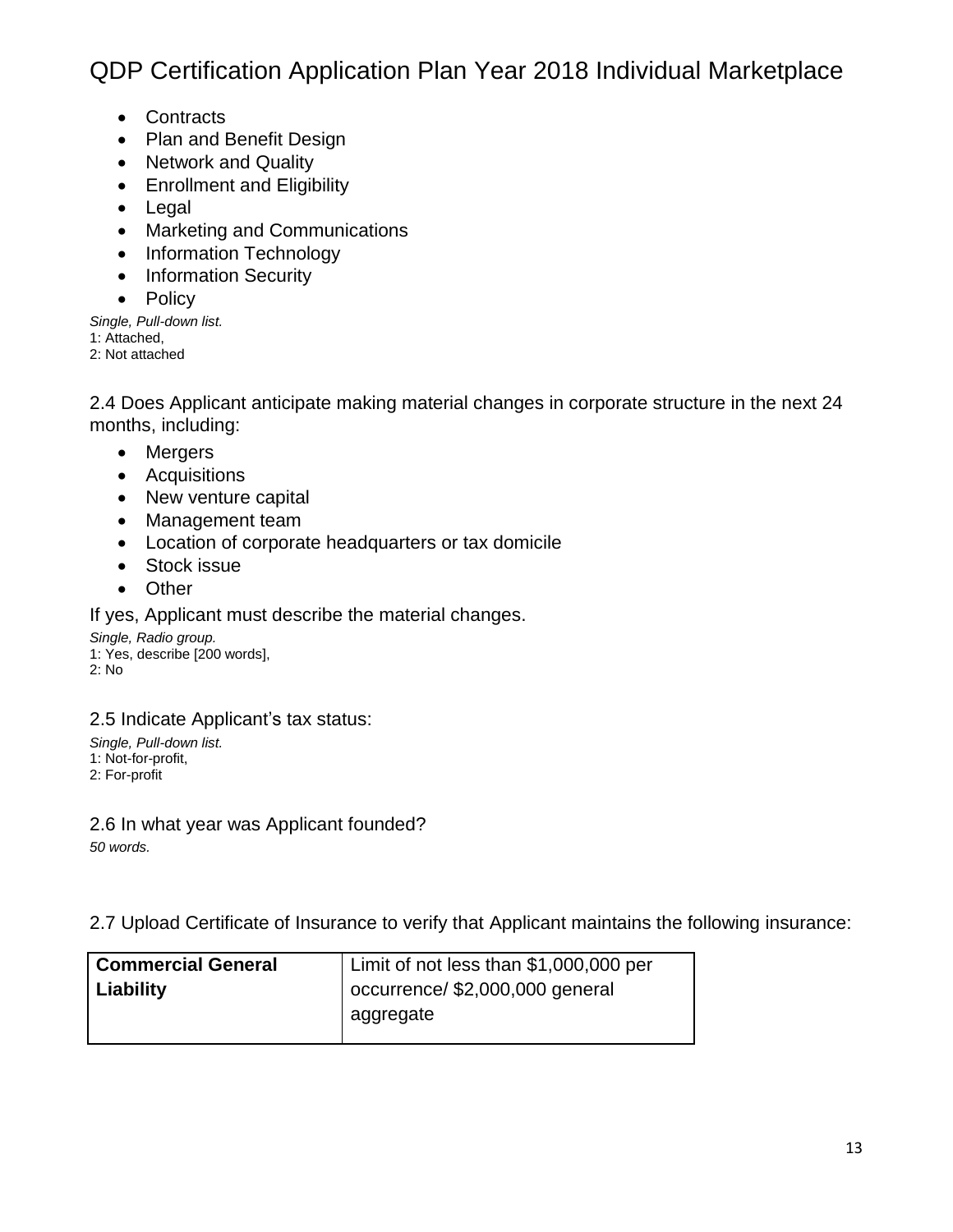| <b>Comprehensive Business</b><br><b>Automobile Liability</b> | Limit of not less than 1,000,000 per<br>accident                                                                                                                                           |  |  |
|--------------------------------------------------------------|--------------------------------------------------------------------------------------------------------------------------------------------------------------------------------------------|--|--|
|                                                              |                                                                                                                                                                                            |  |  |
| <b>Employers Liability</b><br><b>Insurance</b>               | Limits of not less than \$1,000,000 per<br>accident for bodily injury by accident<br>and \$1,000,000 per employee for bodily<br>injury by disease and \$1,000,000<br>disease policy limit. |  |  |
| <b>Umbrella Policy</b>                                       | An amount not less than \$10,000,000<br>per occurrence and in the aggregate                                                                                                                |  |  |
| <b>Crime Coverage</b>                                        | At such levels reasonably determined                                                                                                                                                       |  |  |
|                                                              | by Contractor to cover occurrences                                                                                                                                                         |  |  |
| <b>Professional Liability or</b>                             | Coverage of not less than \$1,000,000                                                                                                                                                      |  |  |
| <b>Errors and Omissions</b>                                  | per claim/ \$2,000,000 general                                                                                                                                                             |  |  |
|                                                              | aggregate.                                                                                                                                                                                 |  |  |
| <b>Statutory CA's Workers'</b>                               | <b>Provide Proof of Coverage</b>                                                                                                                                                           |  |  |
| <b>Compensation Coverage</b>                                 |                                                                                                                                                                                            |  |  |

Letter and the coverages or limits listed above, provide an If Applicant's organization does not carry the coverages or limits listed above, provide an explanation why Applicant has elected not to carry each coverage or limit. *Single, Pull-down list.*

Answer and attachment required

1: Attached,

2: Not attached

2.8 Indicate any experience Applicant has participating in exchanges or marketplace environments.

| State-based Marketplace(s), specify state(s) and years of participation        | 100 words. $\vert$ |
|--------------------------------------------------------------------------------|--------------------|
| Federally-Facilitated Marketplace, specify state(s) and years of participation | 100 words.         |
| Private Exchange(s), specify exchange(s) and years of participation            | 100 words.         |

# <span id="page-13-0"></span>**3 Licensed and Good Standing**

*Questions required only for new entrant Applicants.*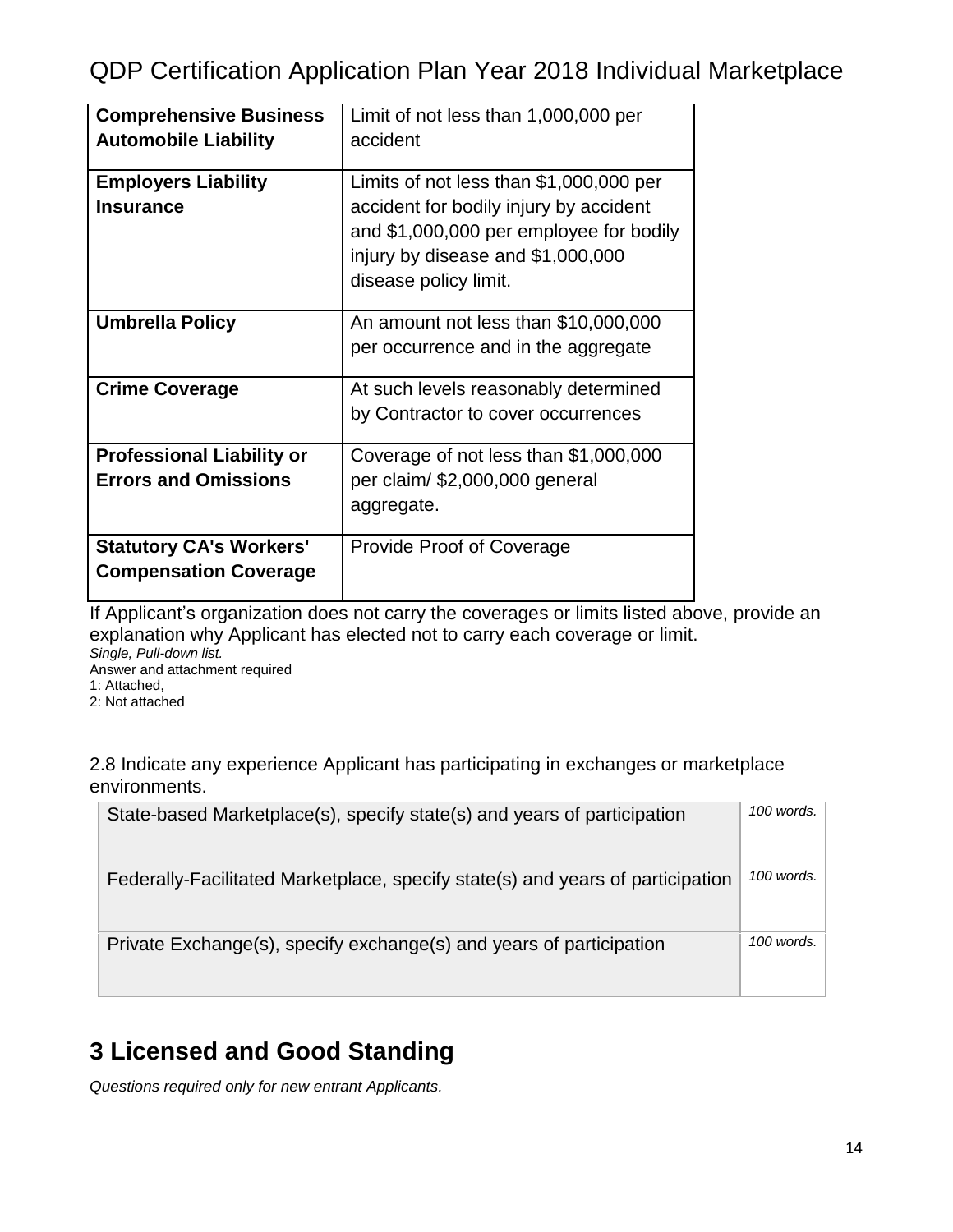3.1 Indicate Applicant license status below:

*Single, Radio group.*

1: Applicant currently holds all of the proper and required licenses from the California Department of Managed Health Care to operate as a dental issuer as defined herein in the commercial individual market,

2: Applicant currently holds all of the proper and required licenses from the California Department of Insurance to operate as a dental issuer as defined herein in the commercial individual market,

3: Applicant is currently applying for licensure from the California Department of Managed Health Care to operate as a dental issuer as defined herein in the commercial individual market. If Yes, enter date application was filed: [To the day], 4: Applicant is currently applying for licensure from the California Department of Insurance to operate as a dental issuer as

defined herein in the commercial individual market. If yes, enter date application was filed: [To the day]

3.2 In addition to holding or pursuing all of the proper and required licenses to operate as a Dental Issuer, Applicant must confirm that it has had no material fines, no material penalties levied or material ongoing disputes with applicable licensing authorities in the last two years (See Appendix A Definition of Good Standing). The Exchange, in its sole discretion and in consultation with the appropriate dental insurance regulator, determines what constitutes a material violation for the purpose of determining Good Standing. Applicant must check the appropriate box. If Applicant does not confirm, the Application will be disqualified from consideration.

*Single, Pull-down list.* 1: Confirmed, 2: Not confirmed

3.3 If not currently holding a license to operate in California, confirm that Applicant has had no material fines, no material penalties levied, and no material ongoing disputes with applicable licensing authorities in the last two years.

*Single, Pull-down list.* 1: Confirmed,

2: Not confirmed, 3: Not applicable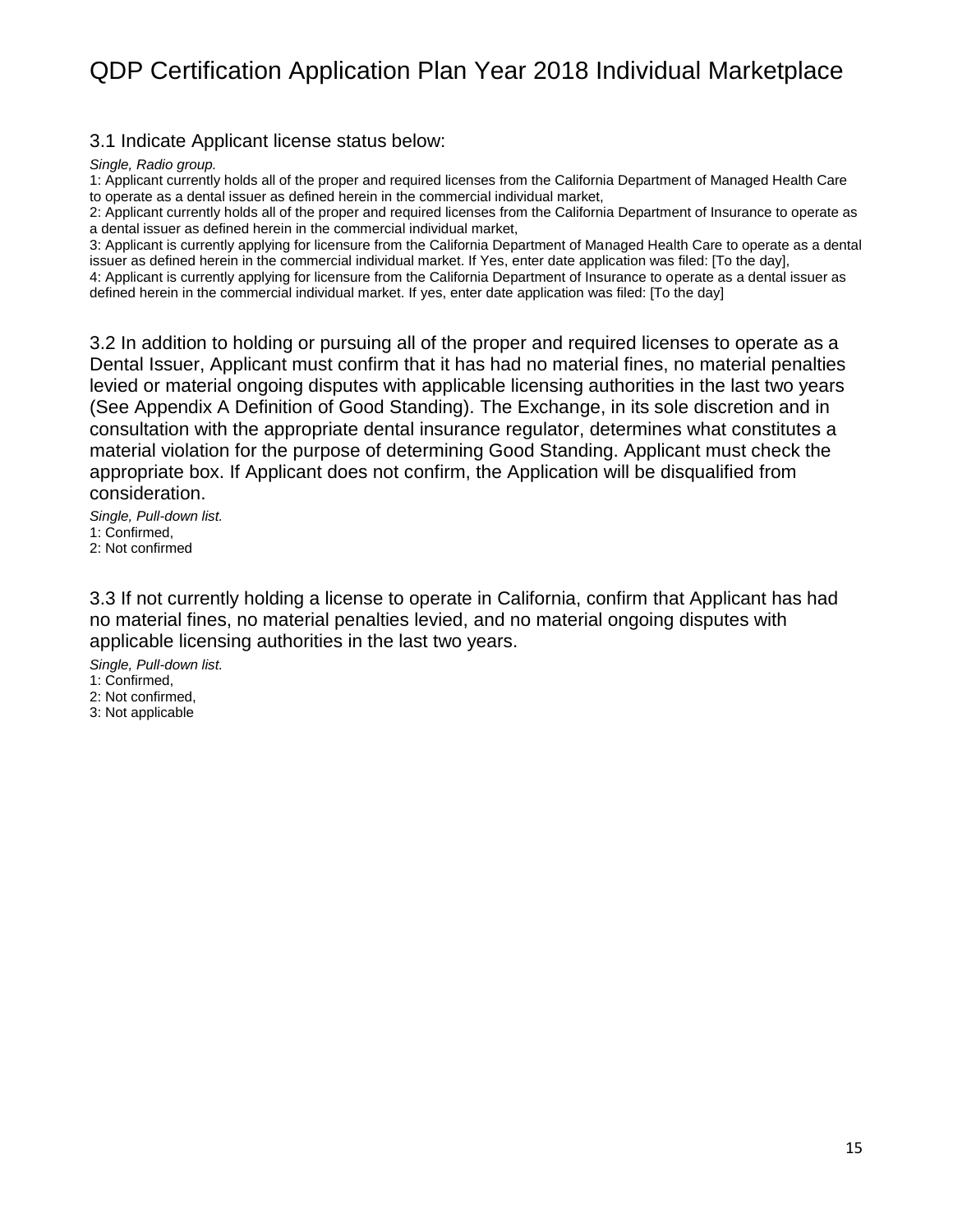## <span id="page-15-0"></span>**4 Applicant Health Plan Proposal**

*Questions 4.3 – 4.6 are required for currently contracted Applicants. Questions 4.1 – 4.5 required for new entrant Applicants.*

Applicant must submit a dental plan proposal in accordance with all requirements outlined in this section.

In addition to being guided by its mission and values, the Exchange's policies are derived from the Federal Affordable Care Act which calls upon the Exchanges to advance "plan or coverage benefits and health care provider reimbursement structures" that improve health outcomes. The Exchange seeks to improve the quality of care while moderating cost not only for the individuals enrolled in its plans, but also by being a catalyst for delivery system reform in partnership with plans, providers and consumers. With the Affordable Care Act and the range of insurance market reforms that have been implemented, the health insurance marketplace will be transformed from one that has focused on risk selection to achieve profitability to one that will reward better care, affordability and prevention.

Applicant may submit proposals to offer both a Children's Dental Plan and a Family Dental Plan. Applicant may submit DPPO and DHMO product proposals in its proposed rating regions. Applicant's proposal must include coverage of its entire licensed geographic service area for which it has adequate network. Applicant may not submit a proposal that includes a tiered network. Applicants must adhere to the Exchange's standard benefit plan designs and the requirements in this section without deviation unless approved by the Exchange.

4.1 Applicant must certify its proposal includes a dental product including the pediatric dental Essential Health Benefit meeting an actuarial value of 85% for each individual plan it proposes to offer in a rating region. If not, Applicant's response will be disqualified from consideration.

*Single, Pull-down list.* 1: Yes, proposal meets requirements, 2: No

4.2 Applicant must confirm it will adhere to Exchange naming conventions for on-Exchange plans and off-Exchange mirror products pursuant to Government Code 100503(f).

*Single, Pull-down list.* 1: Confirmed, 2: Not confirmed

4.3 Preliminary Premium Proposals: Final negotiated and accepted premium rates shall be in effect for coverage effective January 1, 2019. Premium proposals are considered preliminary and may be subject to negotiation as part of QDP certification and selection. Premium proposals must be submitted with the Application. To submit premium proposals for Individual products, Applicant must complete and upload through System for Electronic Rate and Form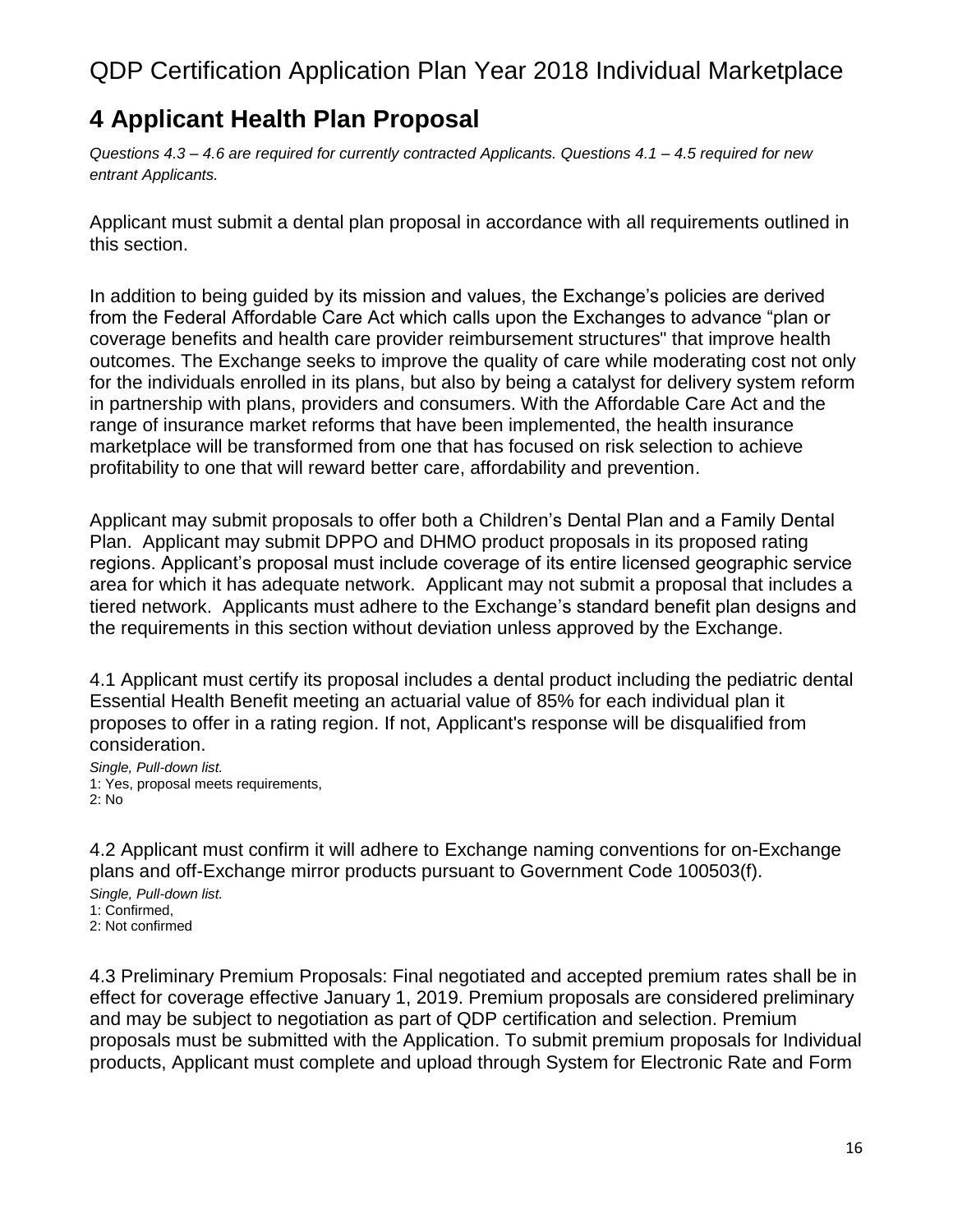Filing (SERFF) the Rates Template available at: link to 2019 Rates Table Template. Premium may vary only by geography (rating region), by age, and by actuarial value.

Dental plan premiums for adults 21 and over will be additive, and calculated on a per member basis. The same rate must be charged for adults 19 years and older. The single adult rate will be assessed for each adult in the plan. The same rate must be charged for children age 0 - 18. The single child rate will be multiplied by two for a policy covering two children and by three for policies covering two or more children. Individuals ages 19 and 20 will be assessed the single adult rate and only for purposes of summing total family premium will be taken into account as children when limiting the total family premium to no more than the three oldest covered children premiums together with covered adult premiums.

Applicant shall provide, in connection with any negotiation process as reasonably requested by the Exchange, detailed documentation on the Exchange-specific rate development methodology. Applicant shall provide justification, documentation, and support used to determine rate changes, including adequately supported cost projections. Cost projections include factors impacting rate changes, assumptions, transactions and other information that affects the Exchange-specific rate development process. This information may be necessary to support the assumptions made in forecasting and may be supported by information from Applicant's actuarial systems pertaining to the Exchange-specific account.

*Single, Pull-down list.* 1: Template Uploaded,

2: Template not Uploaded

4.4 Applicant must certify that for each rating region in which it submits a health plan proposal, it is submitting a proposal that covers the entire geographic service area for which it is licensed within that rating region. Complete Attachment A (Plan Type by Rating Region (Individual Market)) to indicate the rating regions and number and type of plans for which Applicant is proposing a QHP in the Individual Exchange. To indicate which zip codes are within the licensed geographic service area by proposed Exchange product, complete and upload through SERFF the Service Area Template located at: link to 2019 Service Area Template.

*Single, Pull-down list.*

1: Yes, dental plan proposal covers entire licensed geographic service area; template uploaded,

2: No, dental plan proposal does not cover entire licensed geographic service area; template uploaded

4.5 Applicant must indicate if it is requesting changes to licensed geographic service area with the regulator, and if so, submit a copy of the applicable exhibit filed with regulator.

*Single, Pull-down list.*

1: Yes, filing service area expansion, exhibit attached,

2: Yes, filing service area withdrawal, exhibit attached,

3: No, no changes to service area

4.6 Applicant must complete and upload through SERFF the Plan ID Crosswalk located at: link to 2019 Plan ID Crosswalk Template.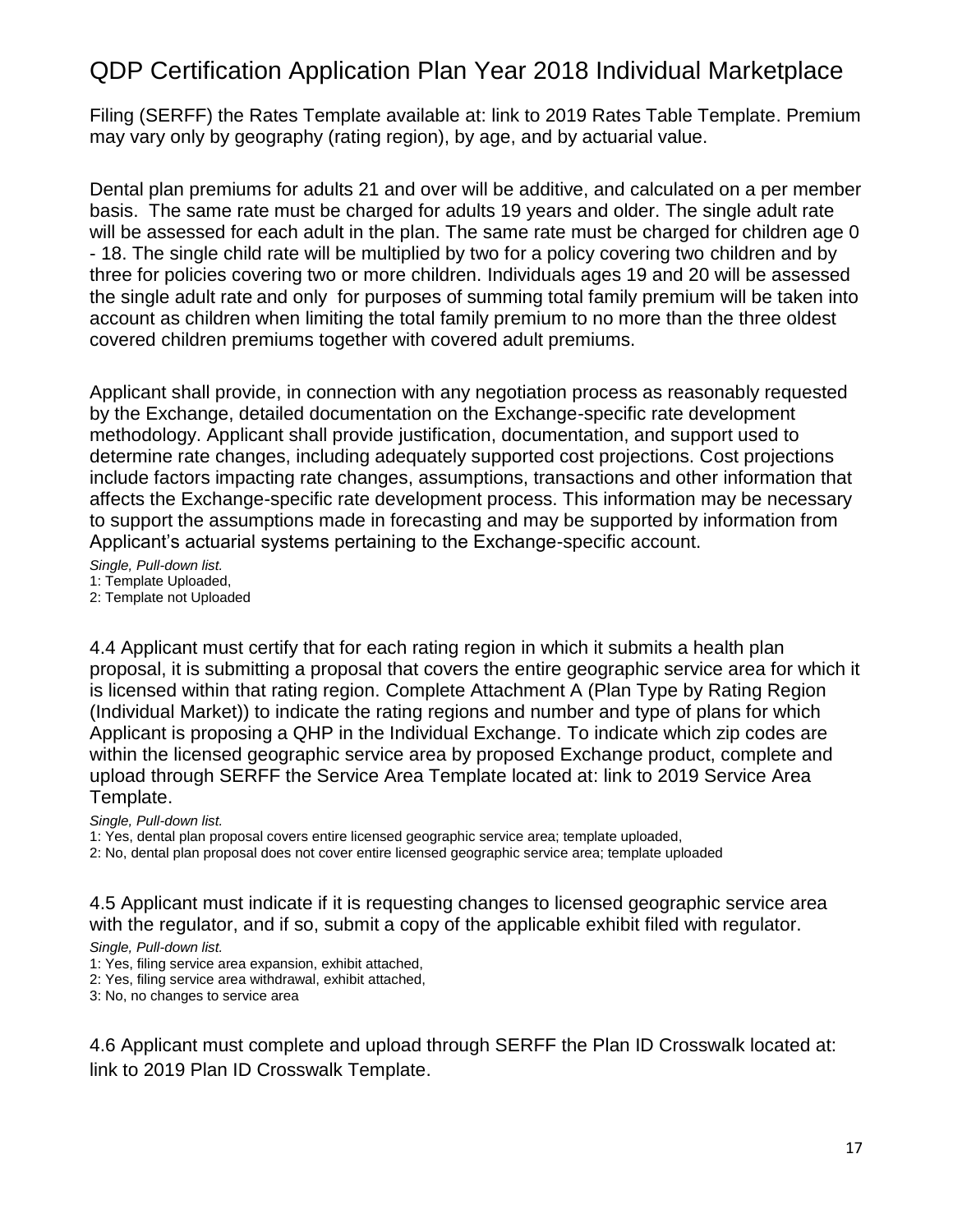*Single, Pull-down list.*

1: Template completed and uploaded,

2: Template not completed and uploaded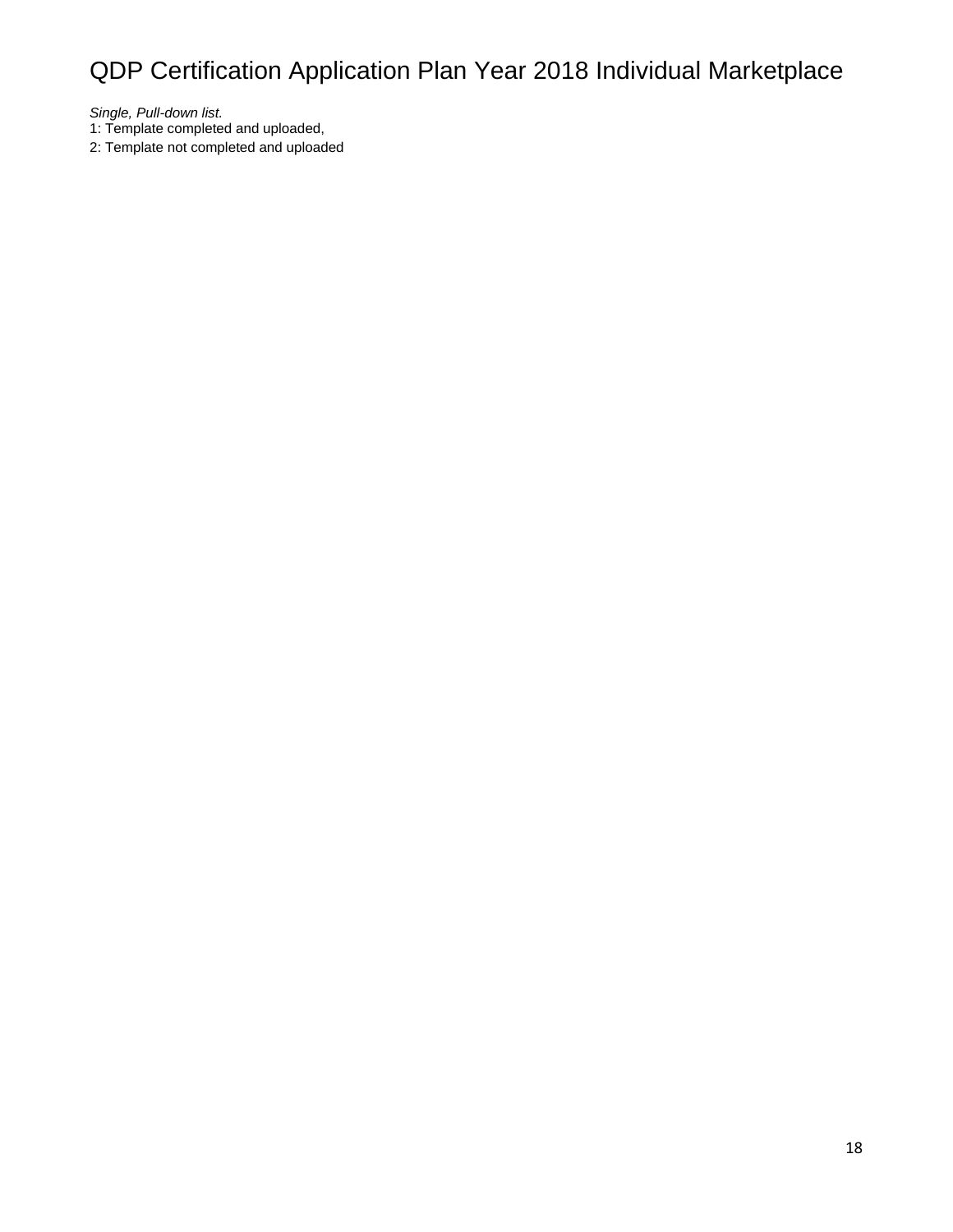### <span id="page-18-0"></span>**5 Benefit Design**

*All questions are required for currently contracted Applicants and new entrant Applicants.*

5.1 Applicant must certify its proposed dental products include the pediatric dental Essential Health Benefit meeting an actuarial value of 85% for each individual plan it proposes to offer in a rating region. If not, Applicant's response will be disqualified from consideration.

*Single, Pull-down list.* 1: Yes, 2: No

5.2. If applicable, Applicant must certify its proposed dental products include coverage of Diagnostic, Preventive, Restorative, Periodontics, Endodontics, Prosthodontics and Oral Surgery services for adults age 19 years and older comparable to those benefits found in Applicant's commercially available dental plan products for each individual plan it proposes to offer in a rating region. If not, Applicant's response will be disqualified from consideration. *Single, Pull-down list.*

1: Yes, 2: No

5.3 Applicant must comply with 2019 Patient-Centered Benefit Plans Designs. Applicant must complete and upload through System for Electronic Rate and Form Filing (SERFF) the Plans and Benefits template located at: link to 2019 Plans and Benefits Template.

*Single, Pull-down list.* 1: Confirmed, template submitted, 2: Not confirmed, template not submitted

5.4 Applicant must submit, as an attachment, draft Evidence of Coverage or Policy language and draft Schedules of Benefits describing proposed 2019 QDP benefits.

*Single, Pull-down list.* 1: Attached, 2: Not attached

5.5 Applicant must indicate how it provides plan enrollees with current information regarding annual out-of-pocket costs and to date. Select all that apply.

*Multi, Checkboxes.*

- 1: Status of out-of-pocket costs provided through member login to the dental plan website,
- 2: Status of out-of-pocket costs provided by mailed document upon request,
- 3: Status of out-of-pocket costs available upon member request to customer service,

4: Other, describe: [20 words],

5: Status of out-of-pocket costs not provided

5.6 Applicant must indicate how it provides plan enrollees with current information regarding total oral health care services received to date. Select all that apply.

#### *Multi, Checkboxes.*

- 1: Status of oral health services received to date provided through member login to the dental plan website,
- 2: Status of oral health services received to date provided by mailed document upon request,
- 3: Status of oral health services received to date available upon member request to customer service,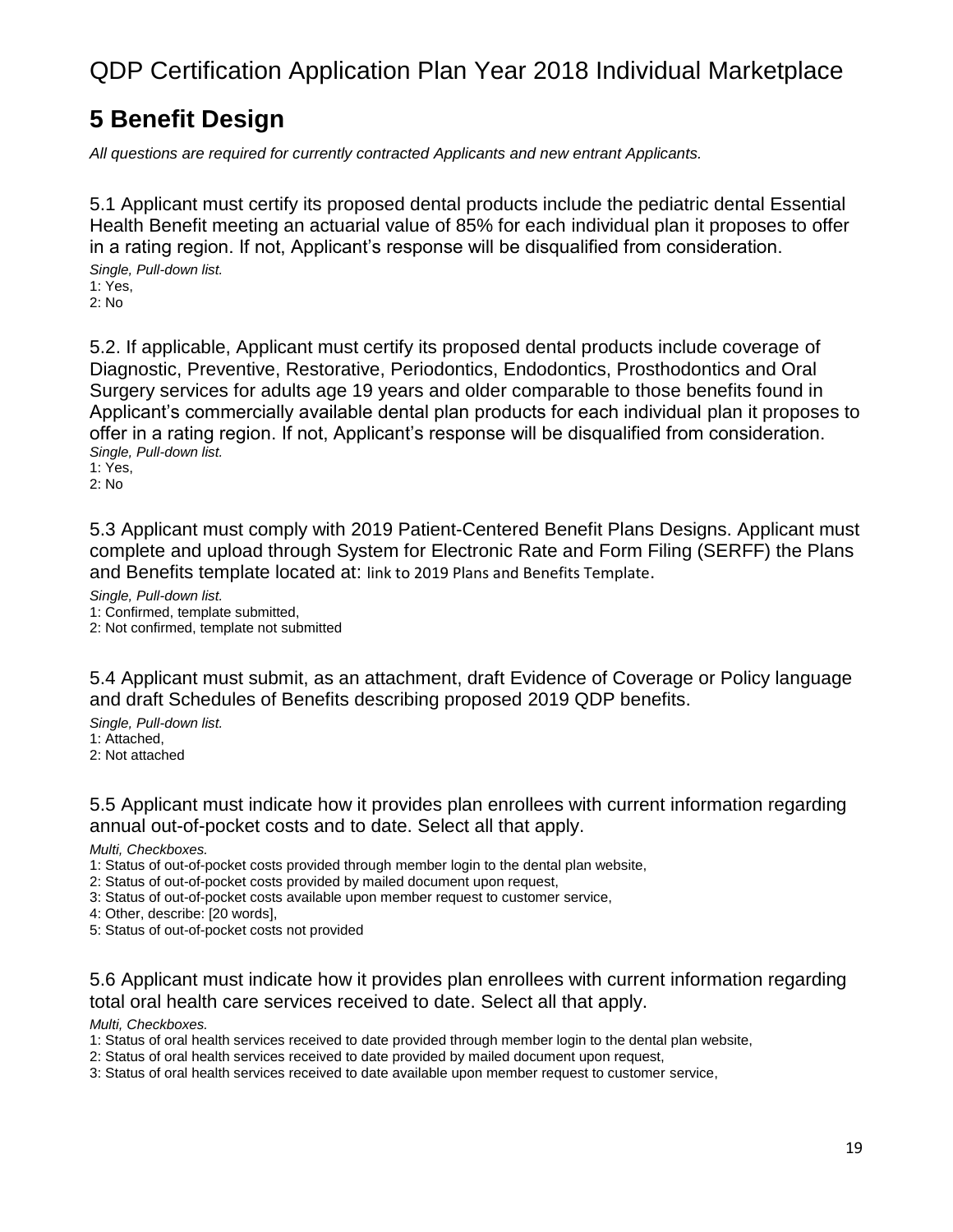4: Other, describe: [20 words],

5: Status of oral health services received to date not provided

#### 5.7 If applicable, Applicant must indicate how it provides plan enrollees with current information regarding annual status of deductible and status of benefit limit. Select all that apply.

*Multi, Checkboxes.*

1: Status of deductible and benefit limit provided through member login to the dental plan website,

2: Status of deductible and benefit limit provided by mailed document upon request,

3: Status of deductible and benefit limit available upon member request to customer service,

- 4: Other, describe: [20 words],
- 5: Status of deductible and benefit limit not provided,
- 6: Not Applicable

#### 5.8 Applicant must indicate if proposed QDPs will include coverage of non-emergent out-ofnetwork services.

#### *Single, Radio group.*

1: Yes, proposed QDPs will include coverage of non-emergent out-of-network services. If yes, with respect to non-network, non-emergency claims, describe the administration of out-of-network benefits including consumer communications, pricing methodology, and claims adjudication: [50 words],

2: No, proposed QDPs will not include coverage of non-emergent out-of-network services.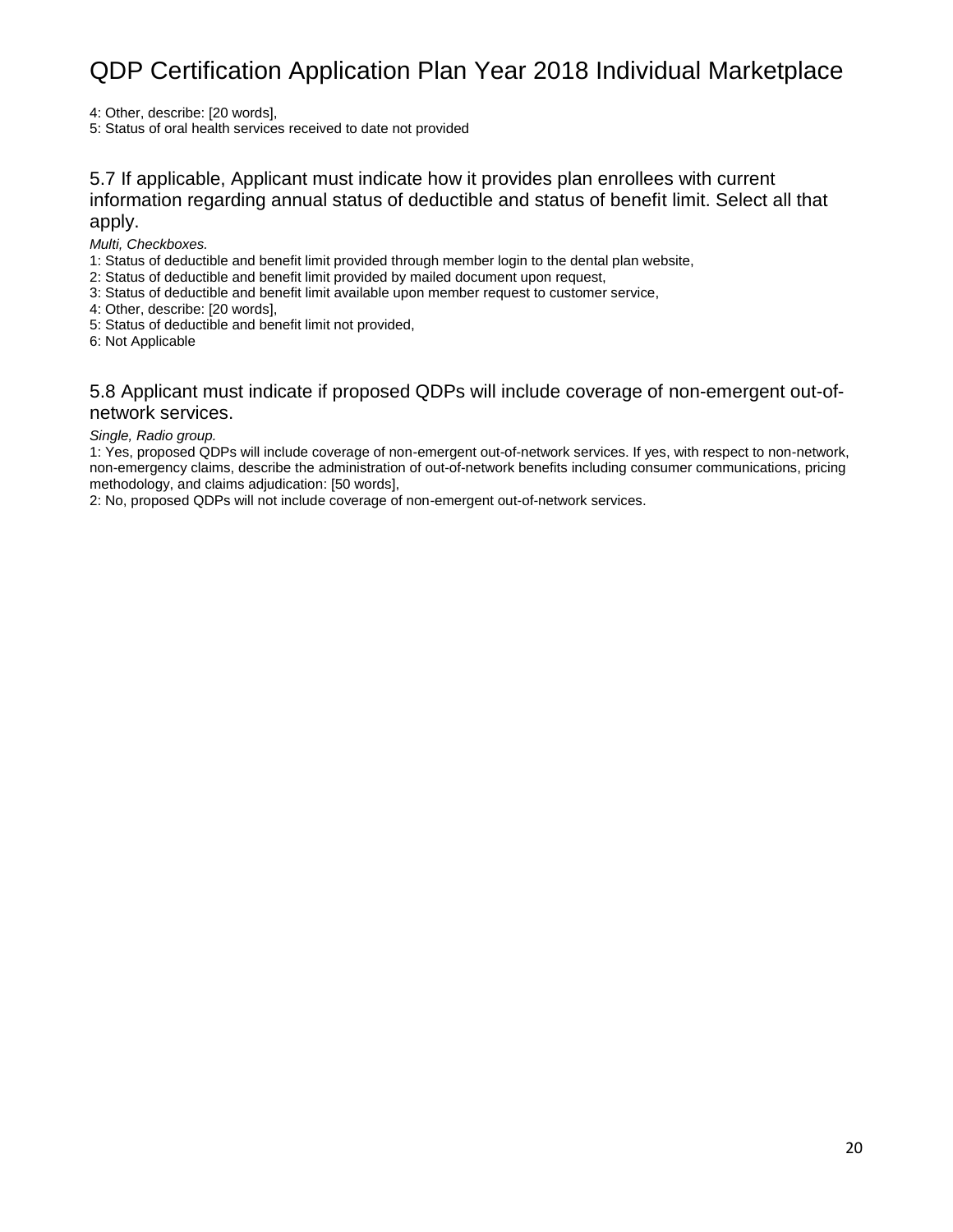## <span id="page-20-0"></span>**6 Operational Capacity**

### <span id="page-20-1"></span>**6.1 Issuer Operations and Account Management Support**

*Questions 6.1.1 - 6.1.2 are required for currently contracted Applicants. All questions are required for new entrant Applicants.*

6.1.1 Applicant must complete Attachments C1 Current and Projected Enrollment and C2 California Off-Exchange Enrollment to provide current enrollment and enrollment projections.

*Single, Pull-down list.* 1: Attachments completed,

2: Attachments not completed

6.1.2 Applicant must provide a description of any initiatives, including a timeline, either current or planned, over the next 24 months which may impact the delivery of services to Exchange enrollees during the contract period. Examples include:

- System changes or migrations
- Call center opening, closing or relocation
- Network re-contracting
- Other

*200 words.*

6.1.3 Does Applicant routinely subcontract any significant portion of its operations or partner with other companies to provide dental plan coverage? If yes, identify which operations are performed by subcontractor or partner and provide the name of the subcontractor.

|                                                            | Response                                        | <b>Description</b> | Conducted outside<br>of the United<br>States? |
|------------------------------------------------------------|-------------------------------------------------|--------------------|-----------------------------------------------|
| Billing, invoice, and collection<br>activities             | Single, Pull-<br>down list.<br>1: Yes.<br>2: No | 50 words.          | Single, Pull-down list.<br>1: Yes<br>2: No    |
| Database and/or enrollment<br>transactions                 | Single, Pull-<br>down list.<br>1: Yes,<br>2: No | 50 words.          | Single, Pull-down list.<br>1: Yes<br>2: No    |
| Claims processing and invoicing                            | Single, Pull-<br>down list.<br>1: Yes.<br>2: No | 50 words.          | Single, Pull-down list.<br>1: Yes<br>2: No    |
| Membership/customer service                                | Single, Pull-<br>down list.<br>1: Yes.<br>2: No | 50 words.          | Single, Pull-down list.<br>1: Yes<br>2: No    |
| Welcome package (ID cards,<br>member communications, etc.) | Single, Pull-<br>down list.<br>1: Yes,<br>2: No | 50 words.          | Single, Pull-down list.<br>1: Yes<br>2: No    |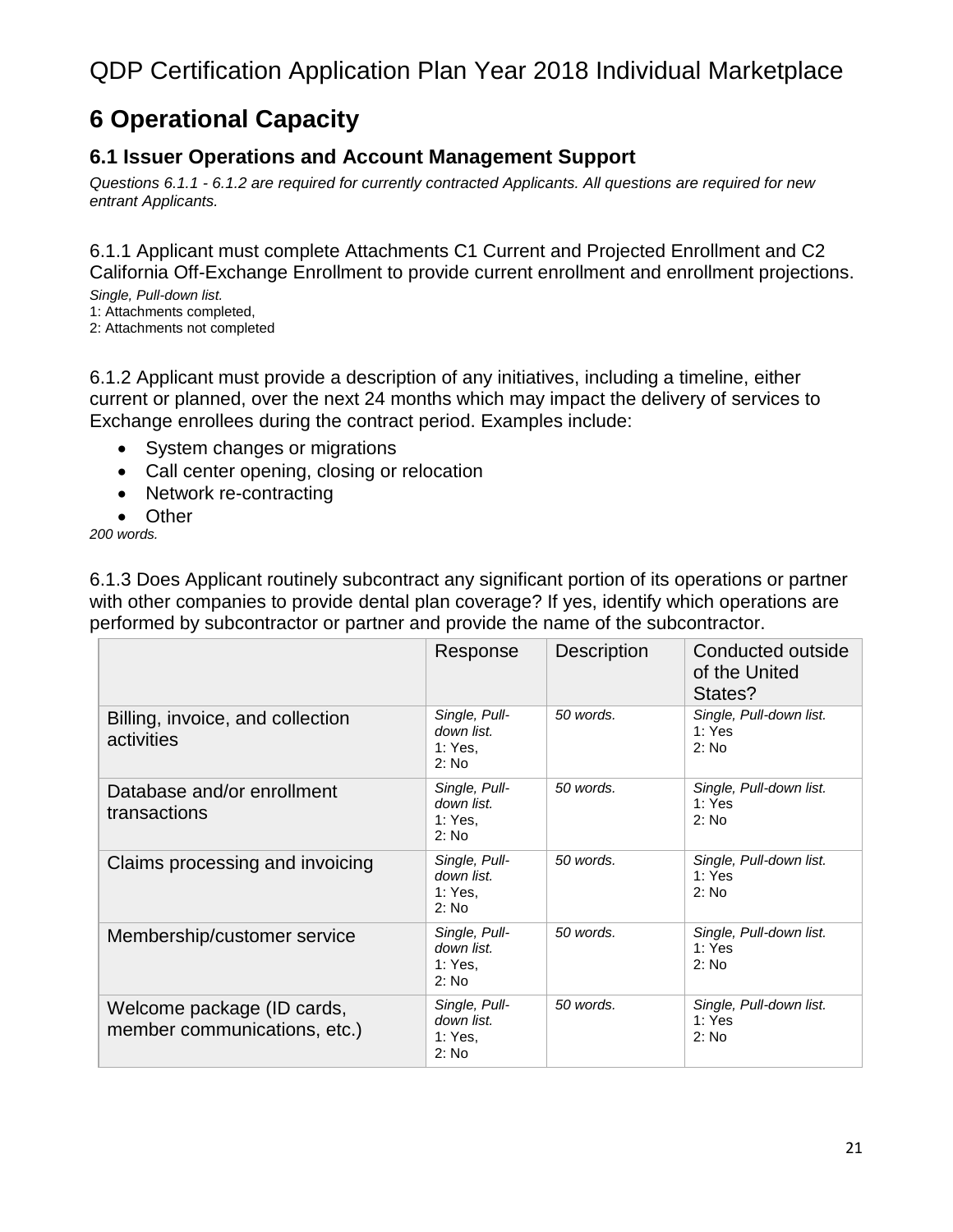| Other (specify) | Single, Pull-<br>down list.<br>1: Yes.<br>2: No | 50 words. | Single, Pull-down list.<br>1: Yes<br>2: No |
|-----------------|-------------------------------------------------|-----------|--------------------------------------------|
|-----------------|-------------------------------------------------|-----------|--------------------------------------------|

6.1.4 Applicant must provide a summary of its capabilities, including how long it has been a licensed dental issuer.

*100 words.*

### <span id="page-21-0"></span>**6.2 Implementation Performance**

*Questions required only for new entrant Applicants.*

6.2.1 Applicant must include a detailed implementation plan including proposed organizational chart with Key Staff biographies responsible for overall implementation activities.

*Single, Pull-down list.* Attachment Required 1: Attached, 2: Not attached

6.2.2 Applicant must submit a Renewal and Open Enrollment Readiness Plan.

*Single, Pull-down list.* 1: Attached, 2: Not attached

6.2.3 Applicant must describe current or planned procedures for managing new enrollees. Address continuity of care, availability of customer service line prior to coverage effective date, and describe what member communications regarding change in plans are provided to new enrollees.

*100 words.*

6.2.4 Identify the percentage increase of membership that will require adjustment to Applicant's current resources:

| <b>Resource</b>         | Membership Increase (as % of<br><b>Current Membership)</b> | Resource<br>Adjustment<br>(specify) | Approach to<br>Monitoring |
|-------------------------|------------------------------------------------------------|-------------------------------------|---------------------------|
| <b>Members Services</b> | Percent.                                                   | 50 words.                           | 50 words.                 |
| <b>Claims</b>           | Percent.                                                   | 50 words.                           | 50 words.                 |
| Account<br>Management   | Percent.                                                   | 50 words.                           | 50 words.                 |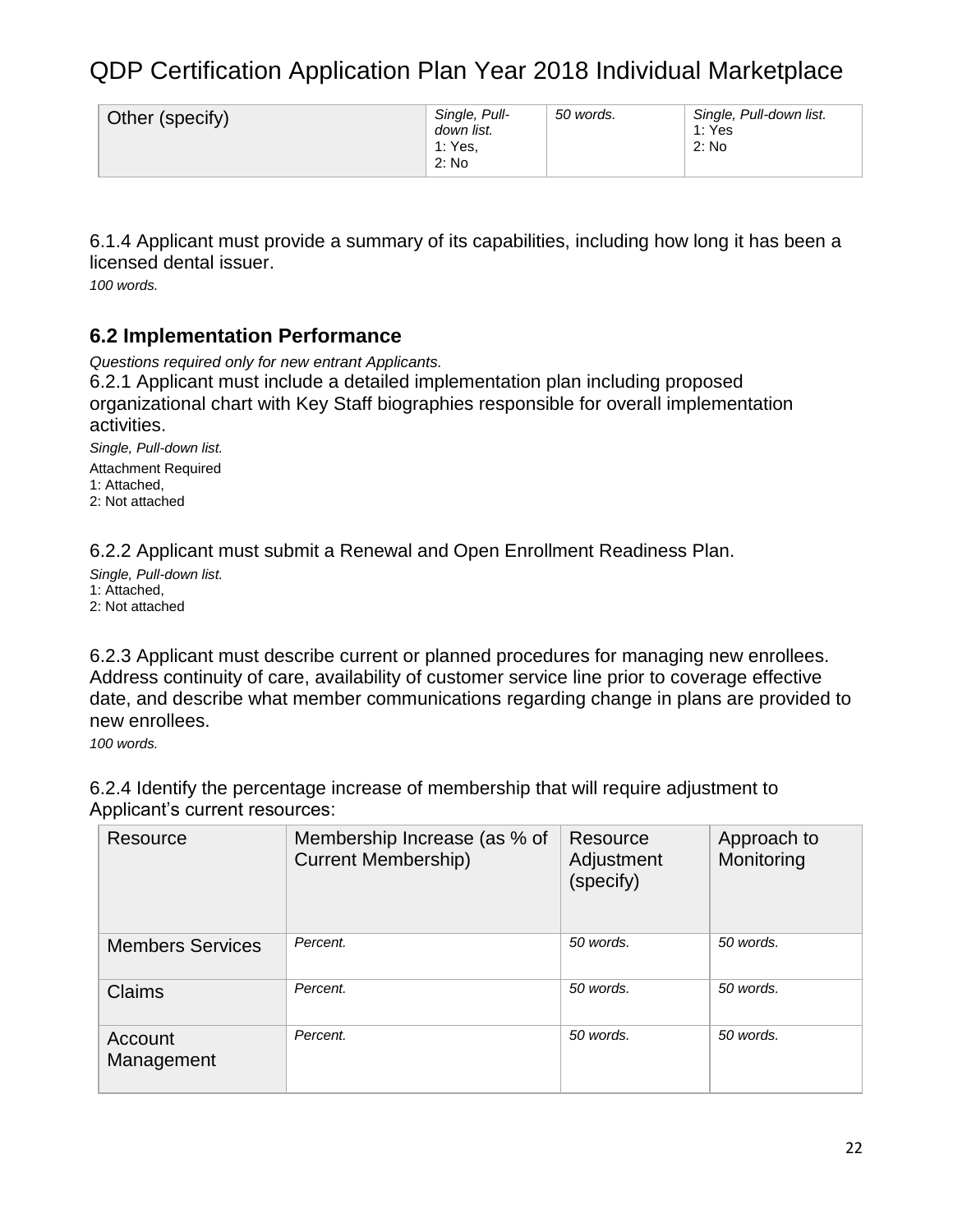| <b>Clinical staff</b>              | Percent. | 50 words. | 50 words. |
|------------------------------------|----------|-----------|-----------|
| <b>Disease</b><br>Management staff | Percent. | 50 words. | 50 words. |
| Implementation                     | Percent. | 50 words. | 50 words. |
| Financial                          | Percent. | 50 words. | 50 words. |
| Administrative                     | Percent. | 50 words. | 50 words. |
| Actuarial                          | Percent. | 50 words. | 50 words. |
| Information<br>Technology          | Percent. | 50 words. | 50 words. |
| Other (List)                       | Percent. | 50 words. | 50 words. |

### <span id="page-22-0"></span>**7 Customer Service**

*Questions required only for new entrant Applicants.*

7.1 Applicant must confirm it will respond to and adhere to the requirements of California Health and Safety Code Section 1368 relating to consumer grievance procedures.

*Single, Pull-down list.* 1: Confirmed, 2: Not confirmed

7.2 If certified, Applicant will be required to meet certain member services performance standards. During Open Enrollment, Exchange operating hours are 8 am to 8 pm Monday through Friday (except holidays) and 8 a.m. to 6 p.m. Saturdays. Applicant must confirm it will match Exchange Open Enrollment Customer Service operating hours. Describe how Applicant will modify customer service center operations to meet Exchange-required operating hours if applicable. Describe how Applicant will modify current Interactive Voice Response (IVR) system to meet exchange required operating hours.

*Single, Radio group.* 1: Confirmed, explain: [100 words], 2: Not confirmed

7.3 Applicant must list internal daily monitored Service Center Statistics. What is the daily service level goal? For example, 80% of calls answered within 30 seconds. *50 words.*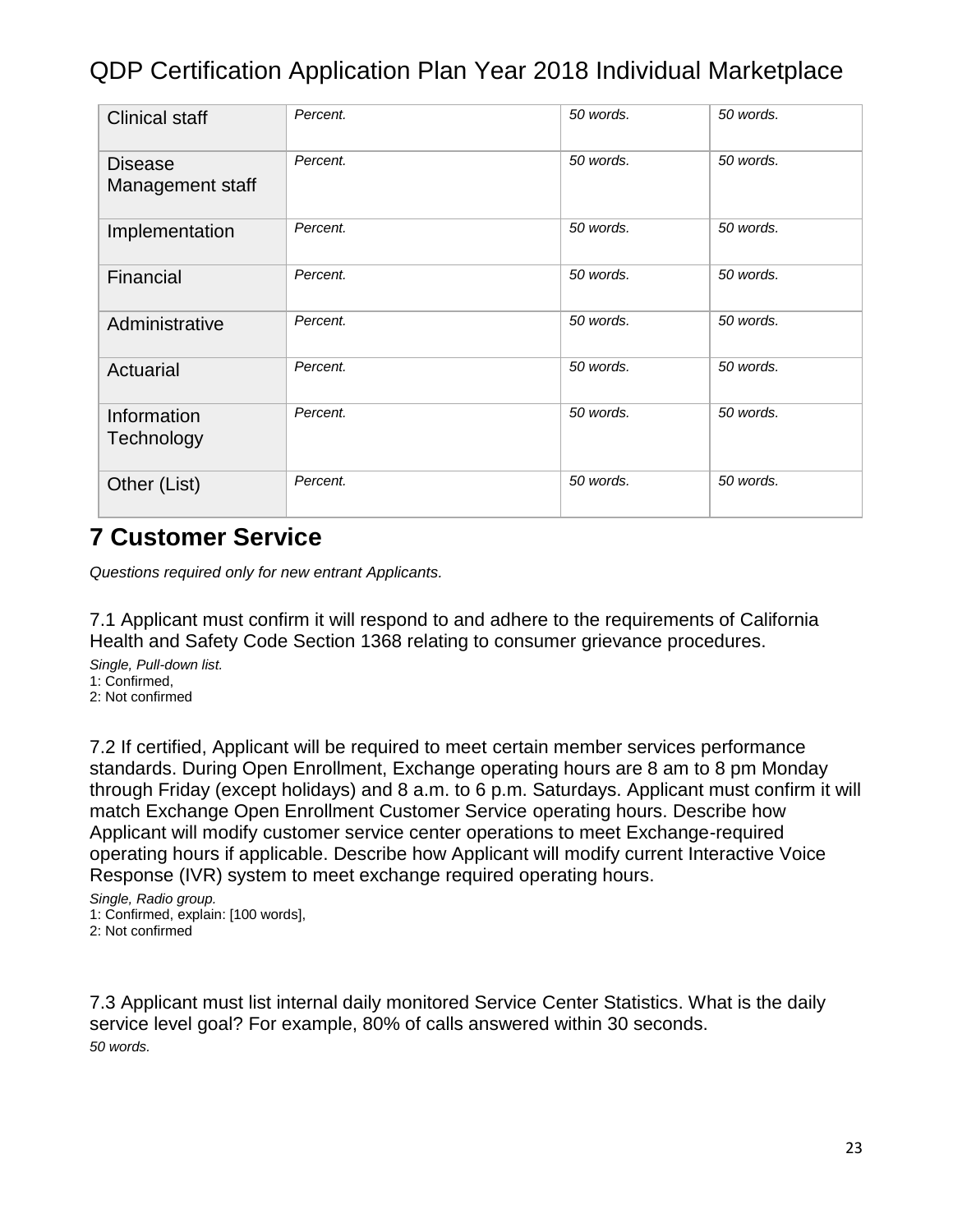7.4 Applicant must provide the ratio of Customer Service Representatives to members for teams that support Exchange business.

*10 words.*

7.5 Applicant must indicate which of the following training modalities are used to train new Customer Service Representatives, check all that apply:

#### *Multi, Checkboxes.*

- 1: Instructor-Led Training Sessions,
- 2: Virtual Instructor-Led Training Sessions (live instructor in a virtual environment),
- 3: Video Training,
- 4: Web-Based training (not Instructor-Led),
- 5: Self-led Review of Training Resources,
- 6: Other, describe: [50 words]

7.6 Applicant must indicate which training tools and resources are used during Customer Service Representative training, check all that apply:

*Multi, Checkboxes.*

- 1: Case-Study,
- 2: Roleplaying,
- 3: Shadowing,
- 4: Observation,
- 5: Pre-tests,
- 6: Post-tests,
- 7: Training Evaluations,
- 8: Other, describe: [50 words]

7.7 What is the length of the entire training period for new Customer Service Representatives? Include total time from point of hire to completion of training and release to work independently.

*50 words.*

7.8 How frequently are refresher trainings provided to all Customer Service Representatives? Include trainings focused on skills improvement as well as training resulting from changes to policy and procedures.

*50 words.*

7.9 Applicant must indicate languages spoken by Customer Service Representatives, and the number of bilingual Representatives who speak each language. Do not include languages supported only by a language line.

#### *Multi, Checkboxes.*

- 1: Arabic: [Integer],
- 2: Armenian: [Integer],
- 3: Cantonese: [Integer],
- 4: English: [Integer],
- 5: Hmong: [Integer],
- 6: Korean: [Integer],
- 7: Mandarin: [Integer],
- 8: Farsi: [Integer],
- 9: Russian: [Integer],
- 10: Spanish: [Integer],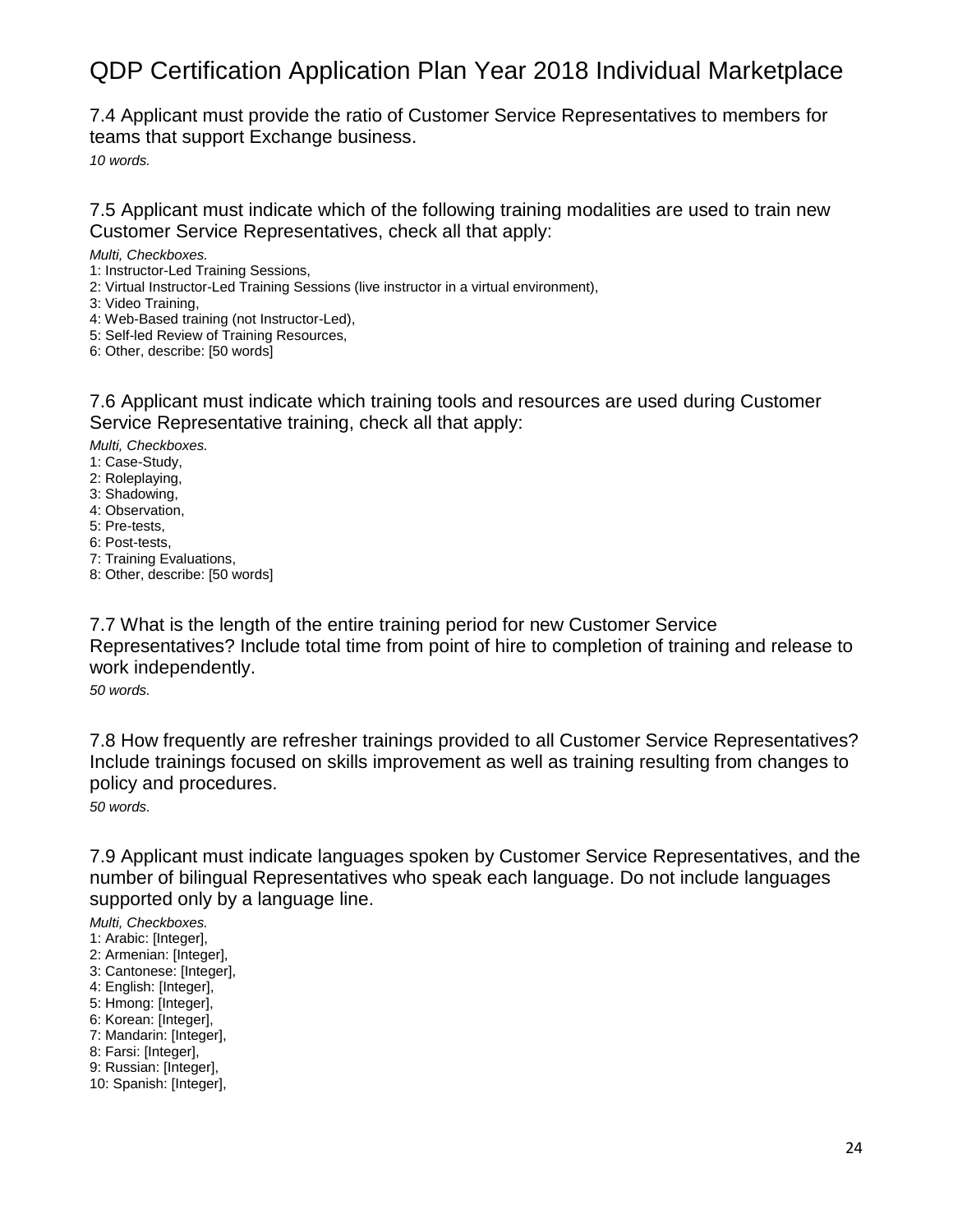11: Tagalog: [Integer],

12: Vietnamese: [Integer],

13: Lao: [Integer], 14: Cambodian: [Integer],

15: Other, specify: [50 words]

7.10 Does Applicant use language line to support consumers that speak languages other than those spoken by Customer Service Representatives?

*Single, Radio group.* 1: Yes, specify vendor: [20 words], 2: No

7.11 Applicant must describe any modifications to equipment, technology, consumer selfservice tools, staffing ratios, training content and procedures, quality assurance program (or any other items that may impact the customer experience) that may be necessary to provide quality service to Exchange consumers. *100 words.*

7.12 Applicant must indicate what information and tools are utilized to monitor consumer experience, check all that apply:

*Multi, Checkboxes.*

- 1: Customer Satisfaction Surveys,
- 2: Monitoring Social Media,
- 3: Monitoring Call Drivers,
- 4: Common Problems Tracking,
- 5: Observation of Representative Calls, 6: Other, describe: [50 words]

7.13 List all Customer Service Representative Quality Assurance metrics used for scoring of monitored call.

*50 words.*

7.14 Applicant must identify how many calls per Representative, per week are scored. *20 words.*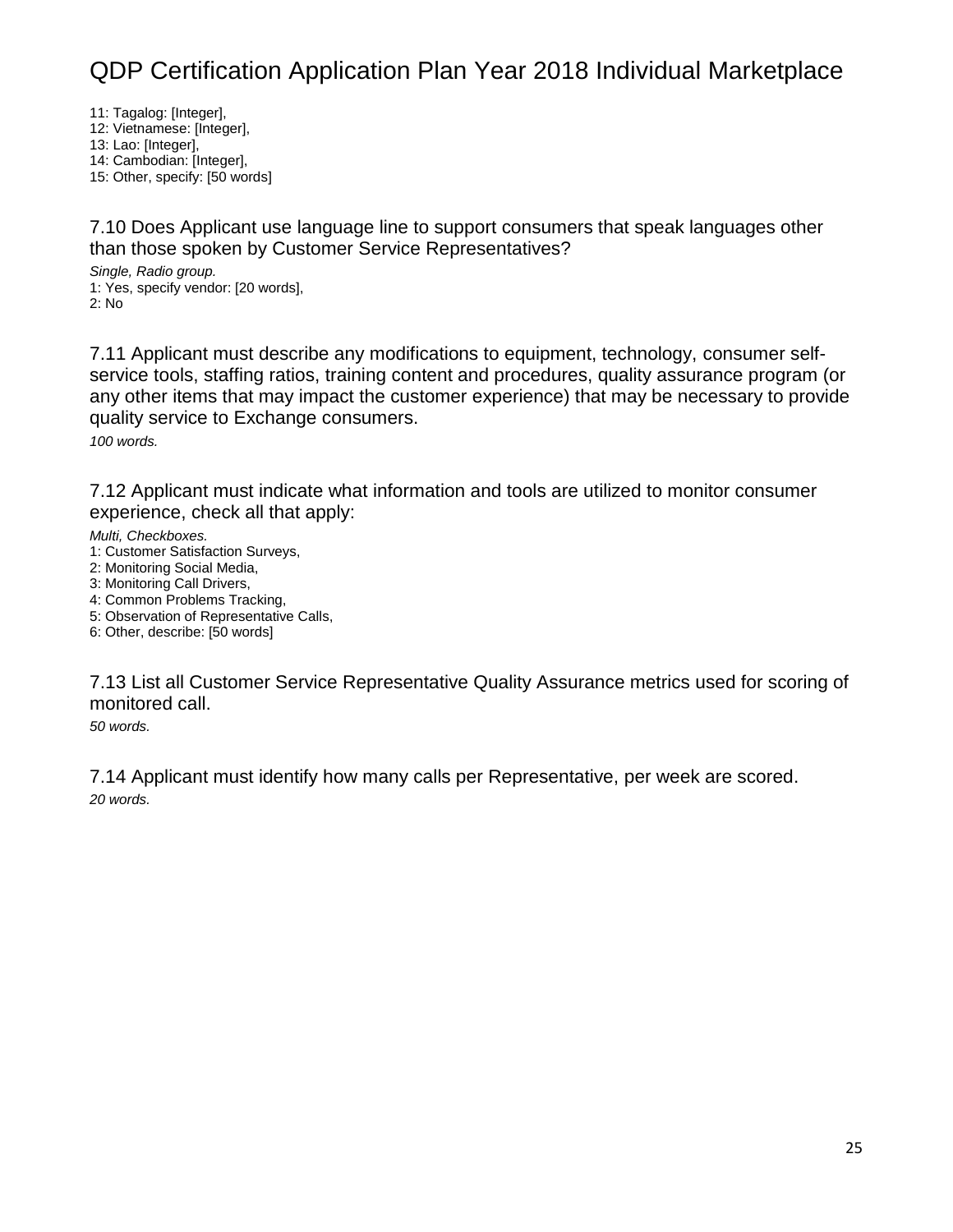### <span id="page-25-0"></span>**8 Financial Requirements**

*Questions required only for new entrant Applicants.*

8.1 Describe Applicant's systems to invoice members and record the collection of payments. Description must include record retention schedule. If not currently in place, describe plans to implement such systems, including the use of vendors for any functions related to invoicing, if applicable, and an implementation workplan. *200 words.*

8.2 Applicant must confirm it has in place systems to accept payment from members effective October 1, 2018 for the following premium payment types:

*Multi, Checkboxes.*

1: Paper checks,

2: Cashier's checks,

3: Money orders,

4: Electronic Funds Transfer (EFT),

5: Credit cards and debit cards,

6: Web-based payment, which may include accepting online credit card payments, and all general purpose pre-paid debit cards and credit card payment

8.3 If such systems are not currently in place, describe plans to implement such systems, including the use of vendors for any functions related to premium payment, if applicable, and an implementation workplan. QDP issuer must be able to accept premium payment from members no later than October 1, 2018. Note: QDP issuer must accept credit cards for binder payments and is encouraged, but not required, to accept credit cards for payment of ongoing invoices.

*200 words.*

8.4 Describe how Applicant will comply with the federal requirement 45 CFR 156.1240(a)(2) to serve the unbanked, specifying the forms of payment available for this population for both binder and ongoing payments, and for both on-Exchange and off-Exchange lines of business. Applicant must describe any differences between payment process for the unbanked and usual payment processing procedures. *200 words.*

8.5 Applicant must confirm it can provide certain detailed documentation, as defined by Covered California, including member level detail to substantiate each participation fee payment. This documentation is specified Appendix C, PMPM\_Member\_Level\_Detail\_Response SAMPLE.

*Single, Pull-down list.* 1: Yes, confirmed, 2: No, not confirmed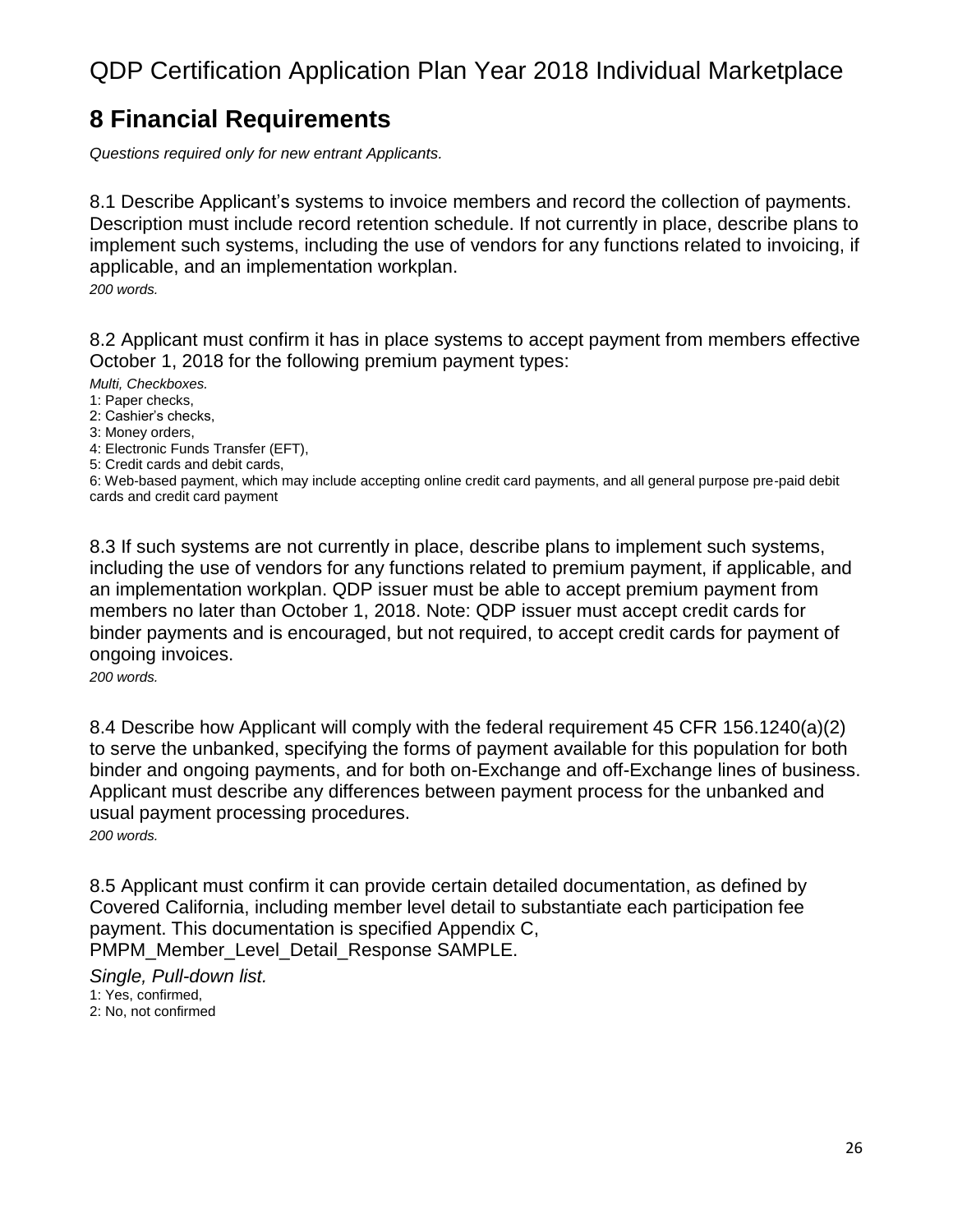8.6 Applicant must confirm that it will not impose any fees or charges on any members who request paper invoices for premiums due for any individual products sold by Applicant in California.

*Single, Pull-down list.* 1: Yes, confirmed, 2: No, not confirmed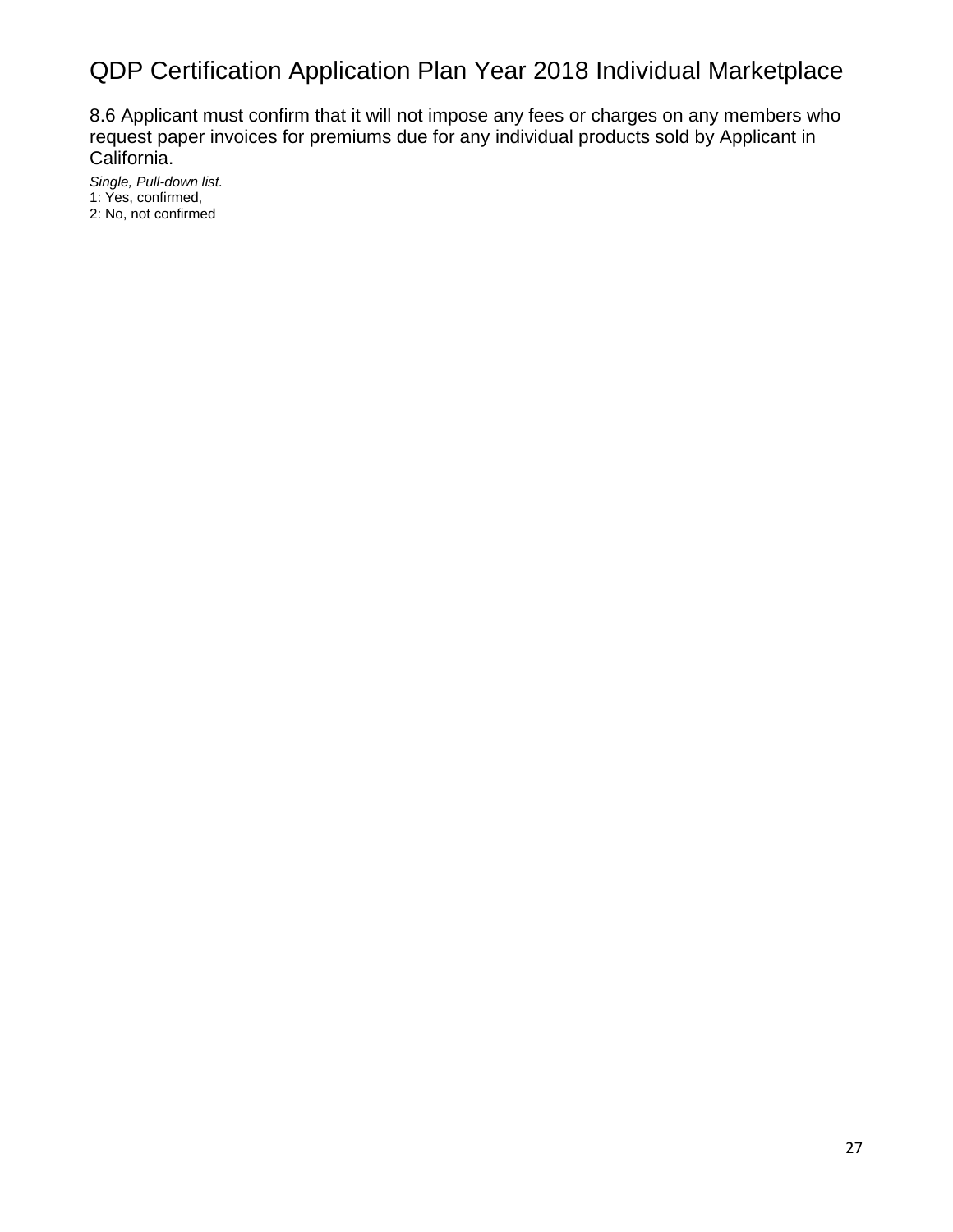### <span id="page-27-0"></span>**9 Fraud, Waste and Abuse Detection**

*Questions 9.4.8 and 9.4.17 are required for currently contracted Applicants. All questions required for new entrant Applicants.*

The Exchange is committed to working with its QDP issuers to minimize fraud, waste and abuse. The framework for managing fraud risks is detailed in Appendix O U.S. Government Accountability Office circular GAO-15-593SP (available in Manage Documents). The Exchange expects QDP issuers to adopt leading practices outlined in the framework to the extent applicable. Fraud prevention is centered on integrity and expected behaviors from employees and others. All measures to detect, deter, and prevent fraud before it occurs are vital to all Issuer and Exchange operations.

### **Definitions:**

Fraud – Consists of an intentional misrepresentation, deceit, or concealment of a material fact known to the defendant with the intention on the part of the defendant of thereby depriving a person of property or legal rights or otherwise causing injury. (CA Civil Code §3294 (c)(3), CA Penal Code §§ 470-483.5). Prevention and early detection of fraudulent activities is crucial to ensuring affordable healthcare for all individuals. Examples of fraud include, but are not limited to, false applications to obtain payment, false information to obtain insurance, billing for services that were not rendered.

Waste - Intentional or unintentional, extravagant careless or needless expenditures, consumption, mismanagement, use, or squandering of resources, to the detriment or potential detriment of entities, but without an intent to deceive or misrepresent. Waste includes incurring unnecessary costs as a result of inefficient or ineffective practices, systems, decisions, or controls.

Abuse – Excessive, or improper use of something, or the use of something in a manner contrary to the natural or legal rules for its use; the intentional destruction, diversion, manipulation, misapplication, maltreatment, or misuse of resources; or extravagant or excessive use so as to abuse one's position or authority. Often, the terms fraud and abuse are used simultaneously with the primary distinction is the intent. Inappropriate practices that begin as abuse can quickly evolve into fraud. Abuse can occur in financial or non-financial settings. Examples of abuse include, but not limited to, excessive charges, improper billing practices, payment for services that do not meet recognized standards of care and payment for medically unnecessary services.

Audit – A formal process that includes an independent and objective examination of an organization's programs, operations, and records to evaluate and improve the effectiveness of its policies and procedures. The results, conclusions, and findings of an audit are formally communicated through an audit report delivered to management of the audited entity.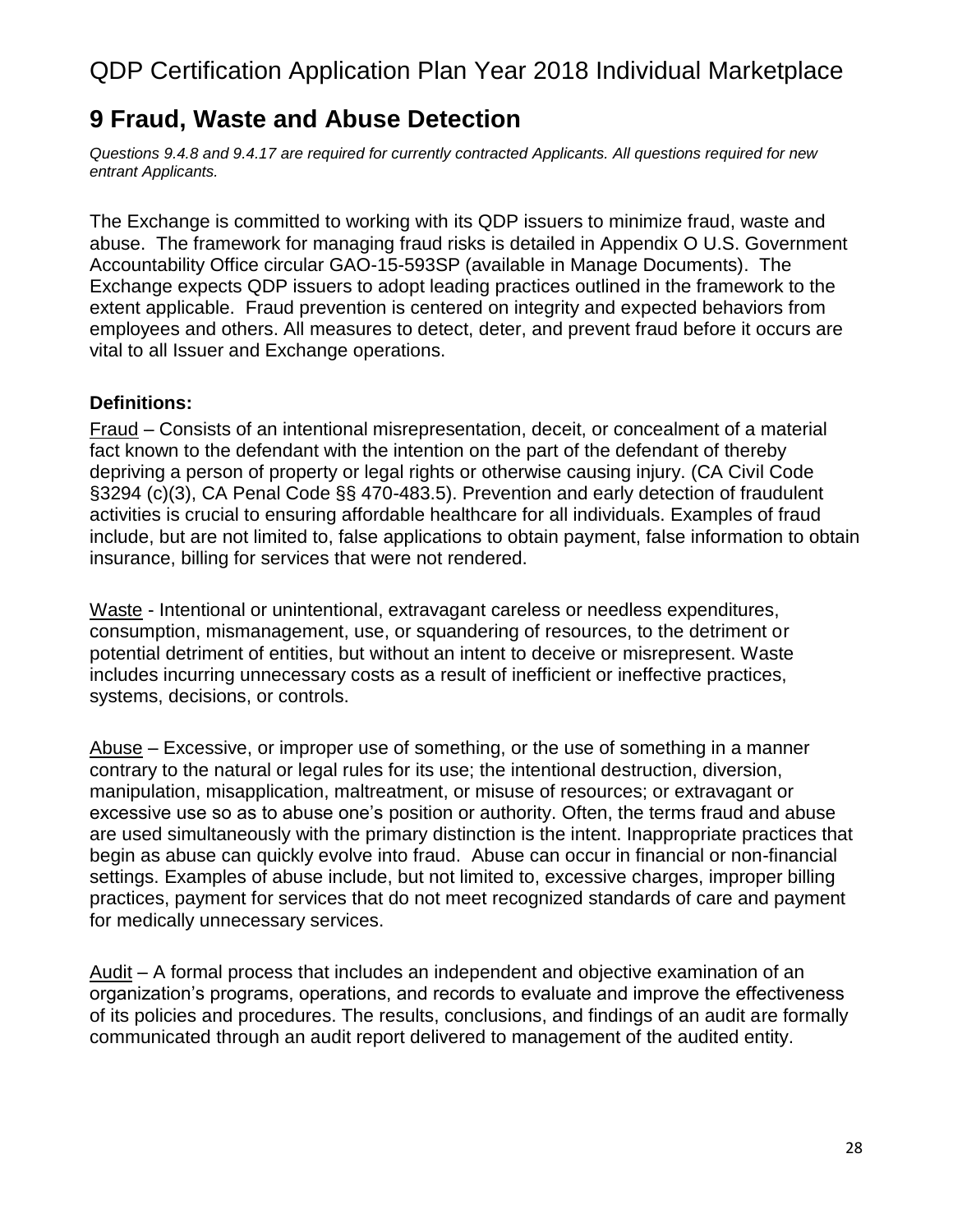Review – A second inspection and verification of documents for accuracy, validity, and authorization for the purpose of compliance with procedural requirements.

### <span id="page-28-0"></span>**9.1 Prevention**

9.1.1 Describe the roles and responsibilities of those tasked with carrying out dedicated antifraud and fraud risk management activities throughout the organization. If there is a dedicated unit responsible for fraud risk management describe how this unit interacts with the rest of the organization to mitigate fraud, waste and abuse. *200 words.*

9.1.2 Describe any specific fraud risk assessments conducted by Applicant. Describe how the risks identified through the assessment are tracked and corrected. *200 words.*

9.1.3 Describe specific anti-fraud strategies and the data analytical tools, methods, and sources used to gather information about fraud risks before fraud, waste and abuse occurs. *200 words.*

9.1.4 Describe how Applicant safeguards against Social Security number and identity theft within its organization. *200 words.*

9.1.5 Describe the policy set forth in provider contracts that addresses identity verification at the point of service (i.e., verifying identity prior to receiving services) *200 words.*

9.1.6 What steps are taken after identification of Social Security and potential identity theft? Include services offered to impacted members. *200 words.*

9.1.7 When Applicant has discovered potential identity theft, provide what steps are taken to review utilization of services associated as a result of potential fraud and describe what actions are taken to prevent fraudulent services to be paid. 200 words.

### <span id="page-28-1"></span>**9.2 Detection**

Describe the following specific control activities to prevent and detect fraud. 9.2.1 What data-analytics activities (for example data matching, data mining) are routinely performed to identify unusual patterns of care? Distinguish between member and provider efforts and state the frequency of the data analytics activities. *200 words.*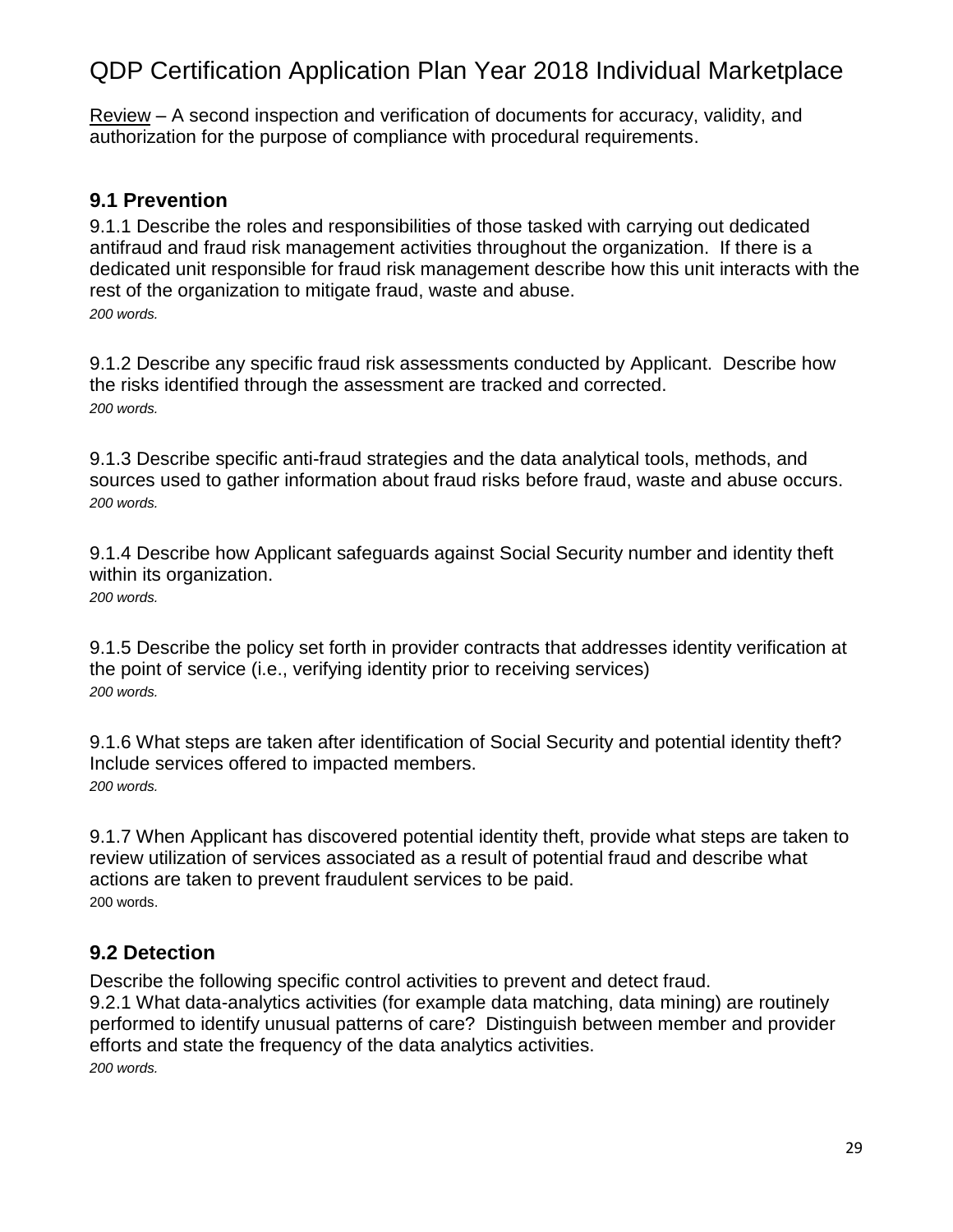9.2.2 Describe Applicant's internal and external fraud-awareness program that informs and directs individuals to identify red-flags and potential member and provider fraudulent scams. *200 words.*

9.2.3 Describe how staff, members and providers report suspicious and/or potential fraudulent activities. State the review process, who in the organization is notified and when the Exchange is notified.

*200 words.*

9.2.4 Describe all employee-integrity activities (For example: fraud awareness training, code of conduct, conflict of interest policy). *200 words.*

9.2.5 Special Enrollment Period (SEP) membership. Describe specific activities Applicant does to prevent and detect potential violations of the SEP policy. For example, describe any data mining reports.

*200 words.*

9.2.6 Describe the plan to respond to identified instances of fraud and ensure the response is prompt and consistently applied. Confirm the policy to notify the Exchange. Describe and distinguish between member and provider activities. *200 words.*

9.2.7 Describe the controls in place to evaluate that the Exchange enrollment and disenrollment actions (i.e., membership files) are accurately and promptly executed. Specifically address any queries to identify membership red flags. *200 words.*

9.2.8 Describe Utilization Management (UM) activities or program efforts in place that validate appropriate medical services and treatments to ensure health care service provided for member care is efficient and cost effective. *200 words.*

### <span id="page-29-0"></span>**9.3 Response**

9.3.1 Describe Applicant's evaluation method for determining whether fraud, waste and abuse has occurred. *200 words.*

9.3.2 Describe Applicant's processes for fraud, waste and abuse investigation follow-up and corrective measures. Address how and when the results of monitoring, evaluation and adverse actions will be or are communicated to the Exchange.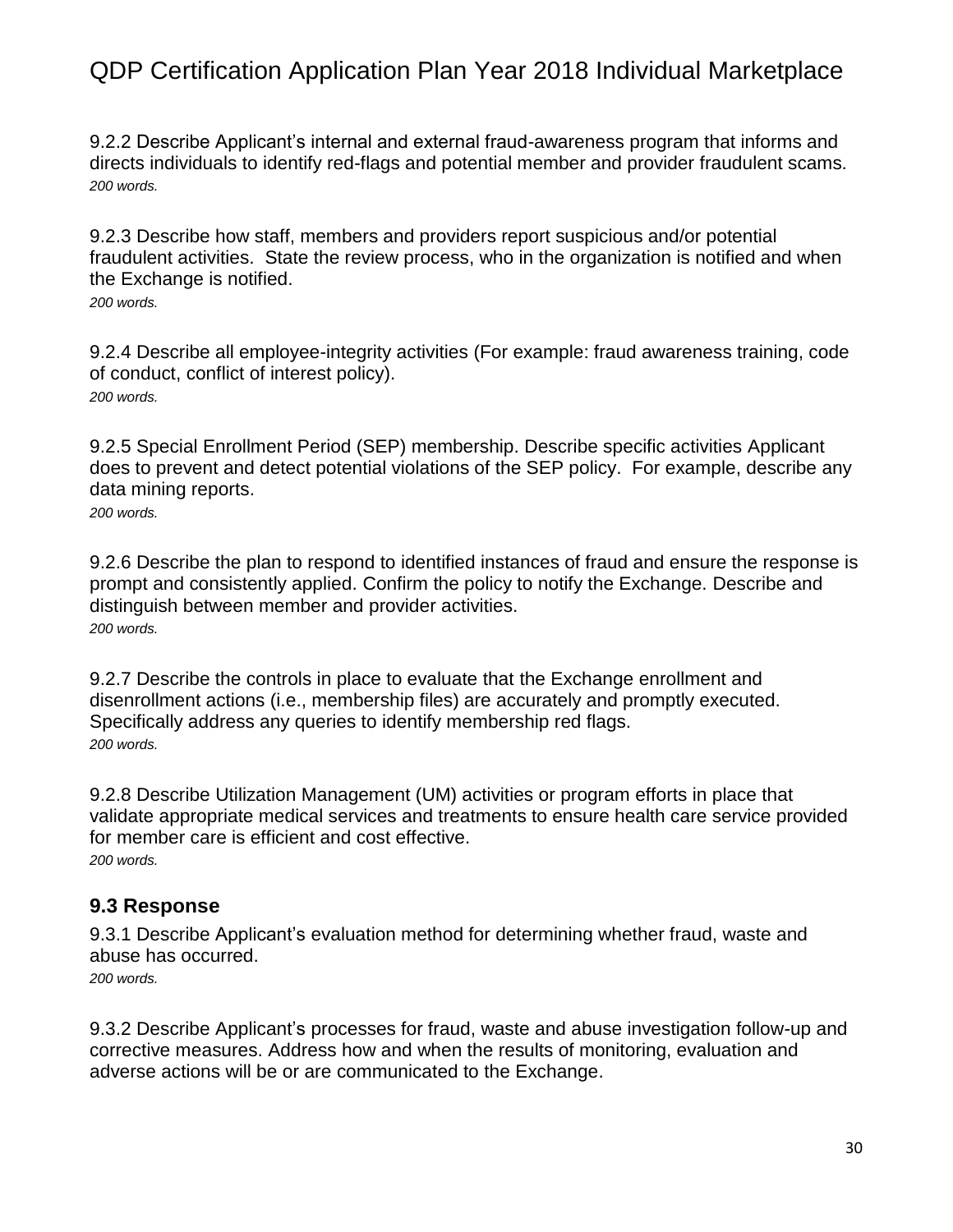*200 words.*

9.3.3 Describe how Applicant uses the results of investigations and adverse actions to enhance fraud prevention and detection. *200 words.*

9.3.4 Describe Applicant's revenue recovery process to recoup erroneously paid claims from providers.

*200 words.*

9.3.5 Based on the definition of fraud in the introduction to this section, what was Applicant's recovery success rate and dollars recovered for fraudulent activities for each year below?

|                          | <b>Total</b><br><b>Loss from</b><br><b>Fraud</b><br>Covered<br>California<br>book of<br>business,<br>if<br>applicable | <b>Total</b><br><b>Loss</b><br>from<br><b>Fraud</b><br>Total<br>Book of<br><b>Business</b> | % of Loss<br><b>Recovered</b><br>Covered<br>California<br>book of<br>business, if<br>applicable | % of Loss<br><b>Recovered</b><br><b>Total Book</b><br>of Business | <b>Total</b><br><b>Dollars</b><br><b>Recovered</b><br>Covered<br>California<br>book of<br>business, if<br>applicable | <b>Total</b><br><b>Dollars</b><br><b>Recovered</b><br><b>Total Book</b><br>of Business |
|--------------------------|-----------------------------------------------------------------------------------------------------------------------|--------------------------------------------------------------------------------------------|-------------------------------------------------------------------------------------------------|-------------------------------------------------------------------|----------------------------------------------------------------------------------------------------------------------|----------------------------------------------------------------------------------------|
| Calendar<br>Year<br>2015 | Dollars.                                                                                                              | Dollars.                                                                                   | Percent.                                                                                        | Percent.                                                          | Dollars.                                                                                                             | Dollars.                                                                               |
| Calendar<br>Year<br>2016 | Dollars.                                                                                                              | Dollars.                                                                                   | Percent.                                                                                        | Percent.                                                          | Dollars.                                                                                                             | Dollars.                                                                               |
| Calendar<br>Year<br>2017 | Dollars.                                                                                                              | Dollars.                                                                                   | Percent.                                                                                        | Percent.                                                          | Dollars.                                                                                                             | Dollars.                                                                               |

9.3.6 If applicable, explain any trends attributing to the total loss from fraud for Exchange business.

*200 words.*

9.3.7 Describe Applicant's procedures to report potential fraud to law enforcement and the Exchange.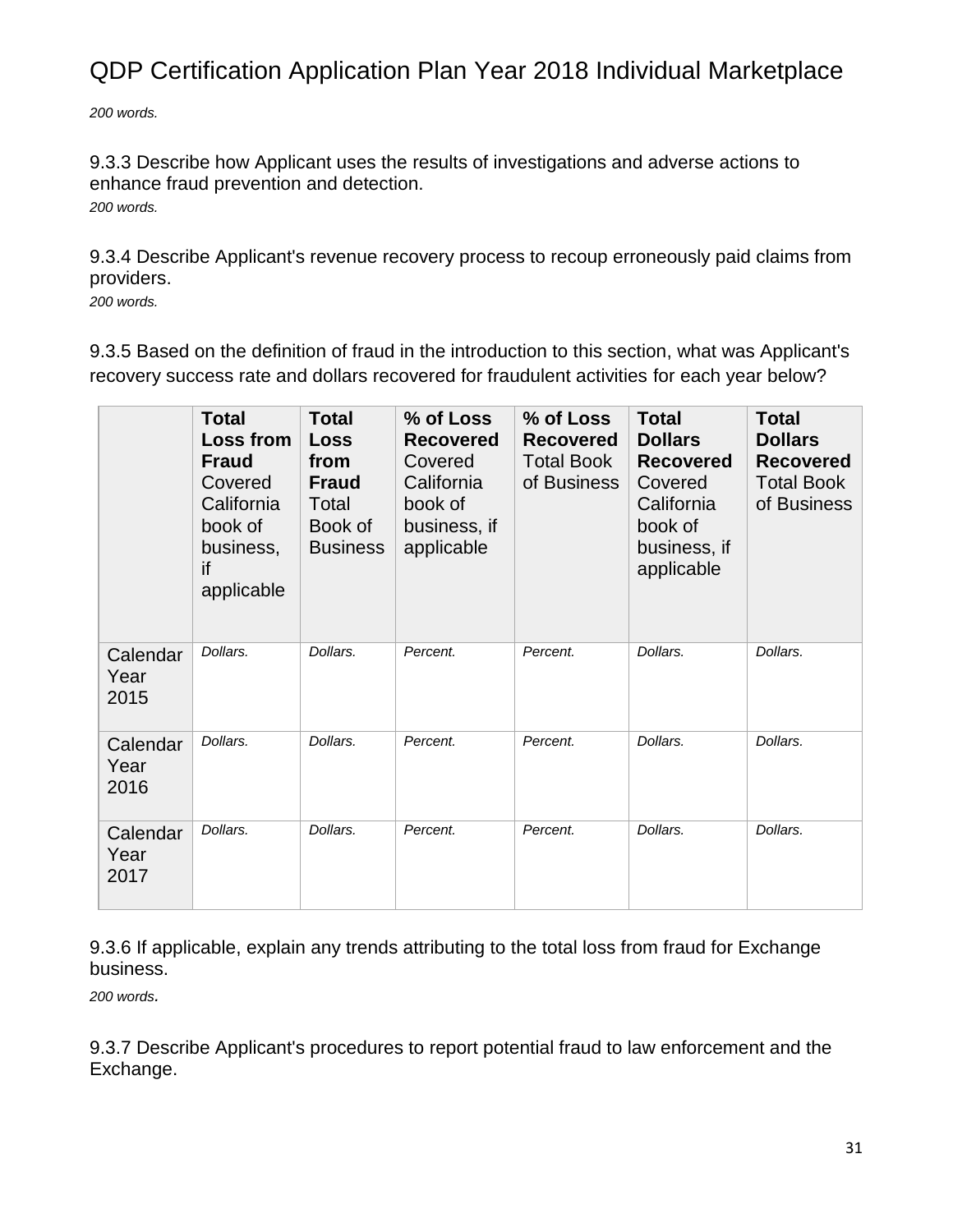*200 words.*

### <span id="page-31-0"></span>**9.4 Audits and Reviews**

9.4.1 Based on the definition of review in the introduction to this section, indicate how frequently reviews are performed for each of the following areas:

|                                           | Response                                                                                        | If other  |
|-------------------------------------------|-------------------------------------------------------------------------------------------------|-----------|
| <b>Claims Administration Reviews</b>      | Single, Pull-down list.<br>1: Daily,<br>2: Weekly,<br>3: Monthly,<br>4: Quarterly,<br>5: Other: | 10 words. |
| <b>Customer Service Reviews</b>           | Single, Pull-down list.<br>1: Daily,<br>2: Weekly,<br>3: Monthly,<br>4: Quarterly,<br>5: Other: | 10 words. |
| <b>Eligibility and Enrollment Reviews</b> | Single, Pull-down list.<br>1: Daily,<br>2: Weekly,<br>3: Monthly,<br>4: Quarterly,<br>5: Other: | 10 words. |
| <b>Utilization Management Reviews</b>     | Single, Pull-down list.<br>1: Daily,<br>2: Weekly,<br>3: Monthly,<br>4: Quarterly,<br>5: Other: | 10 words. |
| <b>Billing Reviews</b>                    | Single, Pull-down list.<br>1: Daily,<br>2: Weekly,<br>3: Monthly,<br>4: Quarterly,<br>5: Other: | 10 words. |

9.4.2 Based on the definition of internal audit in the introduction to this section, indicate how frequently internal auditing is performed for the following areas:

|                                               | Response                                                                                                     | If other  |
|-----------------------------------------------|--------------------------------------------------------------------------------------------------------------|-----------|
| Audits of Claims Administration and Oversight | Single, Pull-down list.<br>1: Quarterly,<br>2: Semi-annually,<br>3: Annually,<br>4: Biennially,<br>5: Other: | 10 words. |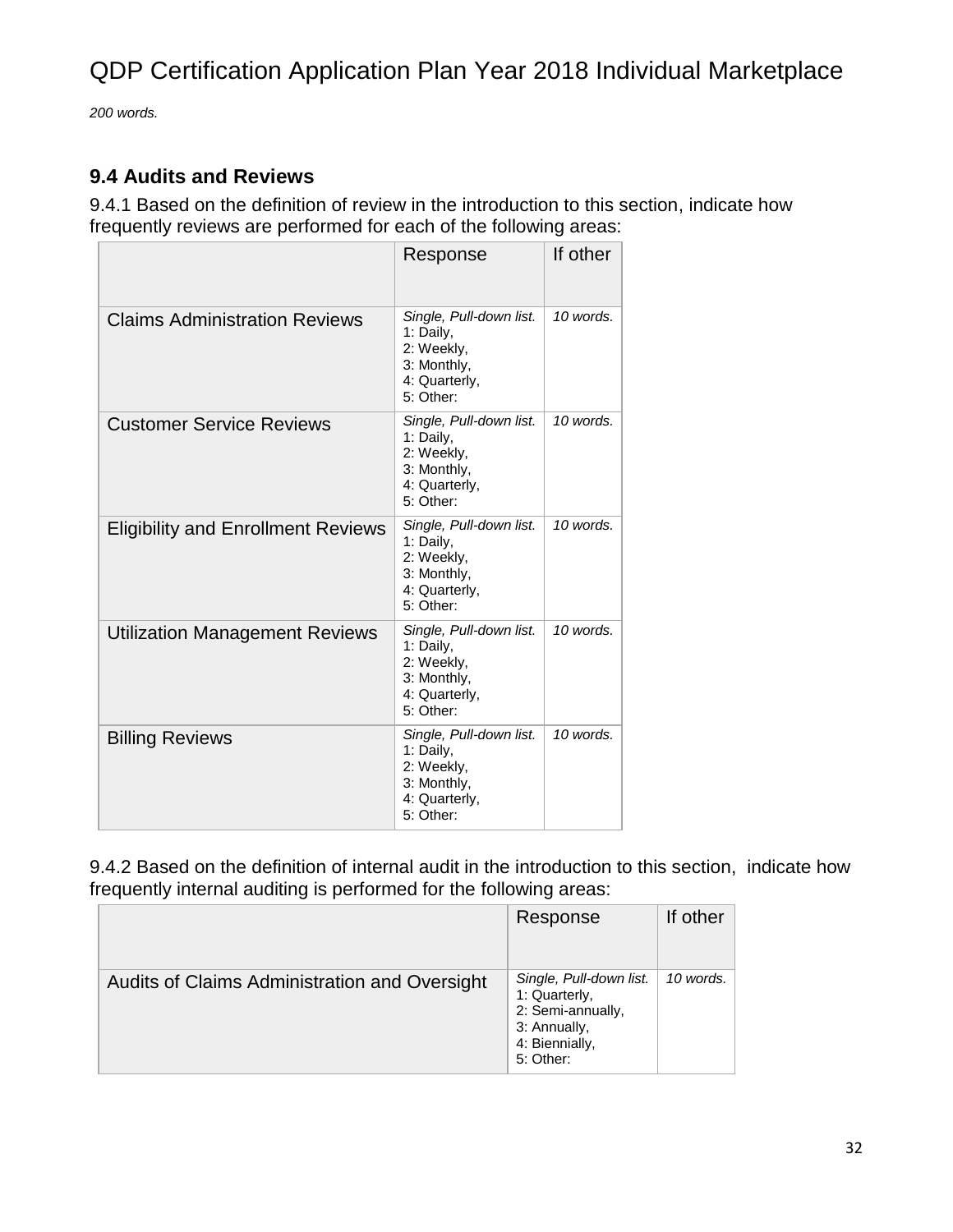| <b>Audits of Network Providers</b>                                                 | Single, Pull-down list.<br>1: Quarterly,<br>2: Semi-annually,<br>3: Annually,<br>4: Biennially,<br>5: Other: | 10 words. |
|------------------------------------------------------------------------------------|--------------------------------------------------------------------------------------------------------------|-----------|
| Audits of Eligibility and Enrollment<br>Processes and Compliance with Requirements | Single, Pull-down list.<br>1: Quarterly,<br>2: Semi-annually,<br>3: Annually,<br>4: Biennially,<br>5: Other: | 10 words. |
| <b>Audits of Billing Processes</b>                                                 | Single, Pull-down list.<br>1: Quarterly,<br>2: Semi-annually,<br>3: Annually,<br>4: Biennially,<br>5: Other: | 10 words. |

9.4.3 Based on the definition of audit in the introduction to this section, for the prior fiscal year, what percent of claims were audited? *Percent.*

9.4.4 Based on the definition of audit in the introduction to this section, does Applicant maintain an independent, internal audit function? If yes, provide a brief description of Applicant's internal audit function and its reporting structure.

*Multi, Checkboxes.* 1: Yes, describe [200 words], 2: No.

9.4.5 If Applicant answered yes to 9.4.4, provide a copy of Applicant's internal audit function's annual audit plan applicable to claims administration, eligibility and enrollment, billing and network providers.

*Single, Pull-down list.* 1: Attached, 2: Not attached

9.4.6 Based on the definition of audit in the introduction to this section, what oversight authority is there over the internal audit function (for example: does the internal audit function report to a board, audit committee, or executive office)? *100 words.*

9.4.7 Based on the definition of audit in the introduction to this section, what audit authority does Applicant have over network and non-network providers and contractors (for example: does the organization conduct audits of network and non-network providers and contractors)? *200 words.*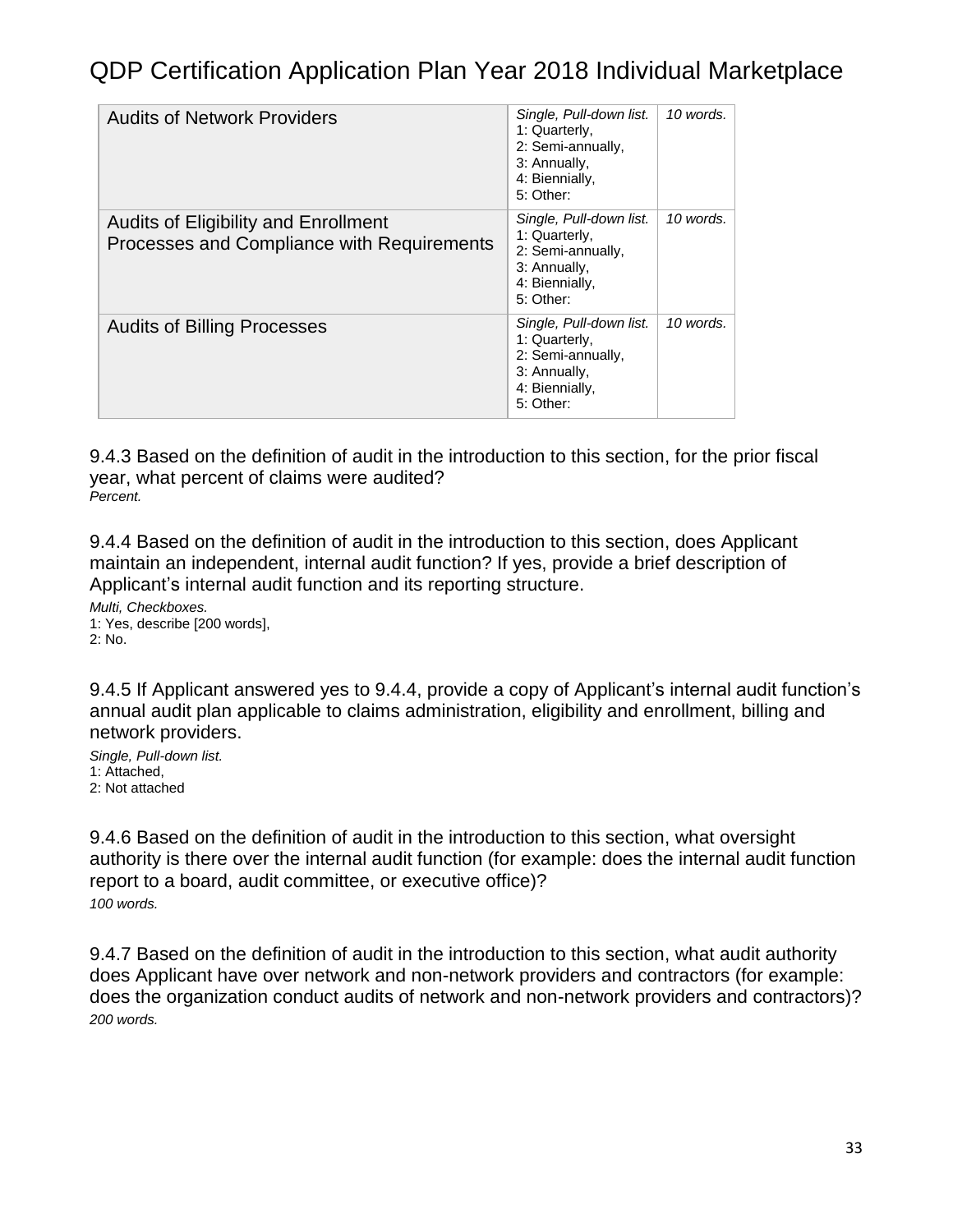9.4.8 Indicate if any external audits were conducted regarding claims administration for Applicant's entire book of business for the last two (2) full calendar years.

|      | Response                                                                 |
|------|--------------------------------------------------------------------------|
| 2017 | Single, Pull-down list.<br>1: Audit Conducted,<br>2: Audit Not Conducted |
| 2016 | Single, Pull-down list.<br>1: Audit Conducted,<br>2: Audit Not Conducted |

9.4.9 Describe Applicant's approach to reviewing claims submitted by non-contracted providers, and steps taken when claims received exceed the reasonable and customary threshold. Describe Applicant's approach to defining the expected threshold reasonable and customary amount for a procedure and geographic area for use when reviewing claims submitted by non-contracted providers, and steps taken when claims received exceed this threshold.

*200 words.*

9.4.10 Describe Applicant's approach to the use of the National Practitioner Data Bank as part of the credentialing and re-credentialing process for contracted providers. *200 words.*

9.4.11 Describe any additional steps Applicant takes to verify a physician and facility is a legitimate place of business. *200 words.*

9.4.12 Describe Applicant's controls in place to monitor referrals of enrollees to any health care facility or business entity in which the provider may have full or partial ownership or own shares. Attach a copy of the applicable conflict of interest statement. *200 words.*

9.4.13 Indicate the types of claims and providers that Applicant typically reviews for possible fraudulent activity. Check all that apply.

*Multi, Checkboxes.*

1: General Practice Dentist,

2: Pediatric Dentist,

- 3: Endodontist,
- 4: Oral and Maxillofacial Surgeon,
- 5: Orthodontist,
- 6: Periodontist,
- 7: Prosthodontist,
- 8: Other service Providers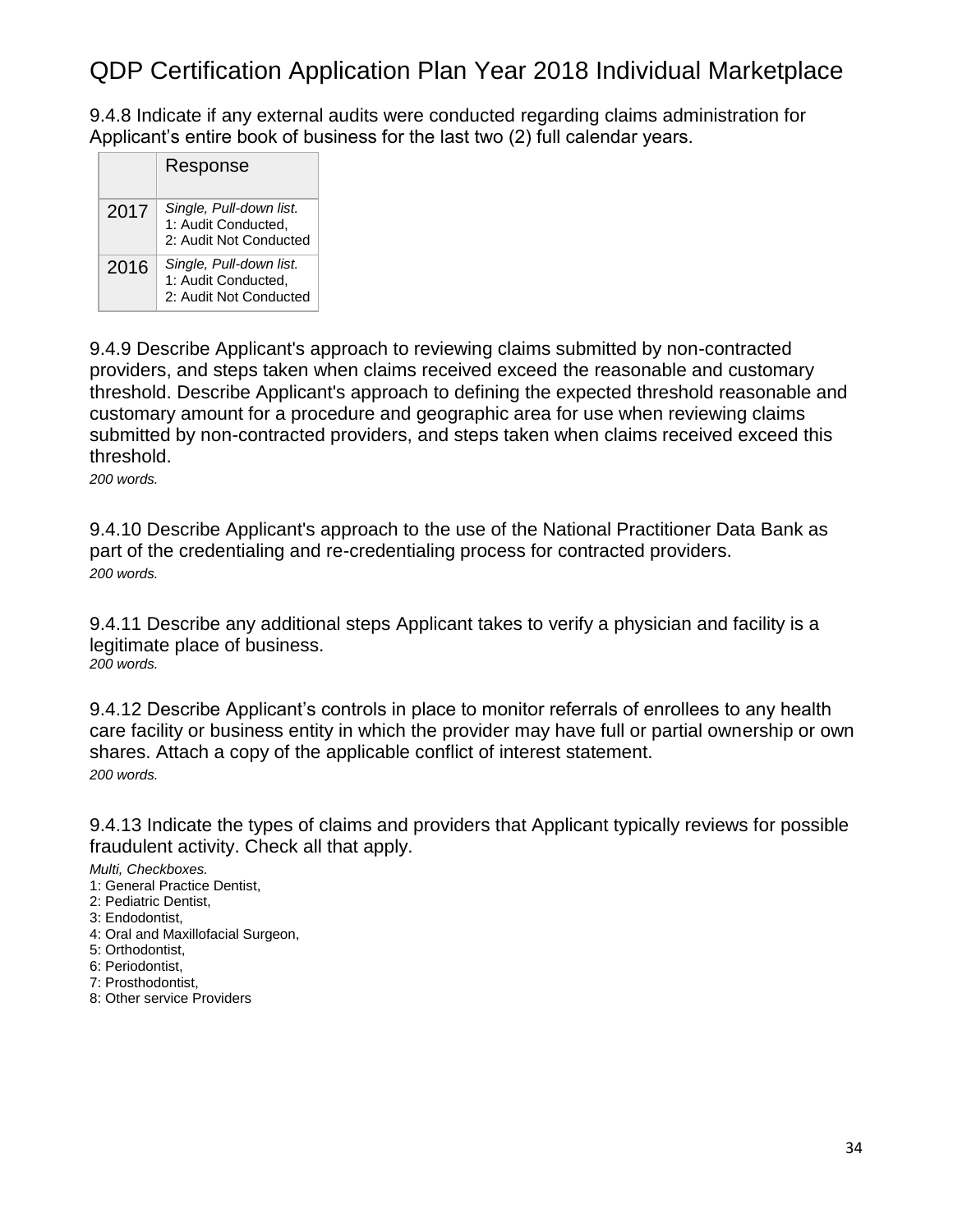9.4.14 Describe the different approaches Applicant takes to monitor the types of providers indicated in 9.4.13. Provide an explanation why any provider types not indicated by Applicant in 9.4.13 are not typically reviewed for possible fraudulent activity. *200 words.*

9.4.15 Describe in detail Applicant's policy to validate provider information during initial contracting.

*200 words.*

9.4.16 Describe Applicant's policy to validate information when a provider reports a change (including demographic information, address, and network or panel status). *200 words.*

9.4.17 Applicant must confirm that, if certified, it will agree to subject itself to the Exchange for audits and reviews, either by the Exchange or its designee, or the California Department of General Services, the California State Auditor or its designee, as they deem necessary to determine the correctness of premium rate setting, the Exchange's payments to agents based on the Issuer's report, questions pertaining to enrollee premium payments and participation fee payments Issuer made to the Exchange. Applicant also agrees to all audits subject to applicable State and Federal law regarding the confidentiality of and release of confidential Protected Health Information (PHI) of Enrollees.

*Single, Pull-down list.* 1: Yes, confirmed, 2: No, not confirmed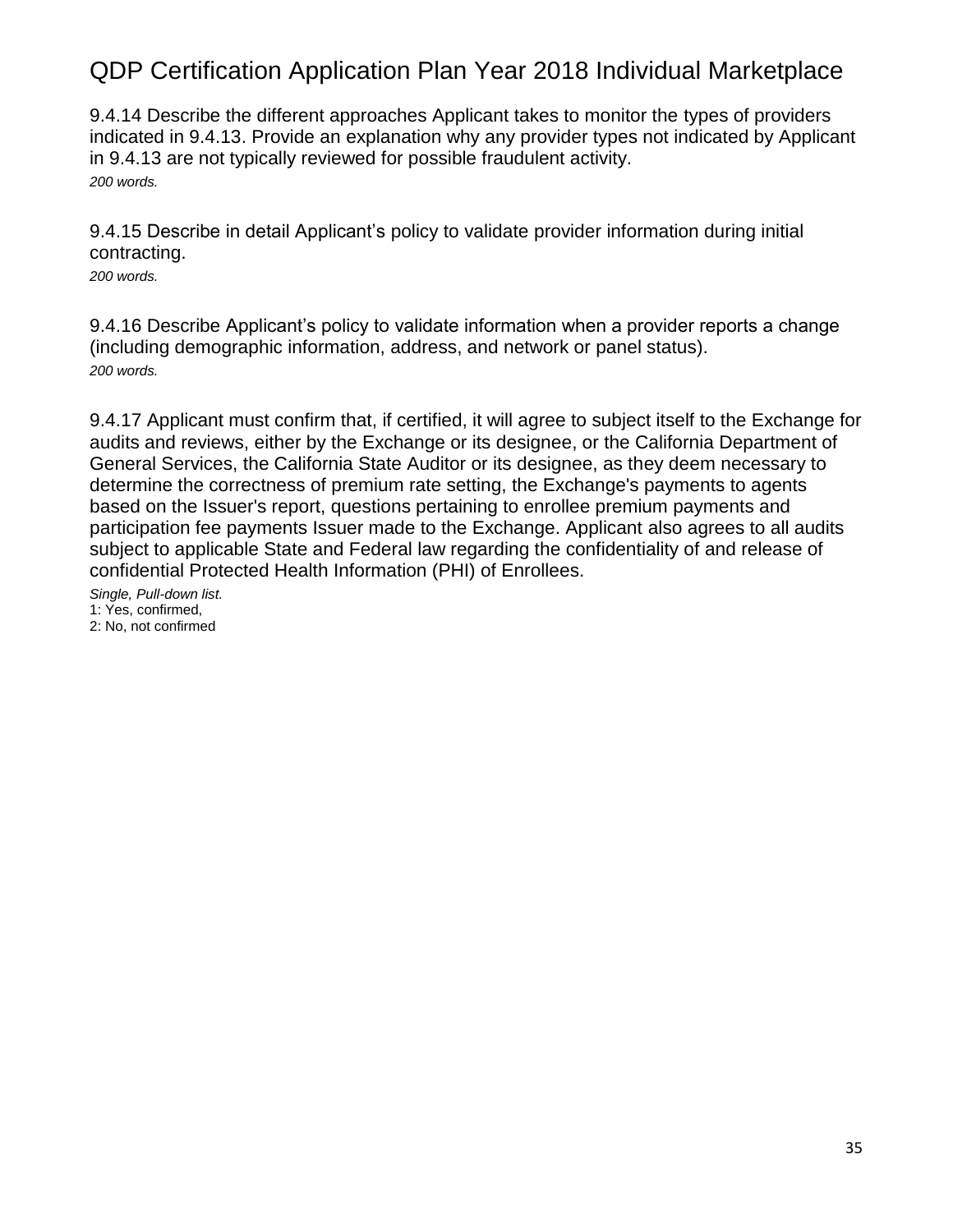## <span id="page-35-0"></span>**10 System for Electronic Rate and Form Filing (SERFF)**

*All questions are required for currently contracted Applicants and new entrant Applicants.*

10.1 Is Applicant able to populate and submit SERFF templates in an accurate, appropriate, and timely fashion at Exchange request for:

- Rates,
- Service Area,
- Benefit Plan Designs,
- Network
- Plan ID Crosswalk

*Single, Pull-down list.* 1: Yes, confirmed, 2: No, not confirmed

10.2 Applicant confirms that it will submit and upload corrections to SERFF within three (3) business days of notification by the Exchange, adjusted for any SERFF downtime. Applicant must adhere to amendment language specifications when any item is corrected in SERFF.

*Single, Pull-down list.* 1: Yes, confirmed, 2: No, not confirmed

10.3 Applicant may not make any changes to its SERFF templates once submitted to the Exchange without providing prior written notice to the Exchange and only if the Exchange agrees in writing with the proposed changes.

*Single, Pull-down list.* 1: Yes, confirmed, 2: No, not confirmed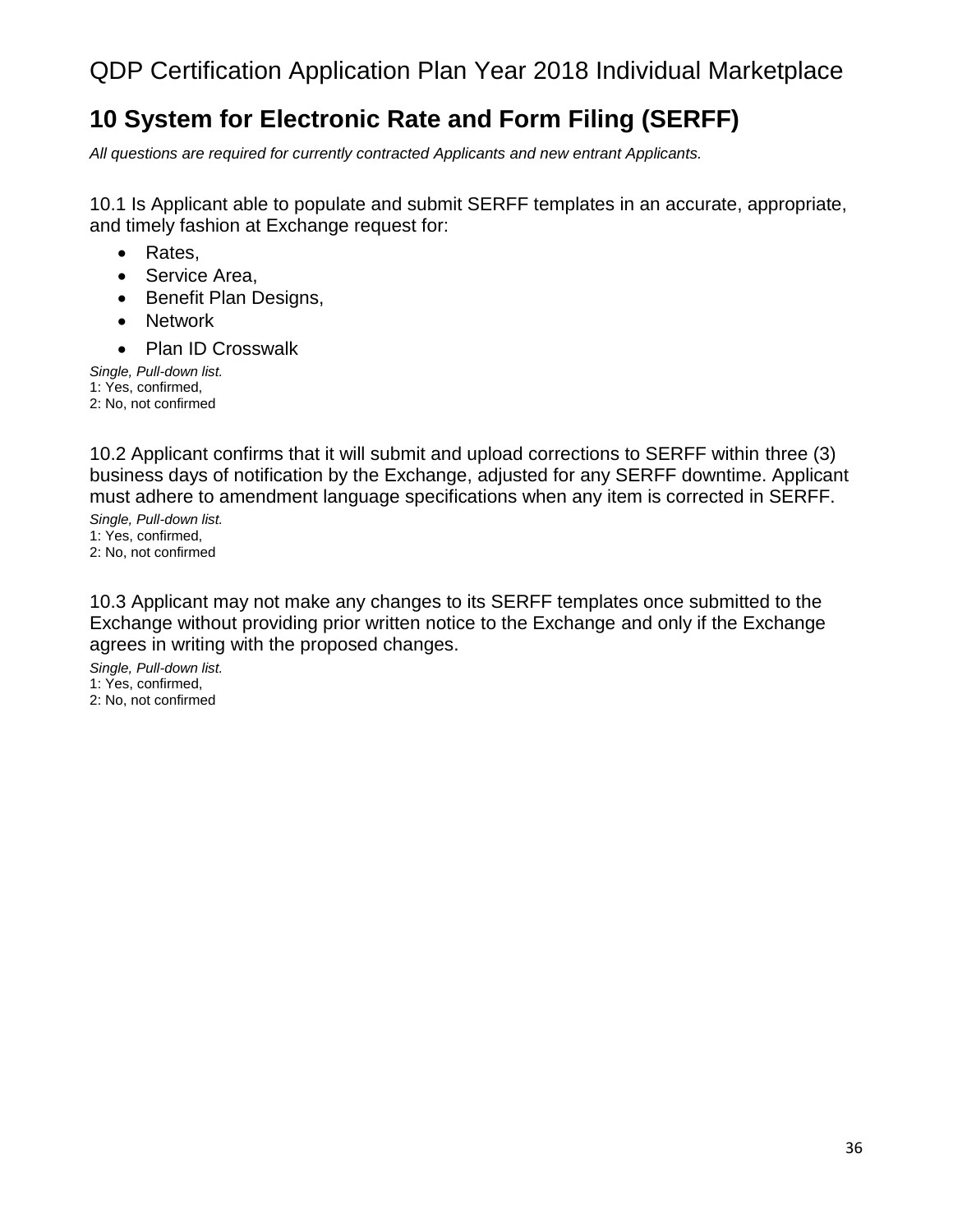#### **11 Electronic Data Interface**

*Questions 11.1 - 11.2 are required for currently contracted Applicants. All questions are required for new entrant Applicants.*

11.1 Applicant must provide an overview of its system, data model, vendors, and any anticipated changes in key personnel and interface partners.

*Single, Pull-down list.* 1: Attached, 2: Not attached

11.2 Applicant must submit a copy of its system lifecycle and release schedule.

*Single, Pull-down list.* 1: Attached, 2: Not attached

11.3 Applicant must be prepared and able to engage with the Exchange to develop data interfaces between Applicant's systems and the Exchange's systems, including the eligibility and enrollment system used by the Exchange, as early as May 2018. Applicant must confirm it will implement system(s) in order to accept and generate 834, 999, TA1, and other standard format electronic files for enrollment and premium remittance in an accurate, consistent and timely fashion and utilize the information received and transmitted for its intended purpose.

- See Appendix L 834 Companion Guide v16.9.40 for detailed 834 transaction specifications.
- Note: The Exchange requires Applicants to sign an industry-standard agreement which establishes electronic information exchange standards in order to participate in the required systems testing.

*Single, Pull-down list.* 1: Yes, confirmed, 2: No, not confirmed

11.4 Applicant must describe its ability and experience processing and resolving errors identified by a TA1 file or a 999 file as appropriate and in a timely fashion. Applicant must confirm that it has the capability to accept and complete non-electronic enrollment submissions and changes.

*Single, Radio group.*

1: Yes, confirmed, describe: [200 words],

2: No, not confirmed, describe: [200 words]

11.5 Applicant must communicate any testing or production changes to system configuration (URL, certification, bank information) to the Exchange in a timely fashion.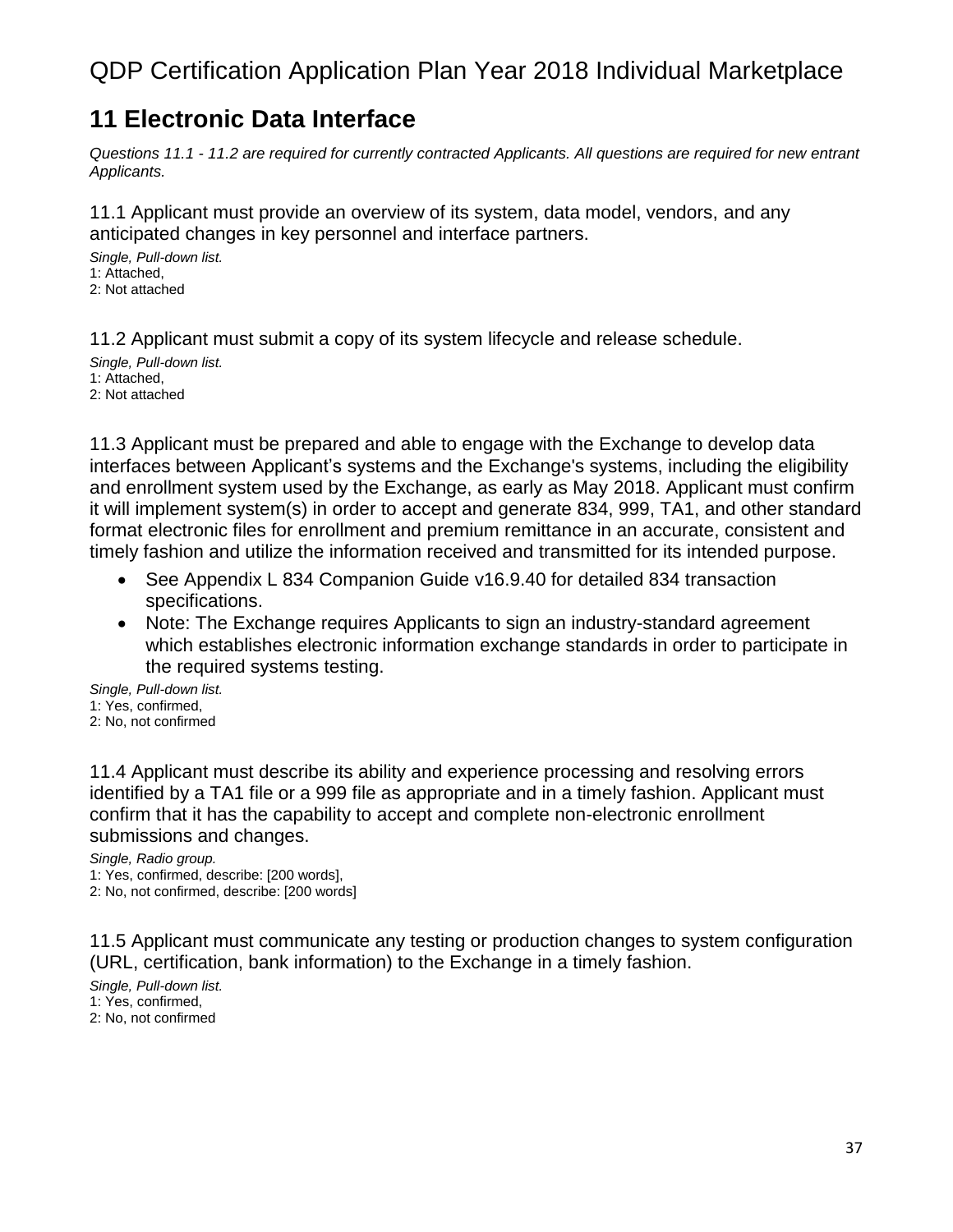11.6 Applicant must be prepared and able to conduct testing of data interfaces with the Exchange no later than June 1, 2018 and confirms it will plan and implement testing jointly with Covered California in order to meet system release schedules. Applicant must confirm testing with the Exchange will utilize industry security standards: firewall, certification, and fingerprint. Applicant must confirm it will make dedicated, qualified resources available to participate in the connectivity and testing effort.

*Single, Pull-down list.* 1: Yes, confirmed, 2: No, not confirmed

11.7 Applicant must describe its ability to produce financial, eligibility, and enrollment data on a monthly basis for the purpose of reconciliation. Standard file requirements and timelines are documented in Appendix D Reconciliation Process Guide. Applicant must provide a description of its ability to make system updates to reconcilable enrollment fields on a timely basis and provide verification of completion. *200 words.*

11.8 Does Applicant proactively monitor, measure, and maintain its application(s) and associated database(s) to maximize system response time and performance on a regular basis and can the Applicant's organization report system status on a quarterly basis? Describe.

*Single, Radio group.* 1: Yes, describe [100 words], 2: No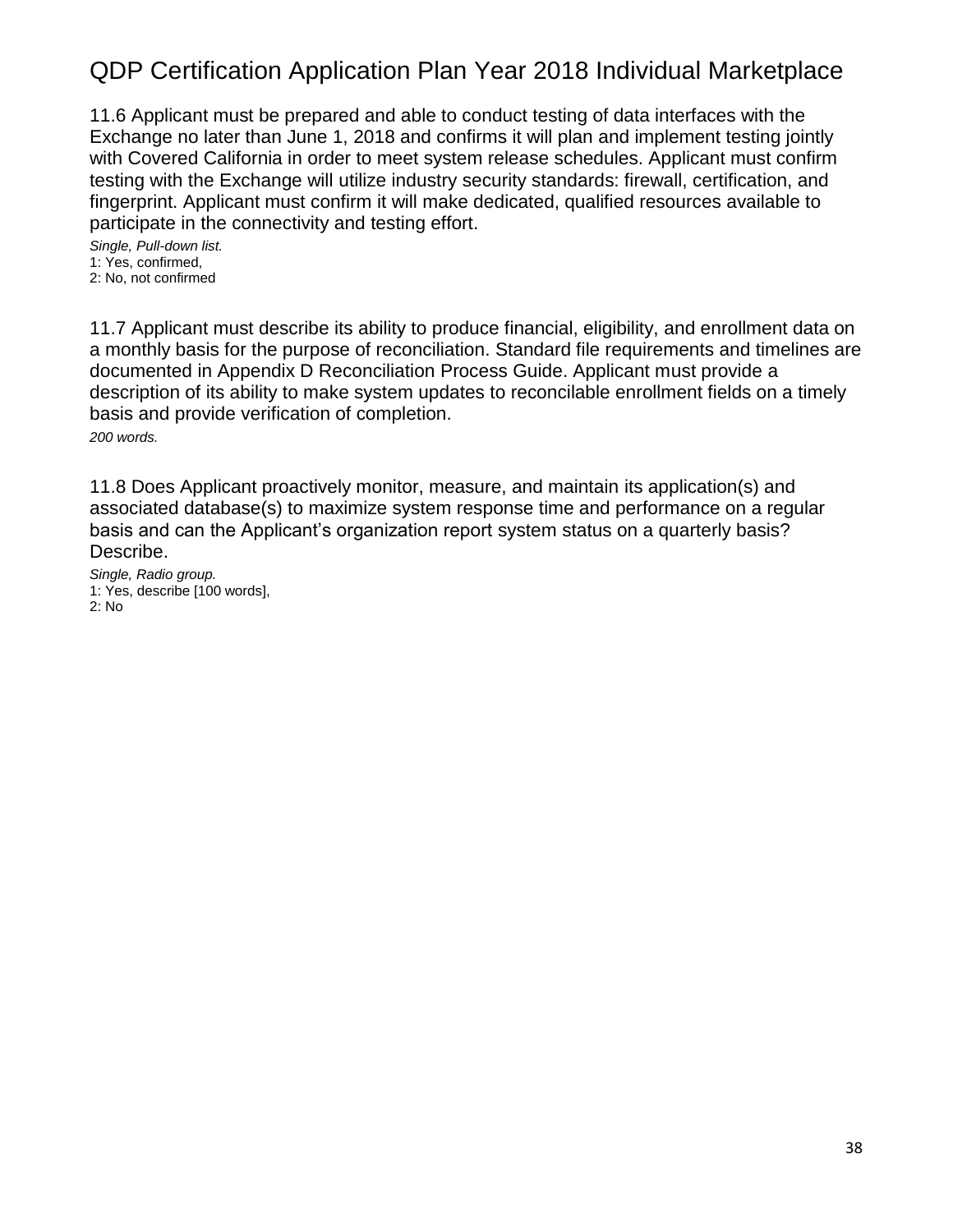#### **12 Healthcare Evidence Initiative**

In order to fulfill its mission to ensure that consumers have available the plans that offer the optimal combination of choice, value, quality, and service, the Exchange relies on evidence about the enrollee experience with health care. The timely and accurate submission of QDP data is an essential component of assessing the quality and value of the coverage and health care received by Exchange enrollees.

*Question 12.1 is required for currently contracted Applicants. All questions are required for new entrant Applicants.*

12.1 Applicant must describe any contractual agreements with participating providers that preclude Applicant's organization from making contract terms transparent to plan sponsors and members.

Applicant must confirm that, if contracted as a QDP issuer, to the extent that any Participating Provider's rates are prohibited from disclosure to the Exchange by contract, Applicant shall identify such Participating Provider. Applicant shall, upon renewal of its Provider contract, but in no event later than July 1, 2019, make commercially reasonable efforts to obtain agreement by that Participating Provider to amend such provisions, to allow disclosure. In entering into a new contract with a Participating Provider, Applicant agrees to make commercially reasonable efforts to exclude any contract provisions that would prohibit disclosure of such information to the Exchange (for example, enrollment, medical and Rx claims, and capitation data required by the Exchange's Healthcare Evidence Initiative (HEI) Vendor: allowed amounts; charge and charge submitted amounts; coinsurance, copayment, and deductible amounts; paid and net payment amounts; patient total out-of-pocket amounts; capitation amounts; etc.).

- What specific steps is Applicant taking to change these contract provisions going forward to make this information accessible?
- List provider groups or facilities for which current contract terms preclude provision of information to plan sponsors.
- List provider groups or facilities for which current contract terms preclude provision of information to members.

*Single, Pull-down list.*

1: Confirmed, describe [500 words],

2: Not confirmed, describe [500 words]

12.2 Applicant must provide the Exchange's HEI Vendor with monthly extracts of all requested detail from applicable fee-for-service (FFS) claims or encounter records for the following claim types. If not, or if yes with deviation, explain. If unable or unwilling to provide all requested detail, elaborate on problematic claim types, estimating the number and percentage of affected claims and encounters.

| Claim Type | Response | If No or Yes with deviation, explain. |
|------------|----------|---------------------------------------|
|            |          |                                       |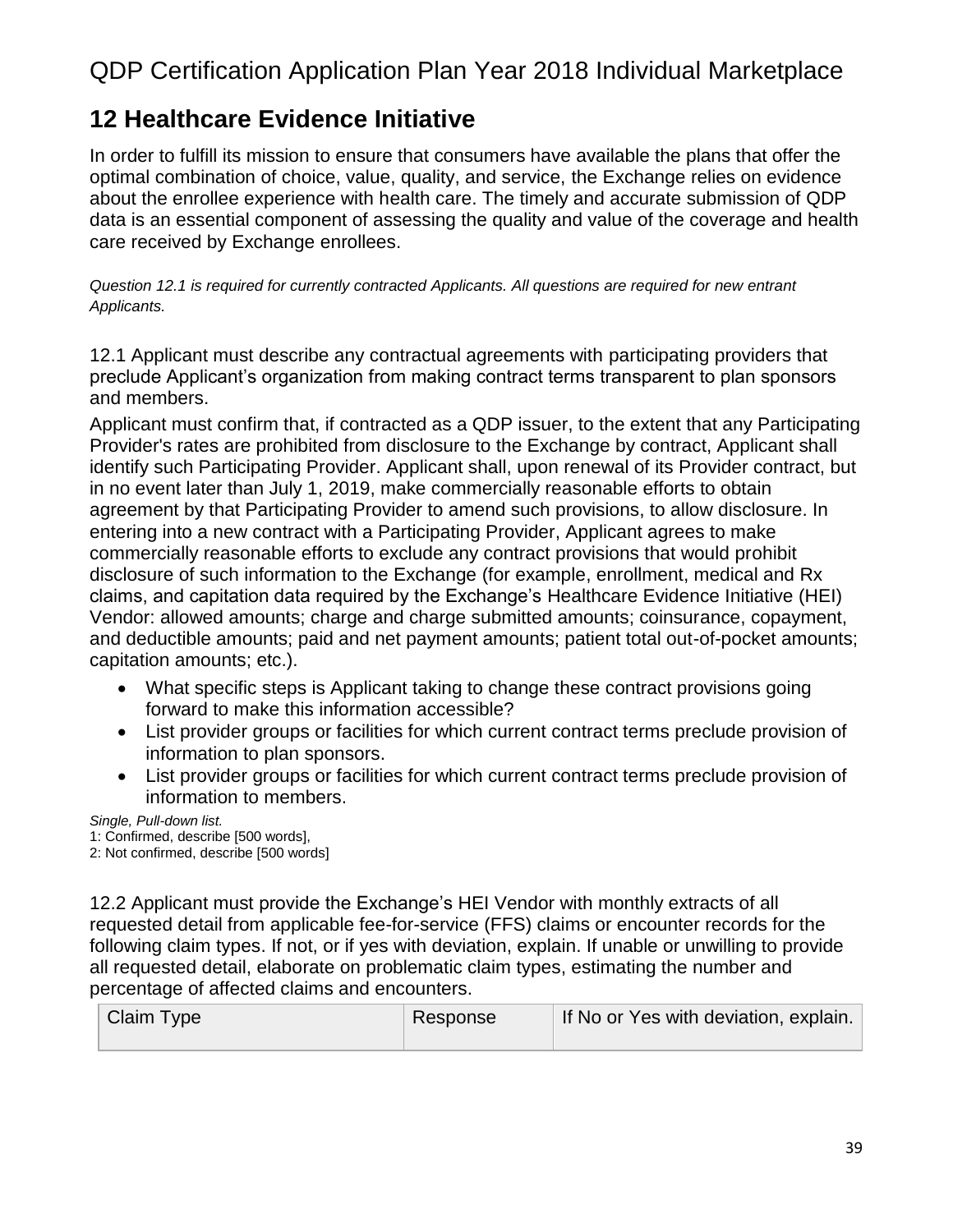| Professional                          | Single, Pull-down list.<br>1: Yes.<br>2: No | 50 words. |
|---------------------------------------|---------------------------------------------|-----------|
| Institutional                         | Single, Pull-down list.<br>1: Yes.<br>2: No | 50 words. |
| Pharmacy, if applicable               | Single, Pull-down list.<br>1: Yes.<br>2: No | 50 words. |
| Drug (non-Pharmacy), if<br>applicable | Single, Pull-down list.<br>1: Yes.<br>2: No | 50 words. |

12.3 The Exchange is interested in QDP issuer data that represents the cost of care. Can Applicant provide monthly extracts of complete financial detail for all applicable claims and encounters? If not, or if yes with deviation, explain. If unable or unwilling to provide all requested financial detail, elaborate on problematic data elements, estimating the number and percentage of affected claims and encounters.

| <b>Financial Detail to be Provided</b> | Response                                        | If No or Yes<br>with deviation,<br>explain. |
|----------------------------------------|-------------------------------------------------|---------------------------------------------|
| <b>Submitted Charges</b>               | Single, Pull-<br>down list.<br>1: Yes,<br>2: No | 50 words.                                   |
| <b>Discount Amount</b>                 | Single, Pull-<br>down list.<br>1: Yes,<br>2: No | 50 words.                                   |
| <b>Allowable Charges</b>               | Single, Pull-<br>down list.<br>1: Yes,<br>2: No | 50 words.                                   |
| Copayment                              | Single, Pull-<br>down list.<br>1: Yes,<br>2: No | 50 words.                                   |
| Coinsurance                            | Single, Pull-<br>down list.<br>1: Yes.<br>2: No | 50 words.                                   |
| <b>Deductibles</b>                     | Single, Pull-<br>down list.<br>1: Yes,<br>2: No | 50 words.                                   |
| <b>Coordination of Benefits</b>        | Single, Pull-<br>down list.<br>1: Yes,<br>2: No | 50 words.                                   |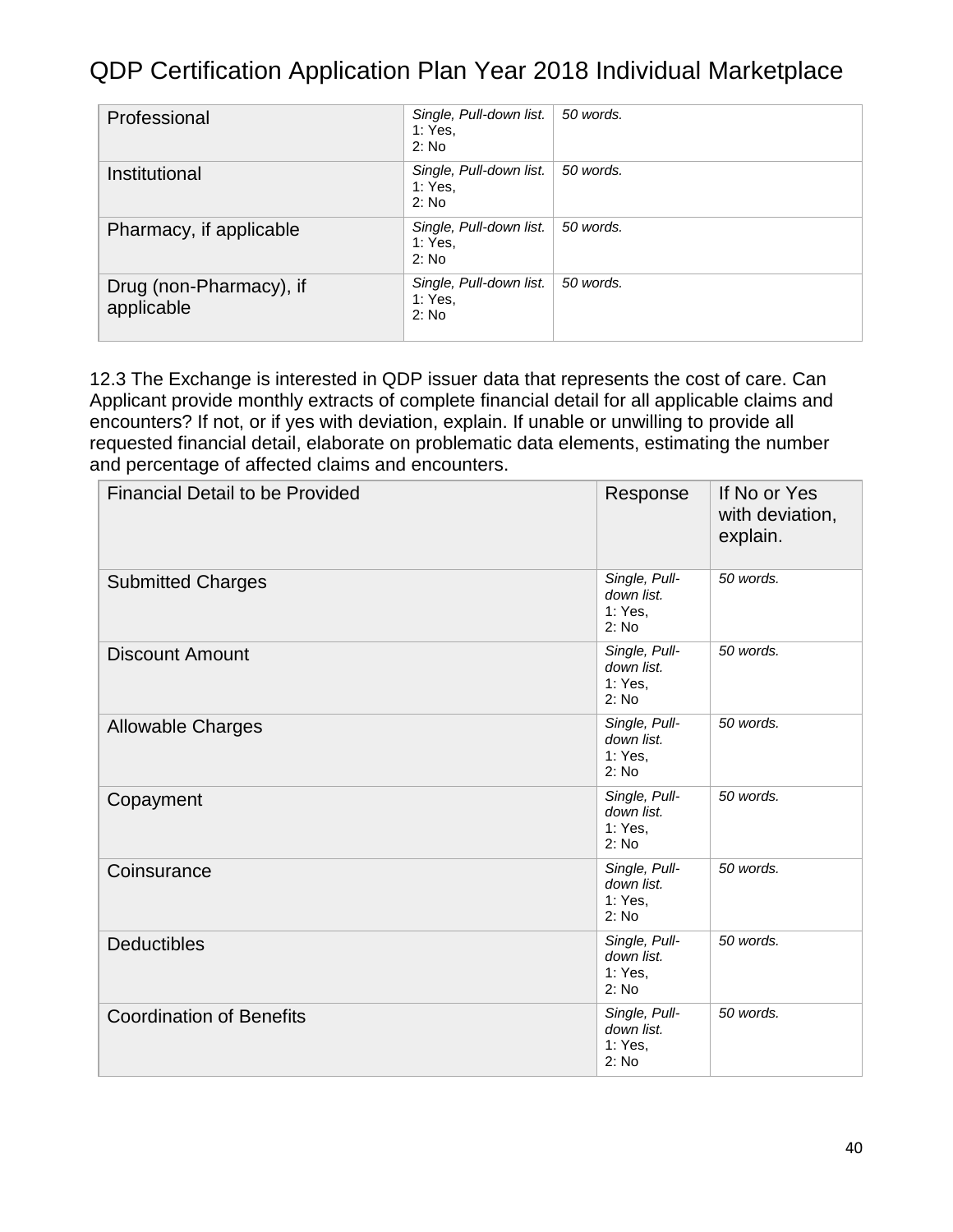| Plan Paid Amount (Net Payment)                                                                                                                                                                                                                              | Single, Pull-<br>down list.<br>1: Yes.<br>$2:$ No | 50 words. |
|-------------------------------------------------------------------------------------------------------------------------------------------------------------------------------------------------------------------------------------------------------------|---------------------------------------------------|-----------|
| Capitation Financials (per Provider / Facility)<br>[1] If a portion of Applicant provider payments are<br>capitated. If capitation does not apply, check "No" and<br>state "Not applicable, no provider payments are capitated"<br>in the rightmost column. | Single, Pull-<br>down list.<br>1: Yes.<br>$2:$ No | 50 words. |

12.4 Can Applicant provide member and subscriber IDs assigned by the Exchange on all records submitted? In the absence of other Personally Identifiable Information (PII), these elements are critical for the HEI Vendor to generate unique encrypted member identifiers linking eligibility to claims and encounter data, enabling the HEI Vendor to follow the health care experience of each de-identified member, even if he or she moves from one plan to another. If not, or if yes with deviation, explain. If unable or unwilling to provide all requested detail, elaborate on problematic data elements, estimating the number and percentage of affected enrollments, claims, and encounters.

| Detail to be Provided    | Response                                    | If No or Yes with deviation, explain. |
|--------------------------|---------------------------------------------|---------------------------------------|
| Covered CA Member ID     | Single, Pull-down list.<br>1: Yes.<br>2: No | 50 words.                             |
| Covered CA Subscriber ID | Single, Pull-down list.<br>1: Yes.<br>2: No | 50 words.                             |

12.5 Can Applicant supply dates, such as starting date of service, in full year / month / day format to the HEI Vendor for data aggregation? If not, or if yes with deviation, explain. If unable or unwilling to provide all requested detail, elaborate on problematic dates, estimating the number and percentage of affected enrollments, claims, and encounters.

| PHI Dates to be Provided in Full Year /<br>Month / Day Format | Response                                       | If No or Yes with deviation,<br>explain. |
|---------------------------------------------------------------|------------------------------------------------|------------------------------------------|
| Member Date of Birth                                          | Single, Pull-down<br>list.<br>1: Yes.<br>2: No | 50 words.                                |
| <b>Starting Date of Service</b>                               | Single, Pull-down<br>list.<br>1: Yes.<br>2: No | 50 words.                                |
| <b>Ending Date of Service</b>                                 | Single, Pull-down<br>list.<br>1: Yes.<br>2: No | 50 words.                                |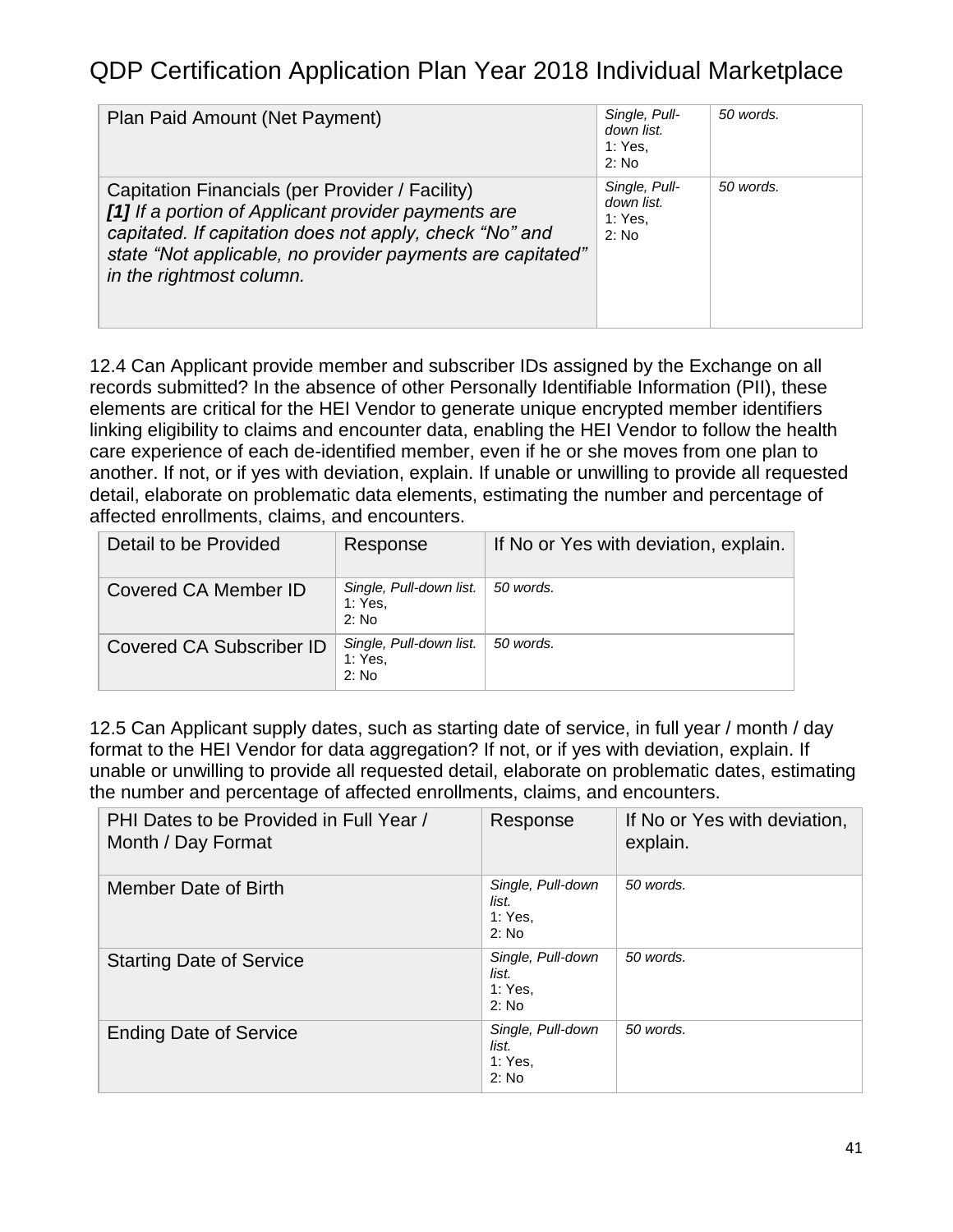12.6 Can Applicant supply all applicable Provider Tax ID Numbers (TINs) and National Provider Identifiers (NPIs) for individual providers? If not, or if yes with deviation, explain. If unable or unwilling to provide all requested detail, elaborate on problematic Provider IDs, estimating the number and percentage of affected providers, claims, and encounters.

| Provider IDs to be<br>Supplied | Response                                                                                                                       | If No or Yes with<br>deviation, explain. |
|--------------------------------|--------------------------------------------------------------------------------------------------------------------------------|------------------------------------------|
| <b>TIN</b>                     | Single, Pull-down list.<br>1: Yes.<br>2: Yes, unless values represent individual provider<br>Social Security Numbers,<br>3: No | 50 words.                                |
| <b>NPI</b>                     | Single, Pull-down list.<br>1: Yes.<br>2: Yes, unless values represent individual provider<br>Social Security Numbers,<br>3: No | 50 words.                                |

12.7 Can Applicant provide detailed coding for procedures, etc. on all claims for all data sources? If not, or if yes with deviation, explain. If unable or unwilling to provide all requested coding detail, elaborate on problematic coding, estimating the number and percentage of affected claims and encounters.

| Coding to be Provided         | Response                                    | If No or Yes with deviation, explain. |
|-------------------------------|---------------------------------------------|---------------------------------------|
| Procedure Coding (CDT, HCPCS) | Single, Pull-down list.<br>1: Yes.<br>2: No | 50 words.                             |
| Revenue Codes (Facility Only) | Single, Pull-down list.<br>1: Yes.<br>2: No | 50 words.                             |
| <b>Place of Service</b>       | Single, Pull-down list.<br>1: Yes.<br>2: No | 50 words.                             |

12.8 Can Applicant submit all data directly to the HEI Vendor or is a third party required to submit the data on Applicant's behalf?

*Single, Radio group.* 1: Yes, describe [50 words], 2: No

12.9 If data must be submitted by a third party, can Applicant guarantee that the same information above will also be submitted by the third party?

*Single, Radio group.* 1: Yes, describe: [50 words], 2: No, 3: Not Applicable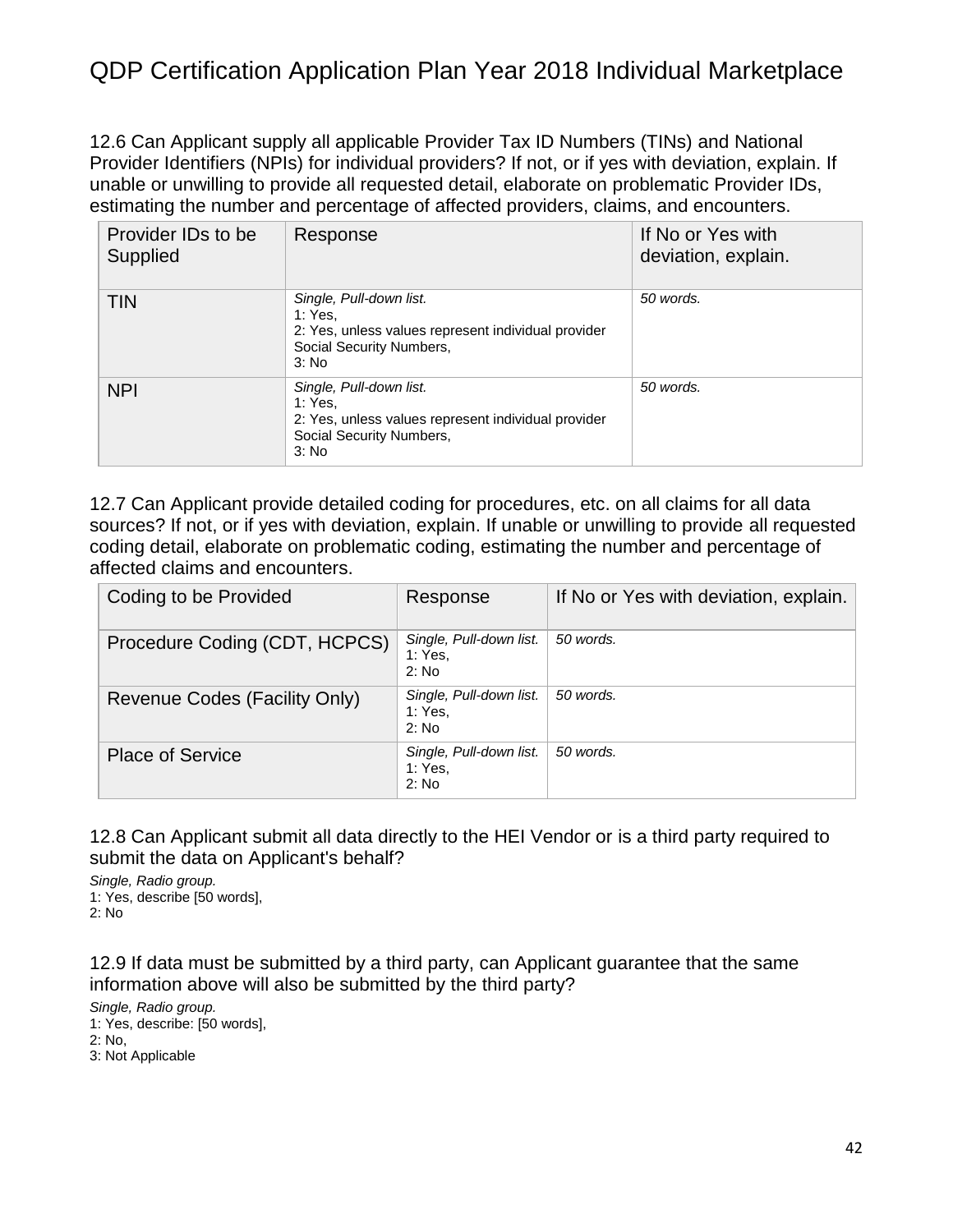#### **13 Privacy and Security Requirements for Personally Identifiable Data**

*Questions required only for new entrant Applicants.*

#### **13.1 HIPAA Privacy Rule**

Applicant must confirm that it complies with the following privacy-related requirements set forth within Subpart E of the Health Insurance Portability and Accountability Act [45 CFR §164.500 et. seq.]:

13.1.1 Individual access: Unless otherwise exempted by the HIPAA Privacy Rule, Applicant must confirm that it provides enrollees with the opportunity to access, inspect and obtain a copy of any Protected Health Information (PHI) contained within their Designated Record Set [45 CFR §§164.501, 524].

*Single, Pull-down list.* 1: Yes, confirmed, 2: No, not confirmed

13.1.2 Amendment: Applicant must confirm that it provides enrollees with the right to amend inaccurate or incomplete PHI contained within their Designated Record Set [45 CFR §§164.501, 526].

*Single, Pull-down list.* 1: Yes, confirmed, 2: No, not confirmed

13.1.3 Restriction Requests: Applicant must confirm that it provides enrollees with the opportunity to request restrictions upon Applicant's use or disclosure of their PHI [45 CFR §164.522(a)].

*Single, Pull-down list.* 1: Yes, confirmed, 2: No, not confirmed

13.1.4 Accounting of Disclosures: Unless otherwise exempted by the HIPAA Privacy Rule, Applicant must confirm that it provides enrollees with an accounting of any disclosures made by Applicant of the enrollee's PHI upon the enrollee's request [45 CFR §164.528].

*Single, Pull-down list.* 1: Yes, confirmed, 2: No, not confirmed

13.1.5 Confidential Communication Requests: Applicant must confirm that Applicant permits enrollees to request an alternative means or location for receiving their PHI than what Applicant would typically employ [45 CFR §164.522(b)].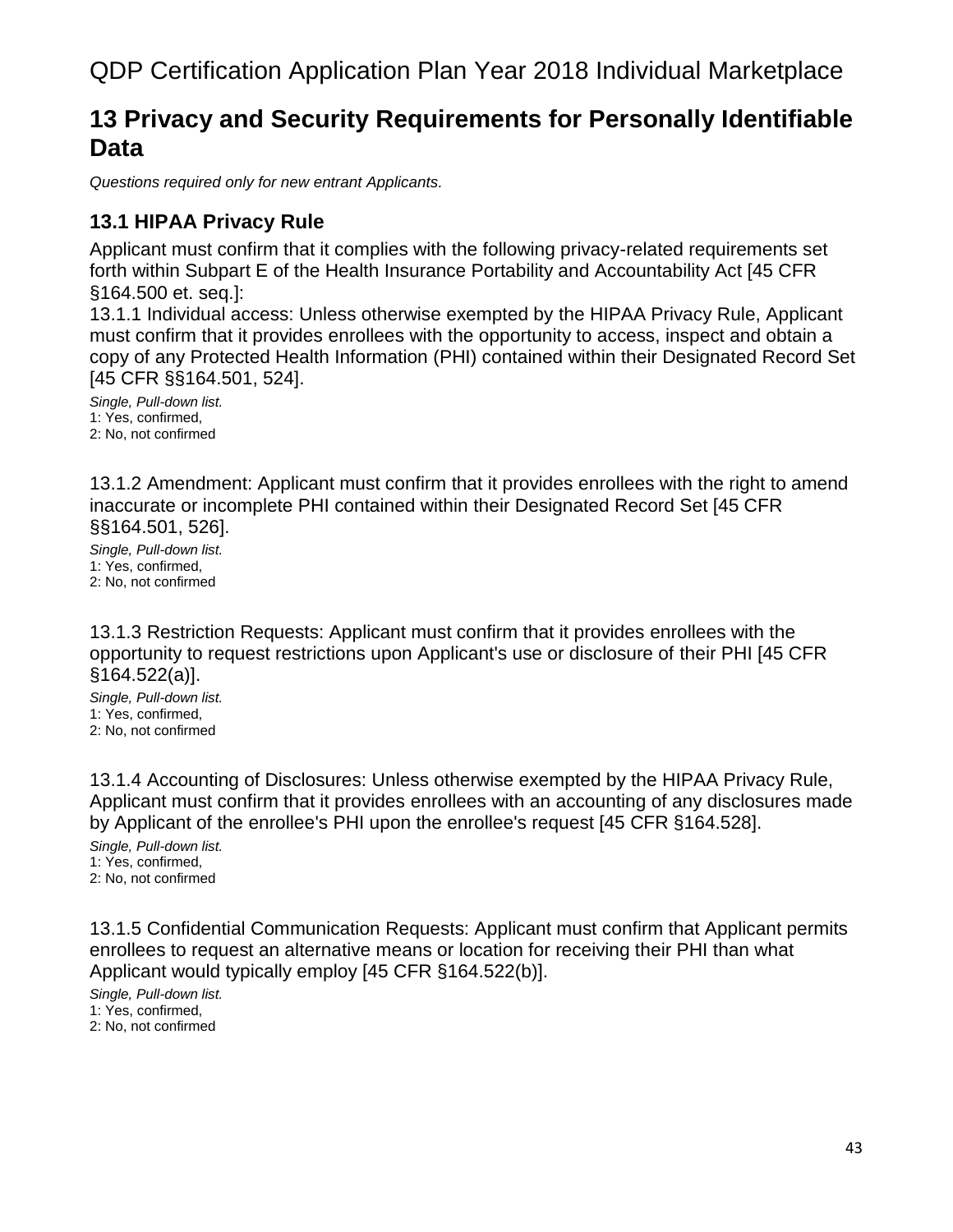13.1.6 Minimum Necessary Disclosure & Use: Unless otherwise exempted by the HIPAA Privacy Rule, Applicant must confirm that Applicant discloses or uses only the minimum necessary PHI needed to accomplish the purpose for which the disclosure or use is being made [45 CFR §§164.502(b) & 514(d)].

*Single, Pull-down list.* 1: Yes, confirmed, 2: No, not confirmed

13.1.7 Openness and Transparency: Unless otherwise exempted by the HIPAA Privacy Rule, Applicant must confirm that Applicant currently maintains a HIPAA-compliant Notice of Privacy Practices to ensure that enrollees are aware of their privacy-related rights and Applicant's privacy-related obligations related to the enrollee's PHI [45 CFR §§164.520(a)&(b)].

*Single, Pull-down list.* 1: Yes, confirmed, 2: No, not confirmed

#### **13.2 Safeguards**

13.2.1 Applicant must confirm that it has policy, standards, processes, and procedures in place and that its information system is configured with administrative, physical and technical security controls that meet or exceed those standards in the National Institute of Standards and Technology, Special Publication (NIST) 800-53 that appropriately protect the confidentiality, integrity, and availability of the Protected Health Information (PHI) and Personally Identifiable Information (PII) that it creates, receives, maintains, or transmits.

*Single, Pull-down list.* 1: Yes, confirmed, 2: No, not confirmed

13.2.2 Applicant must confirm that all Protected Health Information (PHI) and Personally Identifiable Information (PII) is encrypted – both at rest and in transit – employing the validated Federal Information Processing Standards (FIPS) Publication 140-2 Cryptographic Modules.

*Single, Pull-down list.* 1: Yes, confirmed, 2: No, not confirmed

13.2.3 Applicant must confirm that it operates in compliance with applicable federal and state security and privacy laws and regulations, and has an incident response policy, process, and procedures in place and can verify that the process is tested at least annually.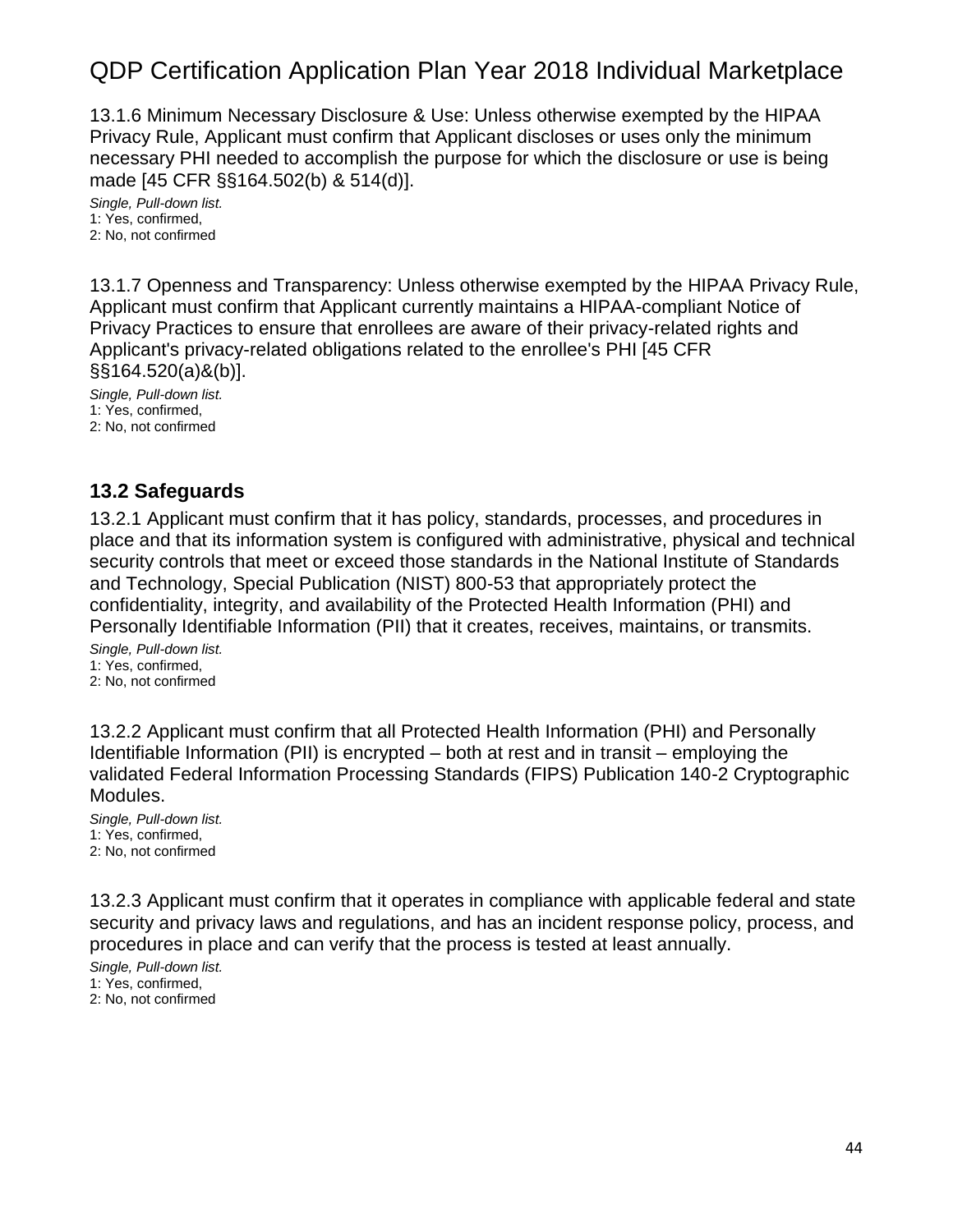13.2.4 Applicant must confirm that there is a contingency plan in place that addresses system restoration without deterioration of the security measures originally planned and implemented, and that the plan is tested at least annually.

*Single, Pull-down list.* 1: Yes, confirmed, 2: No, not confirmed

13.2.5 Applicant must confirm that when disposal of PHI, PII or the decommissioning of media occurs they adhere to the guidelines for media sanitization as described in the NIST Special Publication 800-88.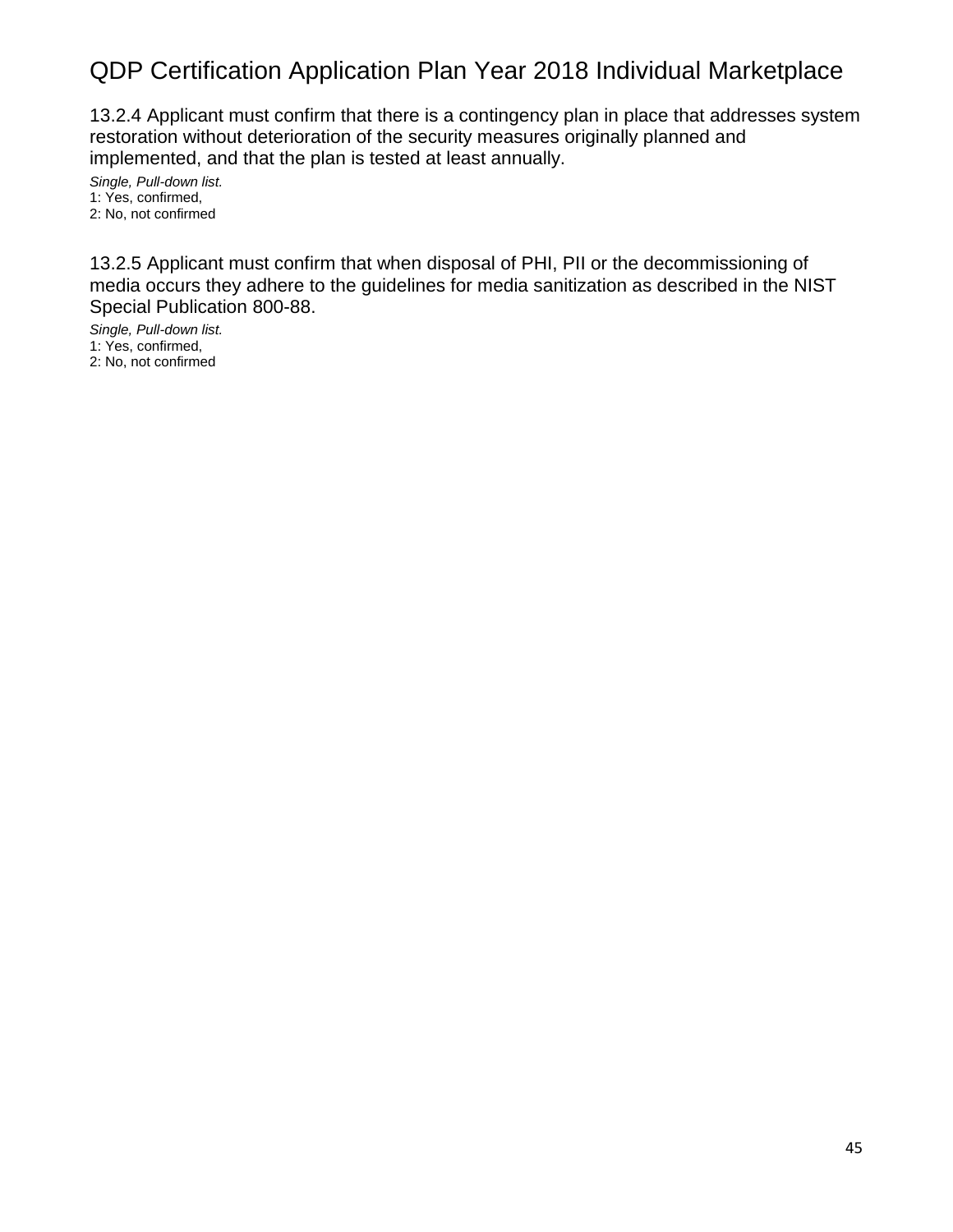### **14 Sales Channels**

*Question 14.3 is required for currently contracted Applicants. All questions required for new entrant Applicants.*

14.1 Does Applicant have experience working with Insurance Agents?

*Single, Radio group.* 1: Yes. If yes, 14.2 through 14.4 required, 2: No. If no, 14.4 and 14.5 required

14.2 Review Appendix E Covered California Delegation Policy. Describe Applicant's delegation or Agent of Record (AOR) policy and procedures, including the following components:

- Appointing Agents, including requirements a broker must meet to be appointed, appointment process, and timeline for appointment to be complete.
- AOR changes, including incoming broker commission schedule. Include requirements for an AOR change to be processed, how applicable commissions are determined for the Agent taking over the case, rules regarding when the AOR change is effective, policy on retroactive AOR changes, and AOR processing timelines. Additionally, describe procedures used to manage changes when the AOR files are received on an 834 or other electronic file.
- Vested Agents, including definition of vesting, to whom vesting applies, duration of vesting, how vesting is affected by AOR changes, vesting rules when a case leaves and then returns for coverage.

*500 words.*

14.3 Applicant must provide its commission schedule for the individual market in California. Note: successful Applicants will be required to use a standardized Agent compensation program with levels and terms that result in the same aggregate compensation amounts to Agents, whether products are sold within or outside of the Exchange. Successful Applicants may not vary Agent compensation levels by metal tier, and must pay the same commission during Open and Special Enrollment for each plan year.

| <b>Individual Market - Commission Rate</b>                                                                                         | On-Exchange<br><b>Business</b> | <b>Direct</b><br><b>Business</b> |
|------------------------------------------------------------------------------------------------------------------------------------|--------------------------------|----------------------------------|
| Provide Commission Rate or Schedule                                                                                                | 10 words.                      | 10 words.                        |
| Does the compensation level change as the business<br>written by the agent matures?<br>(i.e., Downgraded)                          | 50 words.                      | 50 words.                        |
| Specify if the agent is compensated at a different level<br>as he or she attains certain levels or amounts of inforce<br>business. | 50 words.                      | 50 words.                        |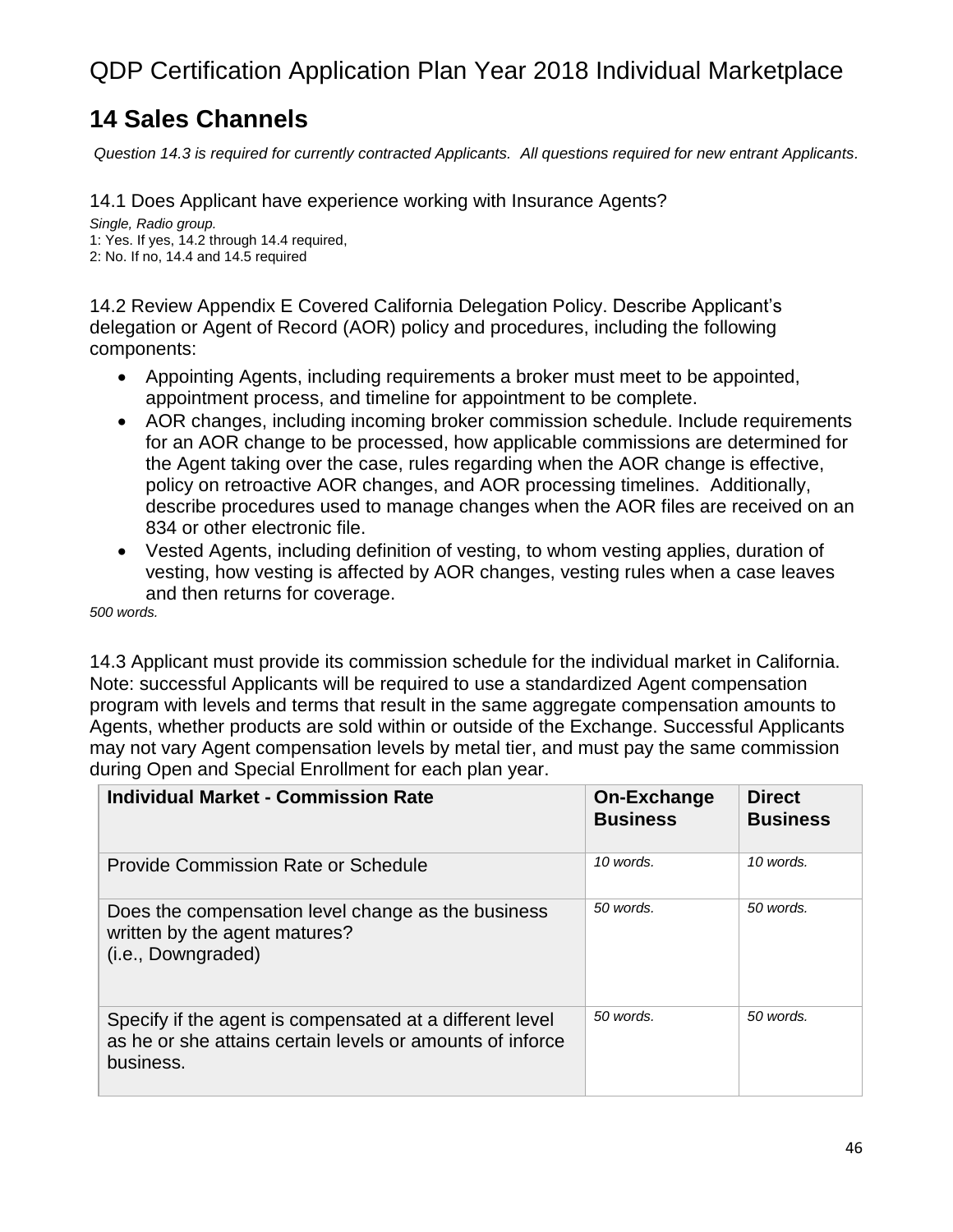| Does the compensation level apply to all plans or does it<br>vary by plan?             | Not Applicable | 50 words. |
|----------------------------------------------------------------------------------------|----------------|-----------|
| Does the compensation level vary by product?                                           | 50 words.      | 50 words. |
| Describe any business for which Applicant will not<br>compensate Agents.               | 50 words.      | 50 words. |
| Describe any business for which Applicant will not make<br>changes to Agent of Record. | Not applicable | 50 words. |
| <b>Additional Comments</b>                                                             | 50 words.      | 50 words. |

14.4 Applicant must provide a copy of the sales team organizational chart. If applicable, Applicant must identify a primary point of contact for broker or agent services and include the following contact information:

- Name
- Phone Number
- Email Address

*50 words.*

14.5 The Exchange recommends that Applicants develop relationships with the agent community. It has been shown that Applicants with relationships to the agent community achieve greater success in the Exchange. If Applicant does not currently work with Insurance Agents, describe Applicant's approach to develop an agent program. Include plan to develop agent appointment process. Plan should include the following components:

- Appointing Agents, including requirements a broker must meet to be appointed, appointment process, and timeline for appointment to be complete.
- Agent of Record (AOR) changes, including requirements for an AOR change to be processed, how applicable commissions are determined for the Agent taking over the case, rules regarding when the AOR change is effective, policy - if any - on retroactive AOR changes, and AOR processing timelines. Additionally, describe procedures used to manage changes when the Agent of Record files are received on an 834 or other electronic file.
- Vested Agents, including definition of vesting, who vesting applies to, duration of vesting, how vesting is affected by AOR changes, vesting rules when a case leaves and then returns for coverage.
- Applicant must provide a primary point of contact for development of broker or agent program and include the following contact information:
	- o Name
	- o Phone Number
	- o Email Address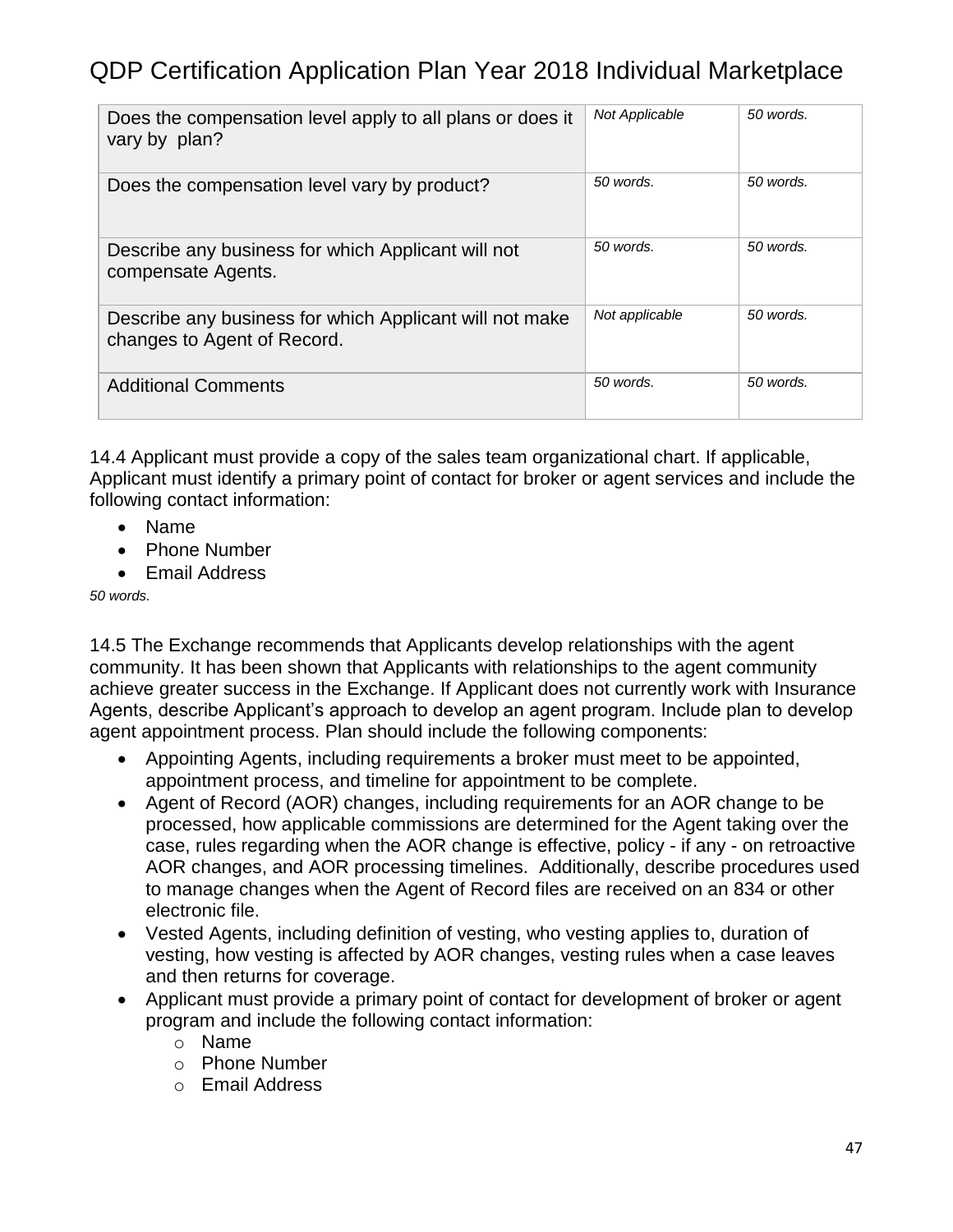*500 words.*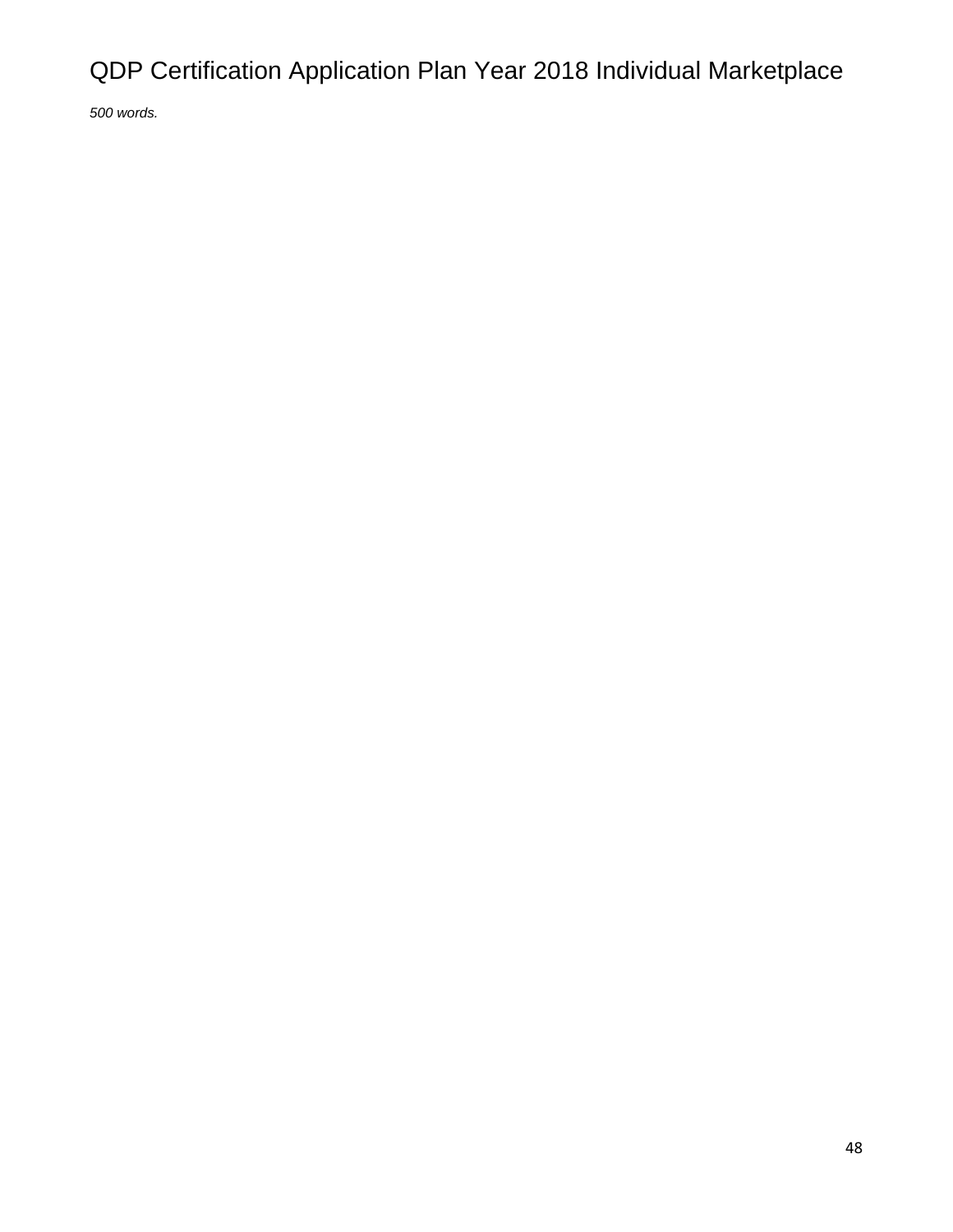### **15 Marketing and Outreach Activities**

*Questions 15.4 and 15.5 are required for currently contracted Applicants. All questions are required for new entrant Applicants.*

15.1 The Exchange expects all successful Applicants to promote enrollment in their certified QDPs, including investment of resources and coordination of staff with the Exchange's Marketing Department, which includes social media and member communication efforts. Applicant must provide an organizational chart of its marketing department, including names and titles of the main contacts with the following primary responsibility related to the Exchange account:

- Marketing (designate who will submit cobranded documents to the Exchange)
- Social Media Efforts
- Member Retention/Member Communication Efforts

*Single, Pull-down list.* Attachment required 1: Attached, 2: Not attached

15.2 Applicant must confirm that, upon contingent certification of its QDPs, it will cooperate with the Exchange Marketing Department, and adhere to the Appendix G Covered California Brand Style Guide (and Marketing Guidelines, if applicable) when co-branded materials are issued to Exchange enrollees. If Applicant is certified, co-branded items must be submitted using the Member Communication Calendar in a timely manner, but no later than before the collateral is used; ID cards must be submitted to the Exchange at least 30 days prior to Open Enrollment.

*Single, Pull-down list.* 1: Confirmed, 2: Not confirmed

15.3 Applicant must confirm it will cooperate with Exchange Marketing, Public Relations, and Outreach efforts, which may include: internal and external trainings, press events, collateral materials, and other efforts. This cooperative obligation includes contractual requirements to submit materials and updates according to deadlines established in the QDP Issuer Model Contract.

*Single, Pull-down list.* 1: Confirmed, 2: Not confirmed

15.4 Applicant must complete and submit Attachment D1 Member Communication Calendar, including proposed Exchange member communications. Documents and materials may be draft placeholders. Upon contingent certification, when co-branded materials are issued to Exchange enrollees, the Member Communication Calendar and accompanying documents must be submitted to the Exchange in a timely manner, but no later than before the collateral is used.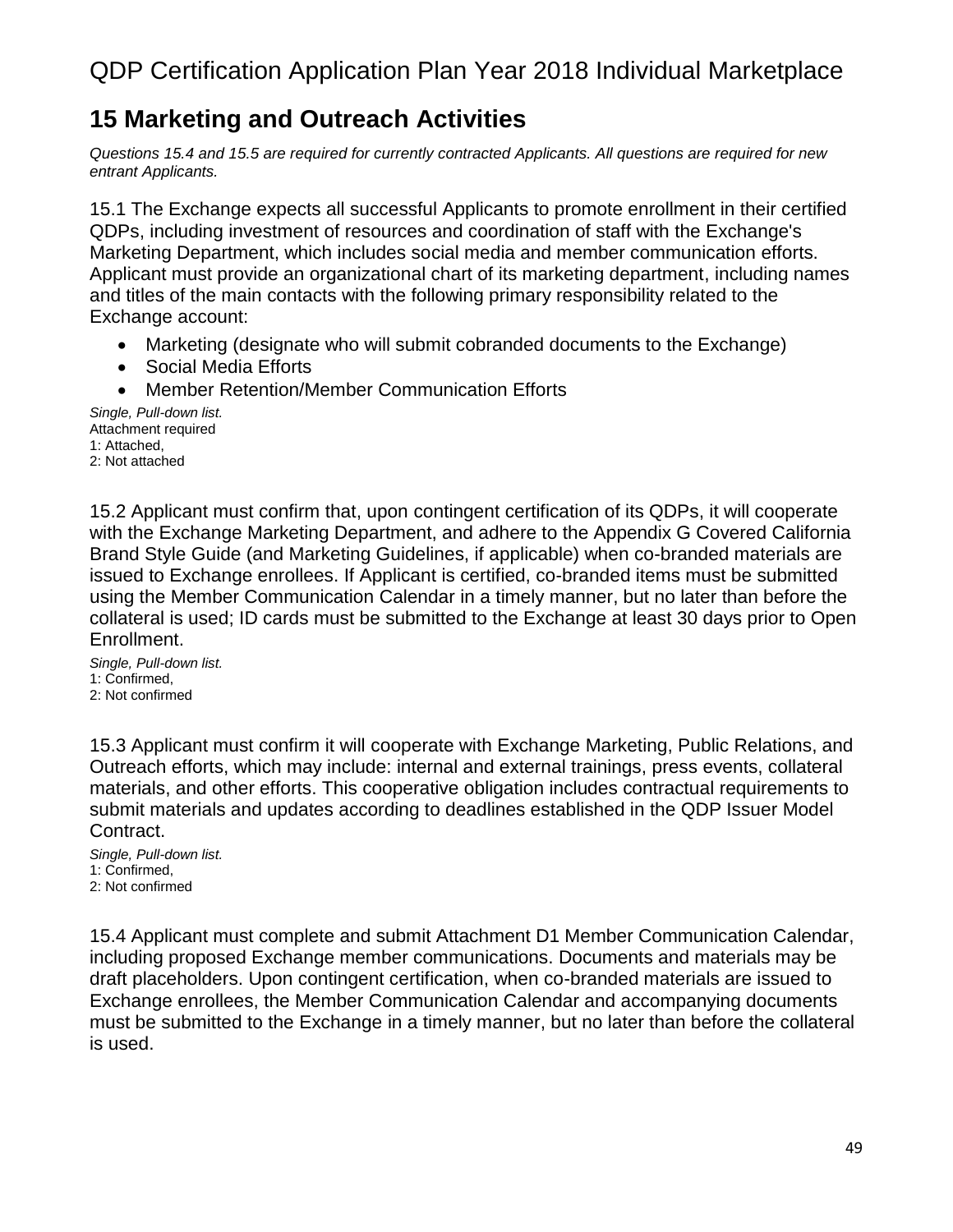*Single, Pull-down list.* 1: Confirmed, attachment complete,

2: Attachment not completed

15.5 Applicant must submit the following documents for the Individual Market line of business:

(1) Proposed Marketing Plan, including the following components:

- Regions to be supported with marketing efforts,
- Proposed marketing investment,
- Enrollment goals,
- Strategy and tactics,
- Target audience parameters (age range, household income, ethnicity, gender, marital status),
- Timing,
- Proportion of marketing expenditure for on-Exchange QDPs in relation to off-Exchange plan marketing expenditure,
- (2) Attachment D2 Media Plan Flowchart

(3) Attachment D3 Estimated Media Spend by Designated Market Area (DMA).

*Single, Pull-down list.*

1: Marketing Plan, Attachment D2 and Attachment D3 Attached,

2: Not attached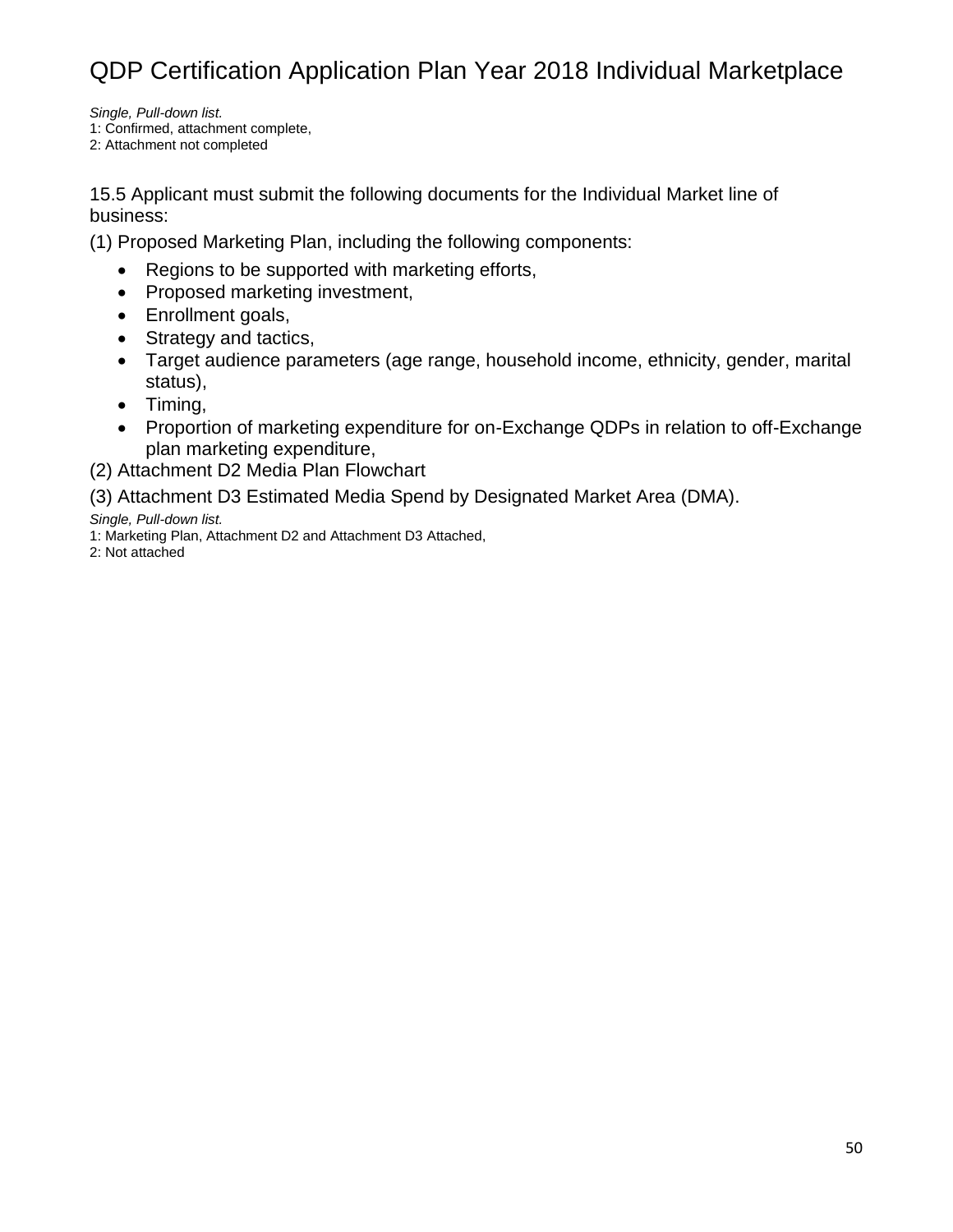### **16 Provider Network**

#### **16.1 Network Offerings**

*All questions are required for currently contracted Applicants and new entrant Applicants.*

16.1.1 Applicant must indicate the different network products it intends to offer on the Exchange in the individual market for coverage year 2019.

|            | <b>Offered</b>                              | New or Existing Network?                                                                  | Network Name(s) |
|------------|---------------------------------------------|-------------------------------------------------------------------------------------------|-----------------|
| <b>HMO</b> | Single, Pull-down list.<br>1: Yes,<br>2: No | Single, Pull-down list.<br>1: New Network,<br>2: New to Exchange,<br>3: Existing Exchange | 10 words.       |
| <b>PPO</b> | Single, Pull-down list.<br>1: Yes,<br>2: No | Single, Pull-down list.<br>1: New Network,<br>2: New to Exchange,<br>3: Existing Exchange | 10 words.       |

16.1.2 Provider network data must be included in this submission for all geographic locations to which Applicant is applying for certification as a QDP. Submit provider data according to the data file layout in Appendix I Covered California Provider Data Submission Guide. The provider network submission for 2019 must be consistent with what will be filed to the appropriate regulator for approval if Applicant is selected as a QDP Issuer. The Exchange requires the information, as requested, to allow cross-network comparisons and evaluations.

*Single, Pull-down list.*

1: Attached (confirming provider data is for plan year 2018),

2: Not attached

16.1.3 Applicant must complete and upload through SERFF the Network ID Template located at: link to 2019 Network ID Template.

*Single, Pull-down list.*

1: Template Uploaded, 2: Template not Uploaded

#### **16.2 HMO**

#### **16.2.1 Network Strategy**

*All questions are required for Applicants that are new entrants or proposing new networks.*

16.2.1.1 Does Applicant conduct provider negotiations and manage its own network or does Applicant lease a network from another organization?

*Single, Pull-down list.*

1: Applicant contracts and manages network,

2: Applicant leases network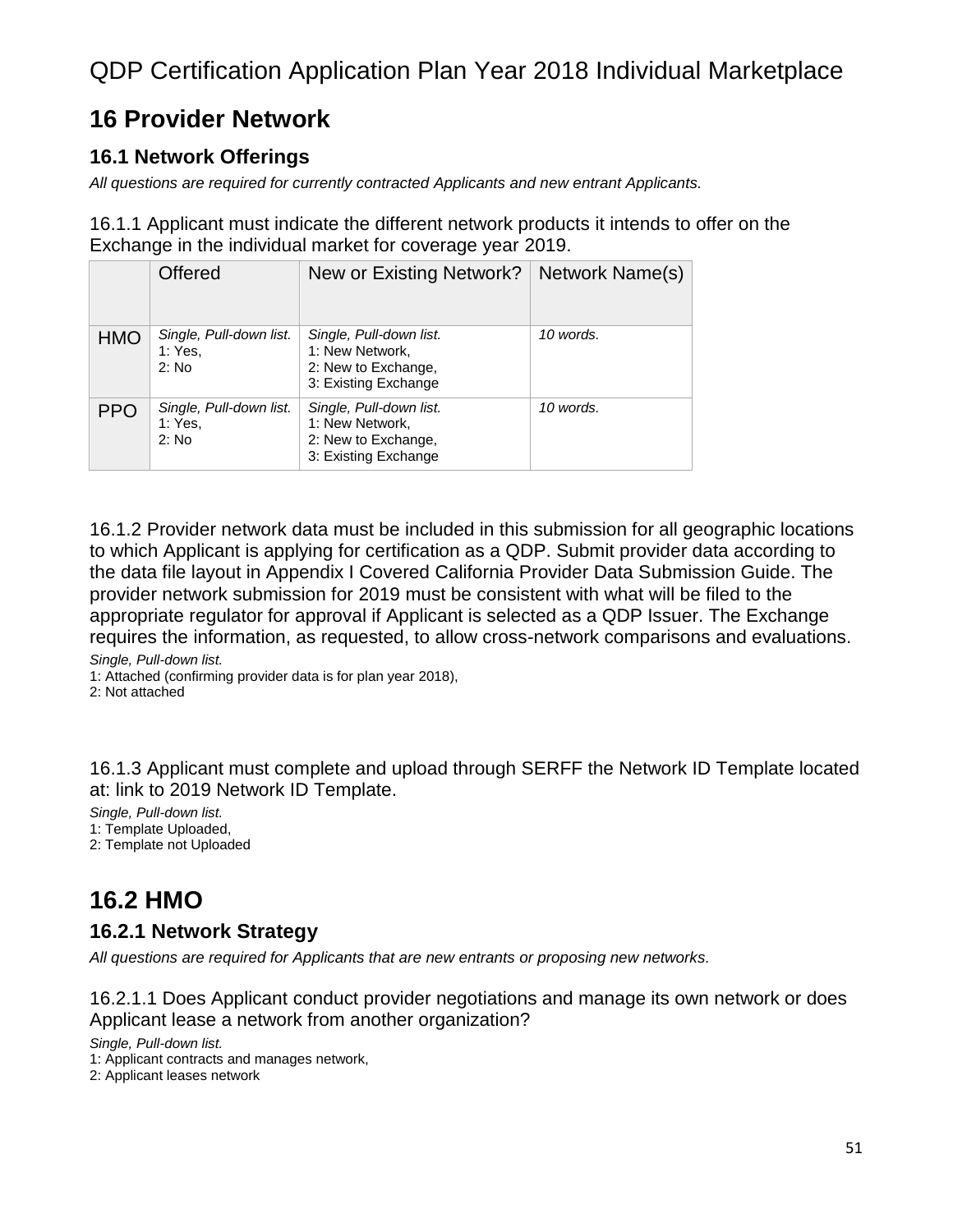| 16.2.1.2 If Applicant leases its network, describe the terms of the lease agreement: |  |  |
|--------------------------------------------------------------------------------------|--|--|
|--------------------------------------------------------------------------------------|--|--|

|                               | Response    |
|-------------------------------|-------------|
| Length of the lease agreement | 100 words.  |
| <b>Start Date</b>             | To the day. |
| <b>End Date</b>               | To the day. |
| Leasing Organization          | 100 words.  |

16.2.1.3 If Applicant leases network, does Applicant have the ability to influence provider contract terms for (select all that apply):

- *Multi, Checkboxes.*
- 1: Transparency,
- 2: Implementation of new programs and initiatives,
- 3: Acquire timely and up-to-date information on providers,
- 4: Ability to obtain data from providers,
- 5: Ability to conduct outreach and education to providers if need arises,
- 6: Ability to add new providers,
- 7: If no, please describe plans to ensure Applicant's ability to control network and meet Exchange requirements: [500 words]

16.2.1.4 By rating region covered, provide the percentages of providers in capitated vs noncapitated arrangements:

|          | <b>Direct Contract</b> | Capitated | Other (explain in comments) | Comments     |
|----------|------------------------|-----------|-----------------------------|--------------|
| Region 1 | Percent.               | Percent.  | Percent.                    | 100 words.   |
| Region 2 | Percent.               | Percent.  | Percent.                    | 100 words.   |
| Region 3 | Percent.               | Percent.  | Percent.                    | 100 words.   |
| Region 4 | Percent.               | Percent.  | Percent.                    | $100$ words. |
| Region 5 | Percent.               | Percent.  | Percent.                    | 100 words.   |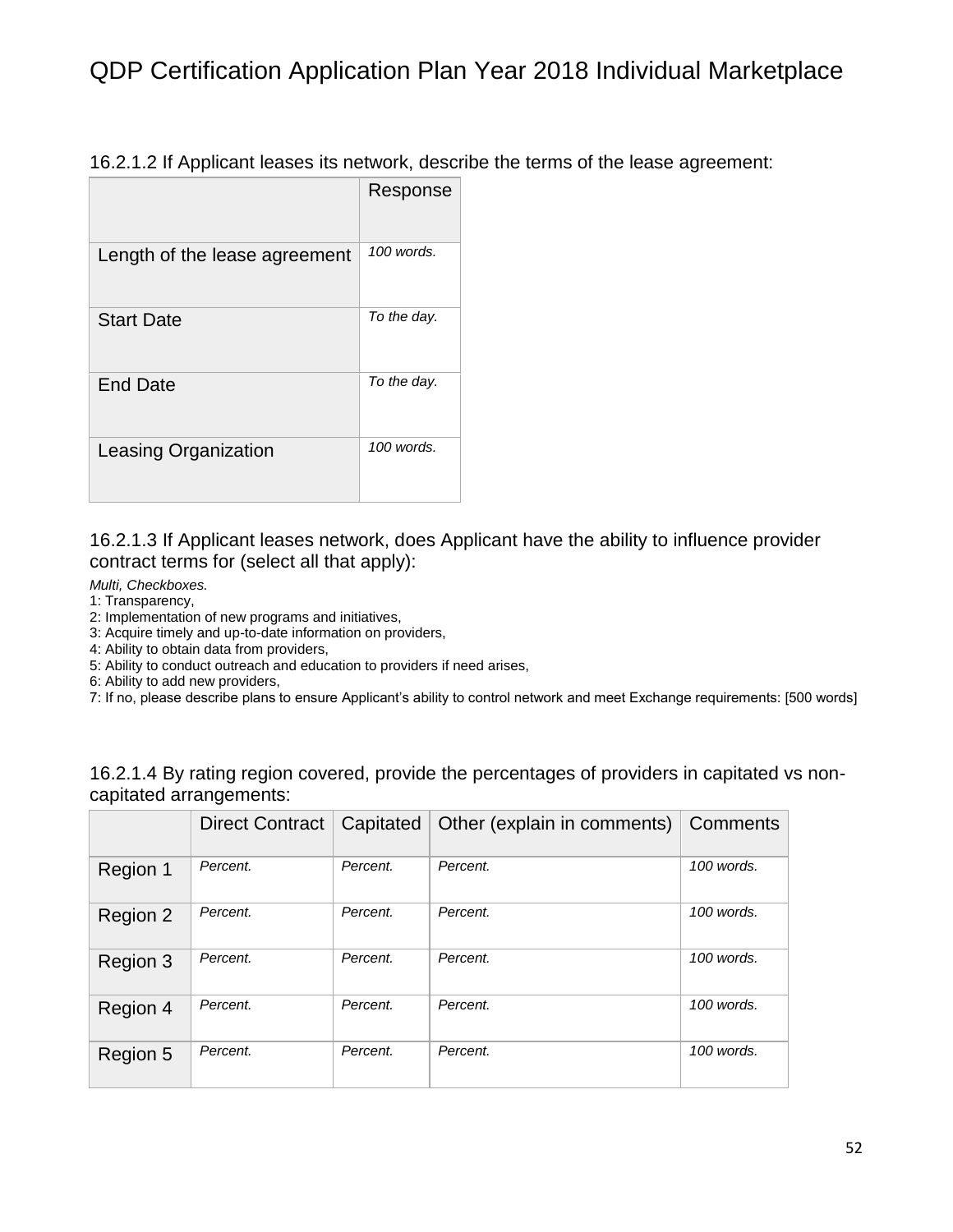| Region 6  | Percent. | Percent. | Percent. | 100 words. |
|-----------|----------|----------|----------|------------|
| Region 7  | Percent. | Percent. | Percent. | 100 words. |
| Region 8  | Percent. | Percent. | Percent. | 100 words. |
| Region 9  | Percent. | Percent. | Percent. | 100 words. |
| Region 10 | Percent. | Percent. | Percent. | 100 words. |
| Region 11 | Percent. | Percent. | Percent. | 100 words. |
| Region 12 | Percent. | Percent. | Percent. | 100 words. |
| Region 13 | Percent. | Percent. | Percent. | 100 words. |
| Region 14 | Percent. | Percent. | Percent. | 100 words. |
| Region 15 | Percent. | Percent. | Percent. | 100 words. |
| Region 16 | Percent. | Percent. | Percent. | 100 words. |
| Region 17 | Percent. | Percent. | Percent. | 100 words. |
| Region 18 | Percent. | Percent. | Percent. | 100 words. |
| Region 19 | Percent. | Percent. | Percent. | 100 words. |

16.2.1.5 Describe in detail how Applicant ensures access to care for all enrollees. This should include:

- If Applicant assesses geographic access to primary and specialist care based on enrollee residence, describe tools and brief methodology
- If Applicant tracks ethnic and racial diversity in the population and ensure access to appropriate culturally competent providers, describe tools and brief methodology

*(200 words)*

16.2.1.6 Many California residents live in counties bordering other states where the out of state services are closer than in-state services. Does Applicant offer coverage in a county or region bordering another state?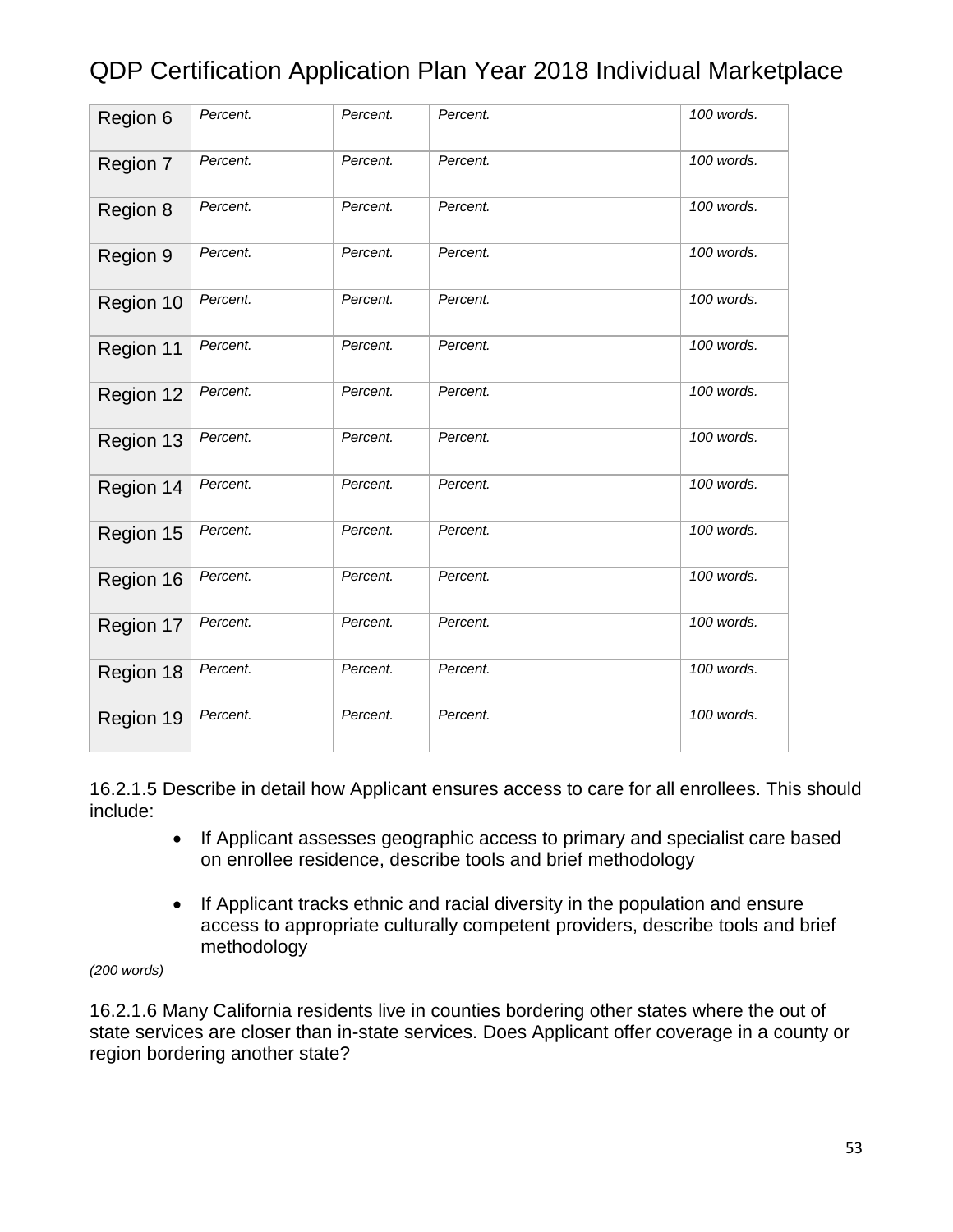*Single, Radio group.*

1: Yes. If yes, does Applicant allow out of state (non-emergency) providers to participate in networks to serve Exchange enrollees?,

2: No

16.2.1.7 If Applicant answered yes to 16.2.1.6, explain in detail how this coverage is offered. *500 words.*

#### **16.2.2 Network Quality**

*All questions are required for currently contracted Applicants and new entrant Applicants*

16.2.2.1 Does Applicant currently use patient safety as a criterion for provider selection for Exchange networks? If yes, describe in detail, including the assessment process, the source of the patient safety assessment data, specific measures and metrics, thresholds for inclusion and exclusion.

*Single, Radio group.* 1: Yes, please explain: [100 words], 2: No

16.2.2.2 Does Applicant currently use cost efficiency as a criterion for provider selection for Exchange networks? If yes, describe in detail, including the assessment process, the source of the assessment data, specific measures and metrics, thresholds for inclusion and exclusion.

*Single, Radio group.* 1: Yes, please explain: [100 words], 2: No

16.2.2.3 Does Applicant currently use patient reported experience as a criterion for provider selection for Covered California networks? If yes, describe in detail, including the assessment process, the source of the patient reported experience assessment data, specific measures and metrics, thresholds for inclusion and exclusion.

*Single, Radio group.* 1: Yes, please explain: [100 words], 2: No

#### 16.2.2.4 To what extent does Applicant encourage use of high quality network dental providers?

*Multi, Checkboxes.*

- 1: Auto-assign members to high-performing dental providers,
- 2: Identify high-performing providers through the provider directory or other web site location,
- 3: Customer service referral to dental provider,
- 4: Other (please explain): [100 words],
- 5: Applicant does not encourage use of high-performing dental providers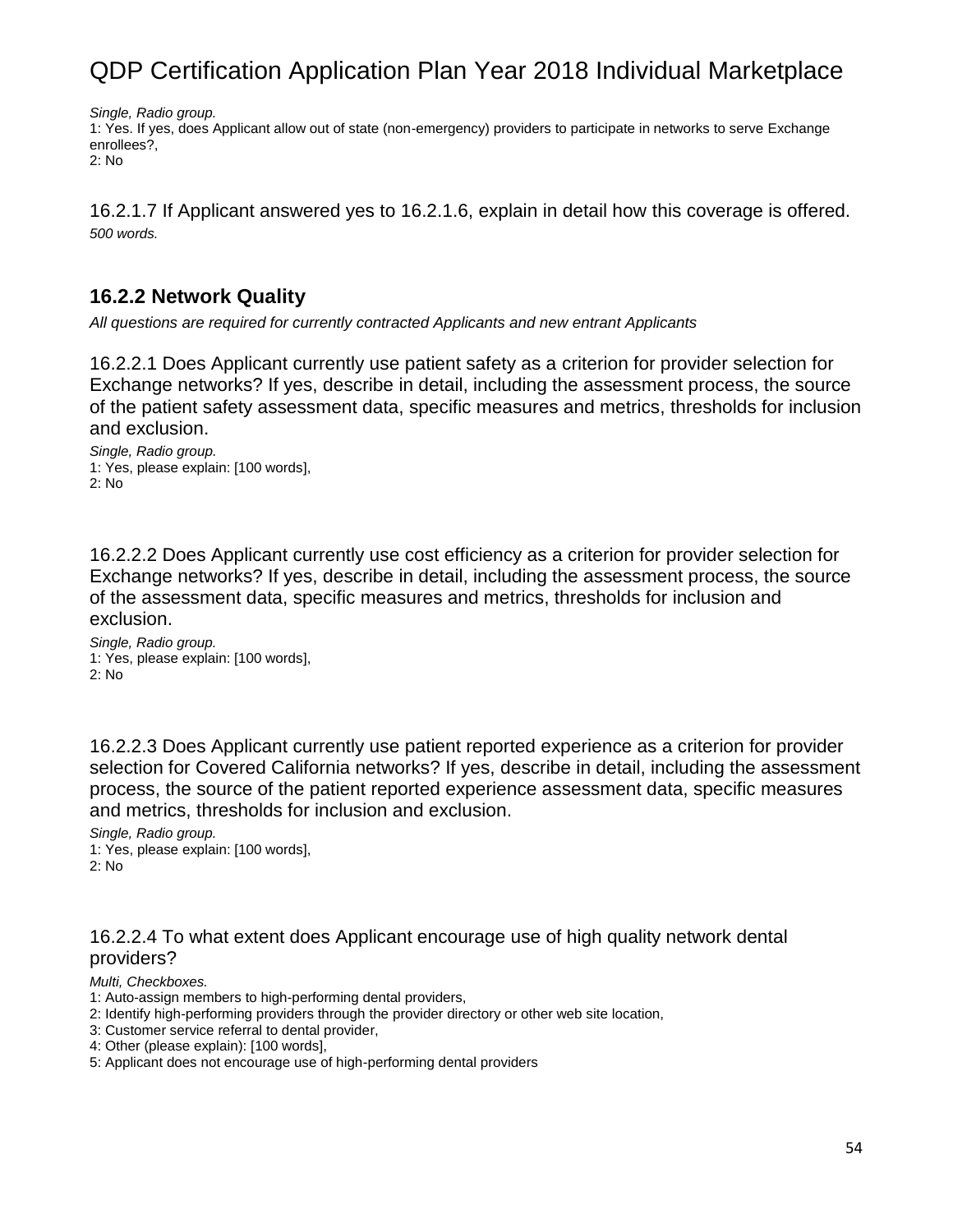16.2.2.5 If Applicant encourages use of high-performing dental providers, what criteria does Applicant use to identify high-performing providers?

*Multi, Checkboxes.*

- 1: Dental quality measures,
- 2: Health improvement initiatives,
- 3: Preventive services rendered,
- 4: Patient satisfaction,
- 5: Low occurrence of complaints and grievances,
- 6: Other (please explain): [100 words],

7: Applicant does not encourage use of high-performing dental providers

16.2.2.6 If Applicant does not currently identify or encourages use of high-performing dental providers, report how Applicant intends to identify high-performing dental providers. *200 words.*

#### **16.2.3 Network Stability**

*All questions are required for currently contracted Applicants and new entrant Applicants*

16.2.3.1 Identify the number of participating providers who have terminated from the provider network between January 1, 2017 and December 31, 2017, by rating region. Indicate reason for termination: non-agreement on rates, non-compliance with contract provisions, re-design of network or other (explain).

|          | Terminated by Issuer | <b>Terminated by Provider</b> | Reason    | Reinstated |
|----------|----------------------|-------------------------------|-----------|------------|
| Region 1 | Integer.             | Integer.                      | 20 words. | 10 words.  |
| Region 2 | Integer.             | Integer.                      | 20 words. | 10 words.  |
| Region 3 | Integer.             | Integer.                      | 20 words. | 10 words.  |
| Region 4 | Integer.             | Integer.                      | 20 words. | 10 words.  |
| Region 5 | Integer.             | Integer.                      | 20 words. | 10 words.  |
| Region 6 | Integer.             | Integer.                      | 20 words. | 10 words.  |
| Region 7 | Integer.             | Integer.                      | 20 words. | 10 words.  |
| Region 8 | Integer.             | Integer.                      | 20 words. | 10 words.  |
| Region 9 | Integer.             | Integer.                      | 20 words. | 10 words.  |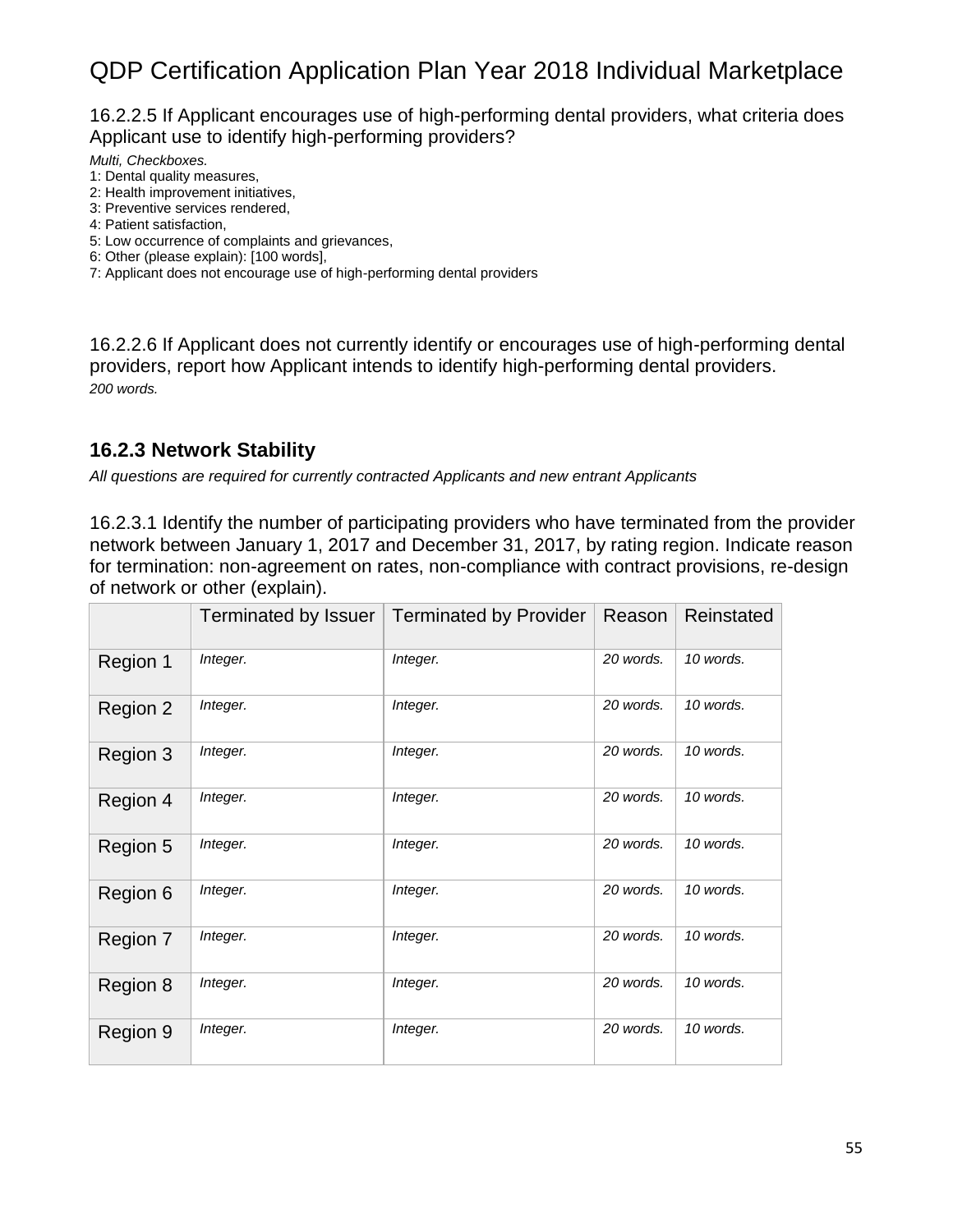| Region 10 | Integer. | Integer. | 20 words. | 10 words. |
|-----------|----------|----------|-----------|-----------|
| Region 11 | Integer. | Integer. | 20 words. | 10 words. |
| Region 12 | Integer. | Integer. | 20 words. | 10 words. |
| Region 13 | Integer. | Integer. | 20 words. | 10 words. |
| Region 14 | Integer. | Integer. | 20 words. | 10 words. |
| Region 15 | Integer. | Integer. | 20 words. | 10 words. |
| Region 16 | Integer. | Integer. | 20 words. | 10 words. |
| Region 17 | Integer. | Integer. | 20 words. | 10 words. |
| Region 18 | Integer. | Integer. | 20 words. | 10 words. |
| Region 19 | Integer. | Integer. | 20 words. | 10 words. |

#### 16.2.3.2 List total Number of Contracted Dental Groups/Clinics (provide information by product by region):

|          | <b>Number of Contracted Entities</b> |
|----------|--------------------------------------|
| Region 1 | Integer.                             |
| Region 2 | Integer.                             |
| Region 3 | Integer.                             |
| Region 4 | Integer.                             |
| Region 5 | Integer.                             |
| Region 6 | Integer.                             |
| Region 7 | Integer.                             |
| Region 8 | Integer.                             |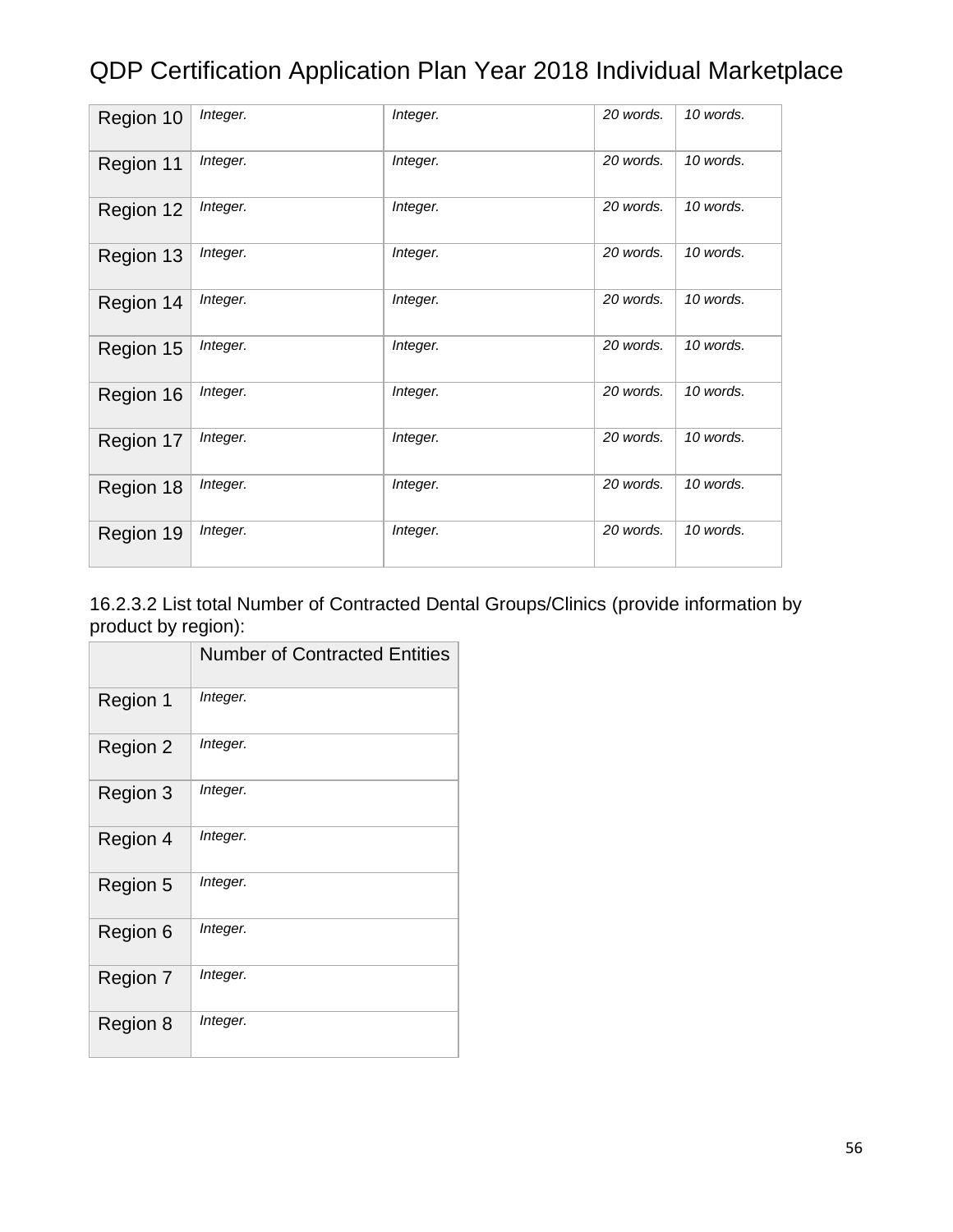| Region 9  | Integer. |
|-----------|----------|
| Region 10 | Integer. |
| Region 11 | Integer. |
| Region 12 | Integer. |
| Region 13 | Integer. |
| Region 14 | Integer. |
| Region 15 | Integer. |
| Region 16 | Integer. |
| Region 17 | Integer. |
| Region 18 | Integer. |
| Region 19 | Integer. |

16.2.3.3 Identify groups, clinics or health centers terminated between January 1, 2017 and December 31, 2017, including any Dental Groups, Federally Qualified Health Centers (FQHC) or community clinics that had a break in maintaining a continuous contract during this period. Indicate reason for termination: non-agreement on rates, non-compliance with contract provisions, re-design of network or other (explain).

| Name of Terminated Group/Clinic/Center | Terminated by:                                         | Reason    | Reinstated |
|----------------------------------------|--------------------------------------------------------|-----------|------------|
| 10 words.                              | Single, Pull-down list.<br>1: Applicant<br>2: Provider | 20 words. | 10 words.  |
| 10 words.                              | Single, Pull-down list.<br>1: Applicant<br>2: Provider | 20 words. | 10 words.  |
| 10 words.                              | Single, Pull-down list.<br>1: Applicant<br>2: Provider | 20 words. | 10 words.  |
| 10 words.                              | Single, Pull-down list.<br>1: Applicant<br>2: Provider | 20 words. | 10 words.  |
| 10 words.                              | Single, Pull-down list.                                | 20 words. | 10 words.  |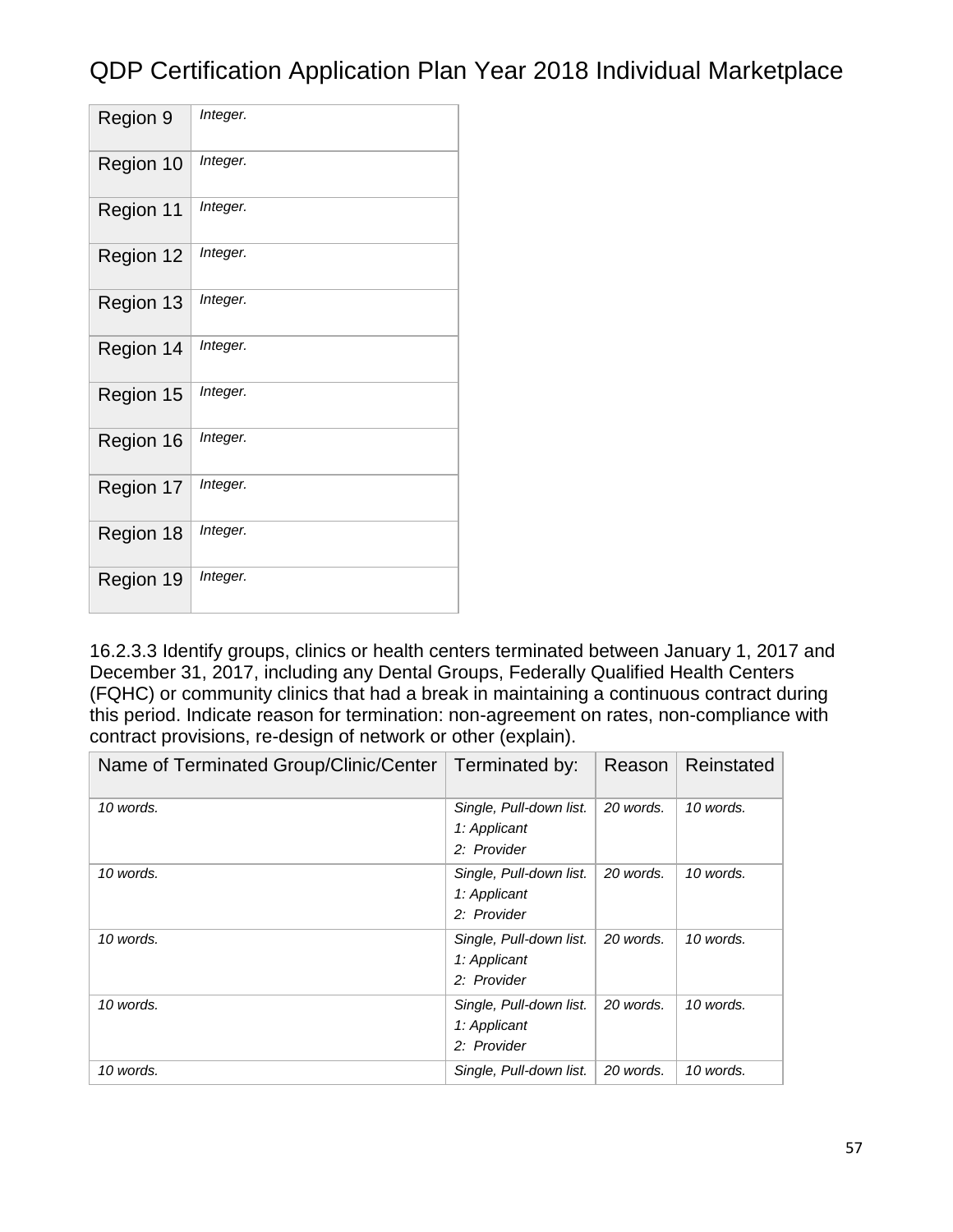|           | 1: Applicant<br>2: Provider                            |           |           |
|-----------|--------------------------------------------------------|-----------|-----------|
| 10 words. | Single, Pull-down list.<br>1: Applicant<br>2: Provider | 20 words. | 10 words. |
| 10 words. | Single, Pull-down list.<br>1: Applicant<br>2: Provider | 20 words. | 10 words. |
| 10 words. | Single, Pull-down list.<br>1: Applicant<br>2: Provider | 20 words. | 10 words. |
| 10 words. | Single, Pull-down list.<br>1: Applicant<br>2: Provider | 20 words. | 10 words. |
| 10 words. | Single, Pull-down list.<br>1: Applicant<br>2: Provider | 20 words. | 10 words. |

16.2.3.4 Describe any plans for network additions, by product, including any new dental provider groups or clinic systems that Applicant would like to highlight for Exchange attention. *100 words.*

16.2.3.5 Provide information on any known or anticipated potential network disruption that may affect Applicant's 2019 provider networks. For example: list any pending terminations of dental groups which can include Independent Practice Associations. *100 words.*

#### **16.3 PPO**

#### **16.3.1 Network Strategy**

*All questions are required for Applicants that are new entrants or proposing new networks.*

16.3.1.1 Does Applicant conduct provider negotiations and manage its own network or does Applicant lease a network from another organization?

*Single, Pull-down list.* 1: Applicant contracts and manages network, 2: Applicant leases network

16.3.1.2 If Applicant leases network, describe the terms of the lease agreement:

Response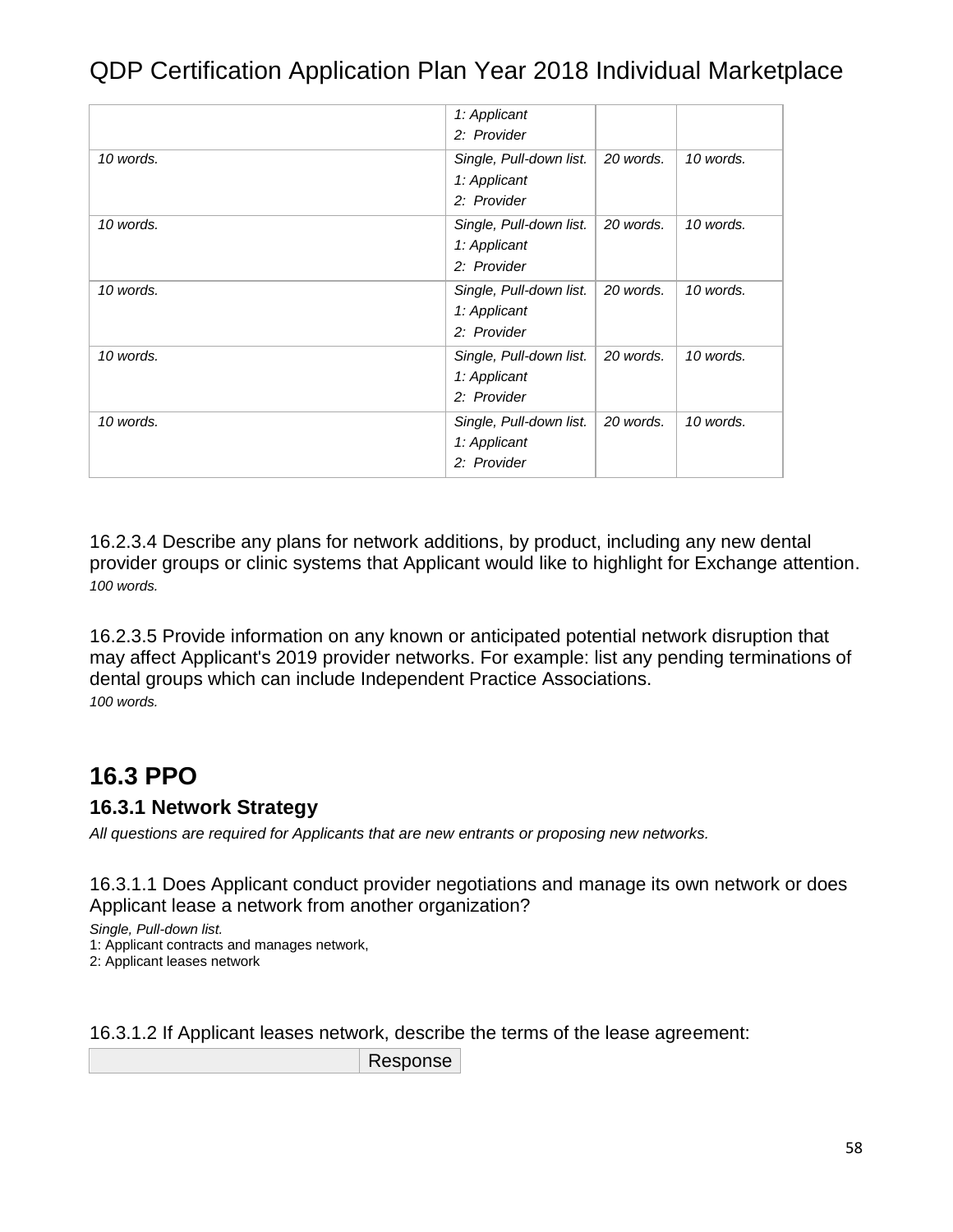| Length of the lease agreement | $100$ words. |
|-------------------------------|--------------|
| <b>Start Date</b>             | To the day.  |
| End Date                      | To the day.  |
| <b>Leasing Organization</b>   | 100 words.   |

16.3.1.3 If Applicant leases network, does Applicant have the ability to influence provider contract terms for (select all that apply):

*Multi, Checkboxes.*

1: Transparency,

2: Implementation of new programs and initiatives,

3: Acquire timely and up-to-date information on providers,

4: Ability to obtain data from providers,

5: Ability to conduct outreach and education to providers if need arises,

6: Ability to add new providers,

7: If no, please describe plans to ensure Applicant's ability to control network and meet Exchange requirements: [500 words]

| 16.3.1.4 By rating region covered, provide the percentages of providers in capitated vs non- |  |  |  |
|----------------------------------------------------------------------------------------------|--|--|--|
| capitated arrangements:                                                                      |  |  |  |

|          | <b>Direct Contract</b> | Capitated | Other (explain in comments) | Comments   |
|----------|------------------------|-----------|-----------------------------|------------|
| Region 1 | Percent.               | Percent.  | Percent.                    | 100 words. |
| Region 2 | Percent.               | Percent.  | Percent.                    | 100 words. |
| Region 3 | Percent.               | Percent.  | Percent.                    | 100 words. |
| Region 4 | Percent.               | Percent.  | Percent.                    | 100 words. |
| Region 5 | Percent.               | Percent.  | Percent.                    | 100 words. |
| Region 6 | Percent.               | Percent.  | Percent.                    | 100 words. |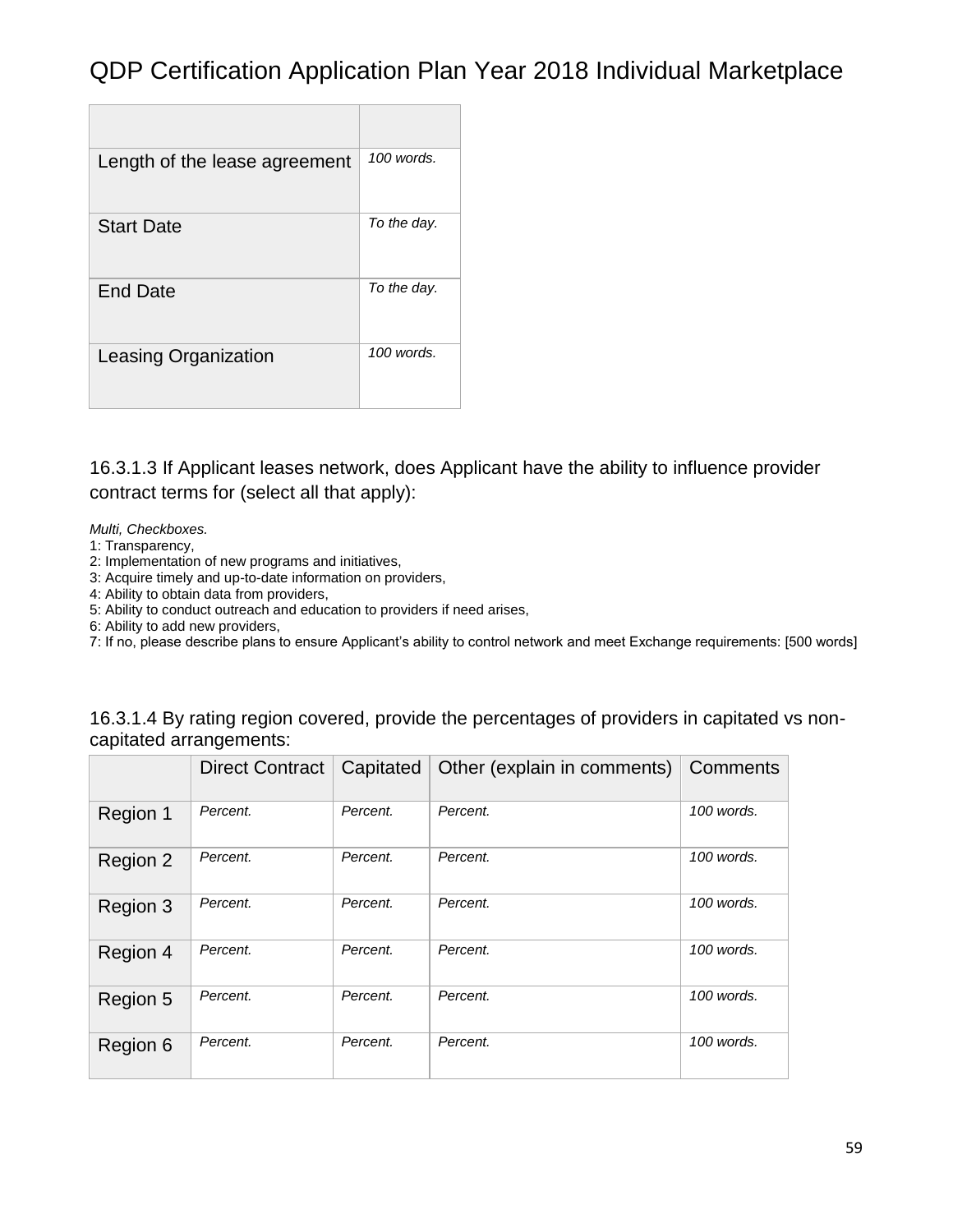| Region 7  | Percent. | Percent. | Percent. | 100 words. |
|-----------|----------|----------|----------|------------|
| Region 8  | Percent. | Percent. | Percent. | 100 words. |
| Region 9  | Percent. | Percent. | Percent. | 100 words. |
| Region 10 | Percent. | Percent. | Percent. | 100 words. |
| Region 11 | Percent. | Percent. | Percent. | 100 words. |
| Region 12 | Percent. | Percent. | Percent. | 100 words. |
| Region 13 | Percent. | Percent. | Percent. | 100 words. |
| Region 14 | Percent. | Percent. | Percent. | 100 words. |
| Region 15 | Percent. | Percent. | Percent. | 100 words. |
| Region 16 | Percent. | Percent. | Percent. | 100 words. |
| Region 17 | Percent. | Percent. | Percent. | 100 words. |
| Region 18 | Percent. | Percent. | Percent. | 100 words. |
| Region 19 | Percent. | Percent. | Percent. | 100 words. |

16.3.1.5 Describe in detail how Applicant ensures access to care for all enrollees. This should include:

- If Applicant assesses geographic access to primary and specialist care based on enrollee residence, describe tools and brief methodology
- If Applicant tracks ethnic and racial diversity in the population and ensure access to appropriate culturally competent providers, describe tools and brief methodology

*200 words*

16.3.1.6 Many California residents live in counties bordering other states where the out of state services are closer than in-state services. Does Applicant offer coverage in a county or region bordering another state?

*Single, Radio group.*

1: Yes. If yes, does Applicant allow out of state (non-emergency) providers to participate in networks to serve Exchange enrollees?,

2: No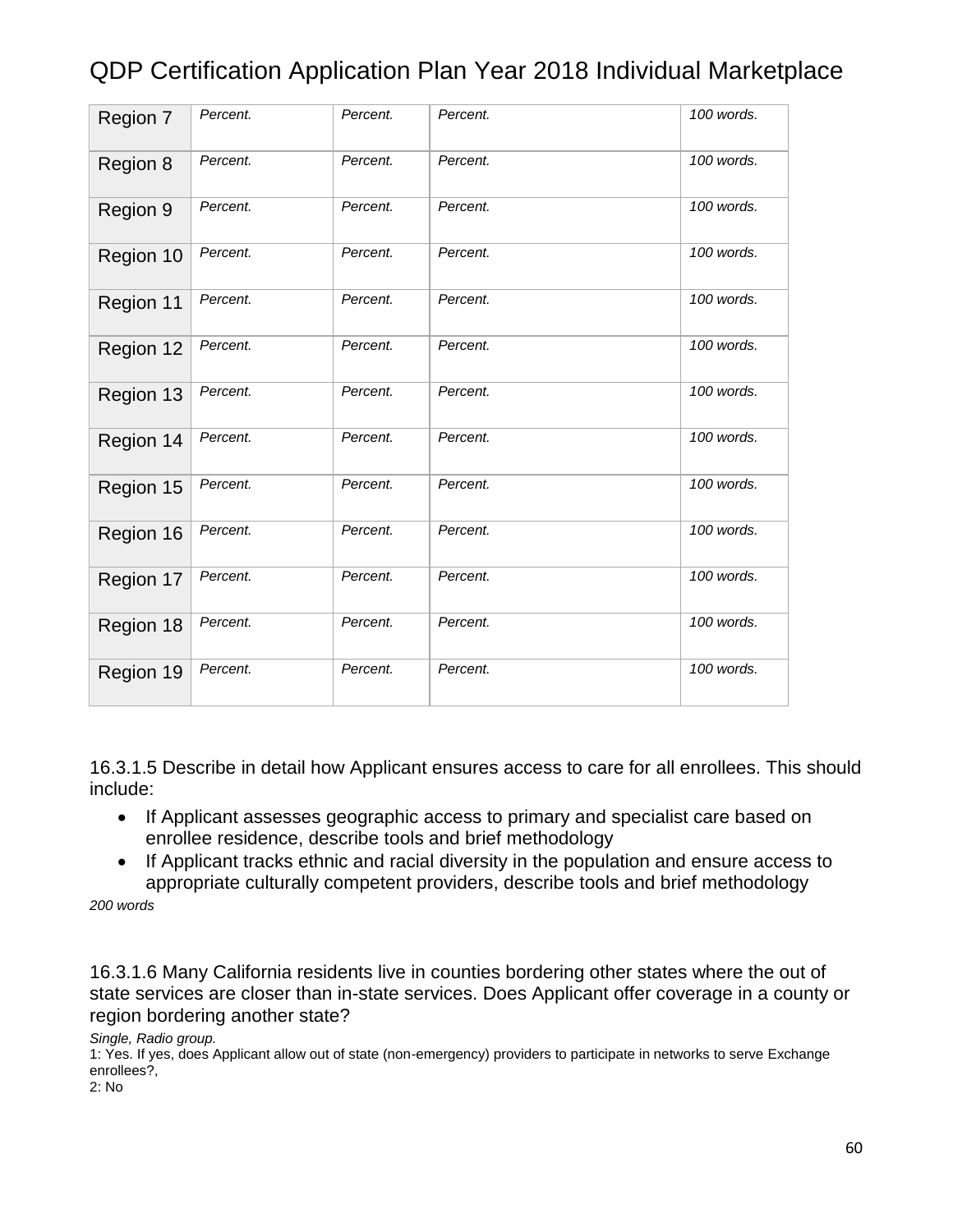16.3.1.7 If Applicant answered yes to 16.3.1.6, explain in detail how this coverage is offered. *500 words.*

#### **16.3.2 Network Quality**

*All questions are required for currently contracted Applicants and new entrant Applicants.*

16.3.2.1 Does Applicant currently use patient safety as a criterion for provider selection for Exchange networks? If yes, describe in detail, including the assessment process, the source of the patient safety assessment data, specific measures and metrics, thresholds for inclusion and exclusion.

*Single, Radio group.* 1: Yes, please explain: [100 words], 2: No

16.3.2.2 Does Applicant currently use cost efficiency as a criterion for provider selection for Exchange networks? If yes, describe in detail, including the assessment process, the source of the assessment data, specific measures and metrics, thresholds for inclusion and exclusion.

*Single, Radio group.* 1: Yes, please explain: [100 words], 2: No

16.3.2.3 Does Applicant currently use patient reported experience as a criterion for provider selection for Covered California networks? If yes, describe in detail, including the assessment process, the source of the patient reported experience assessment data, specific measures and metrics, thresholds for inclusion and exclusion.

*Single, Radio group.* 1: Yes, please explain: [100 words], 2: No

#### 16.3.2.4 To what extent does Applicant encourage use of high quality network dental providers?

*Multi, Checkboxes.*

1: Auto-assign members to high-performing dental providers,

2: Identify high-performing providers through the provider directory or other web site location,

3: Customer service referral to dental provider,

4: Other (please explain): [100 words],

5: Applicant does not encourage use of high-performing dental providers

16.3.2.5 If Applicant encourages use of high-performing dental providers, what criteria does Applicant use to identify high-performing providers?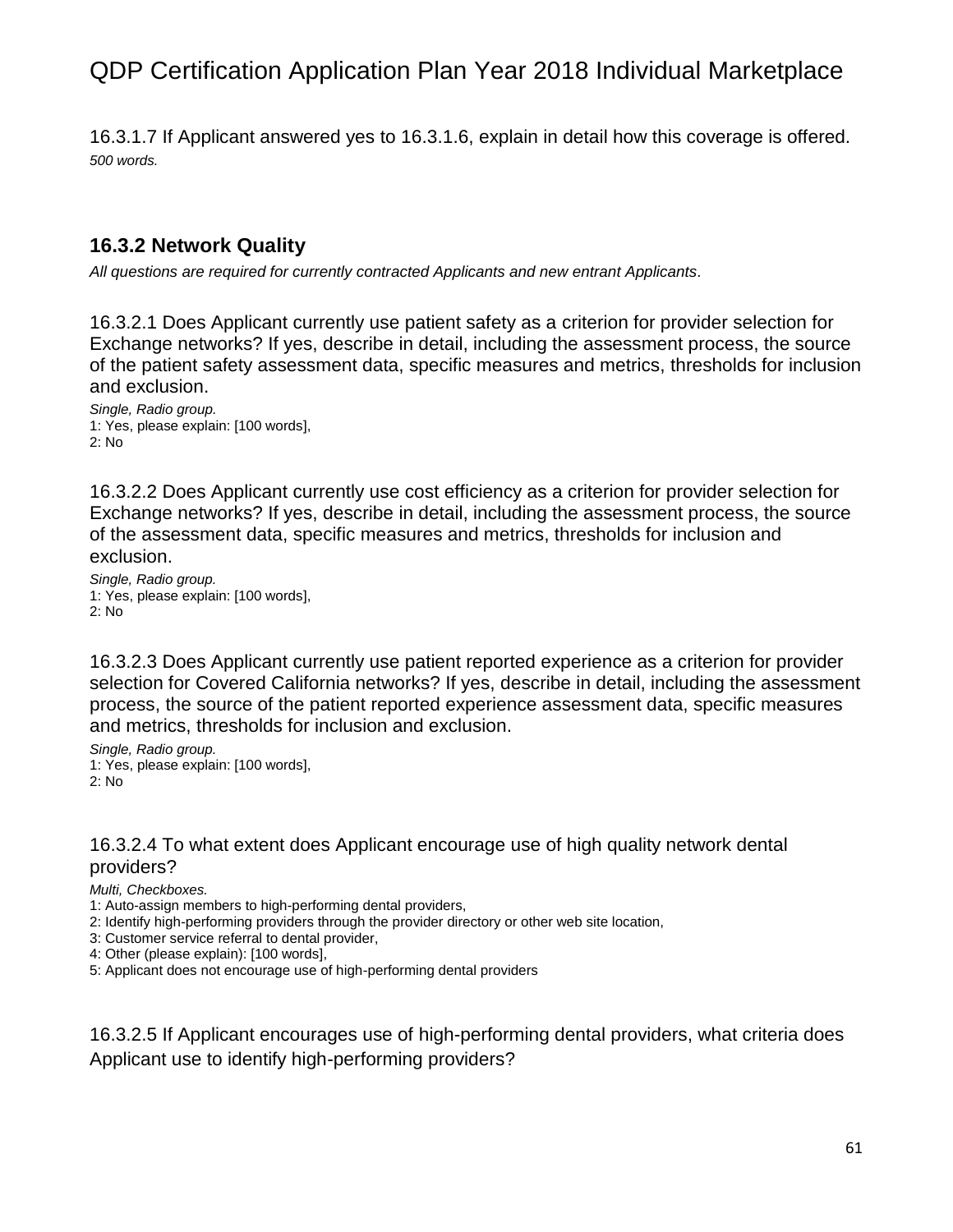*Multi, Checkboxes.*

1: Dental quality measures,

2: Health improvement initiatives,

3: Preventive services rendered,

4: Patient satisfaction,

5: Low occurrence of complaints and grievances,

6: Other (please explain): [100 words],

7: Applicant does not encourage use of high-performing dental providers

16.3.2.6 If Applicant does not currently identify or encourage use of high-performing dental providers, report how Applicant intends to identify high-performing dental providers. *200 words.*

#### **16.3.3 Network Stability**

*All questions are required for currently contracted Applicants and new entrant Applicants*

16.3.3.1 Identify the number of participating providers who have terminated from the provider network between January 1, 2017 and December 31, 2017, by rating region. Indicate reason for termination: non-agreement on rates, non-compliance with contract provisions, re-design of network or other (explain).

|           | Terminated by Issuer | <b>Terminated by Provider</b> | Reason    | Reinstated |
|-----------|----------------------|-------------------------------|-----------|------------|
| Region 1  | Integer.             | Integer.                      | 20 words. | 10 words.  |
| Region 2  | Integer.             | Integer.                      | 20 words. | 10 words.  |
| Region 3  | Integer.             | Integer.                      | 20 words. | 10 words.  |
| Region 4  | Integer.             | Integer.                      | 20 words. | 10 words.  |
| Region 5  | Integer.             | Integer.                      | 20 words. | 10 words.  |
| Region 6  | Integer.             | Integer.                      | 20 words. | 10 words.  |
| Region 7  | Integer.             | Integer.                      | 20 words. | 10 words.  |
| Region 8  | Integer.             | Integer.                      | 20 words. | 10 words.  |
| Region 9  | Integer.             | Integer.                      | 20 words. | 10 words.  |
| Region 10 | Integer.             | Integer.                      | 20 words. | 10 words.  |
| Region 11 | Integer.             | Integer.                      | 20 words. | 10 words.  |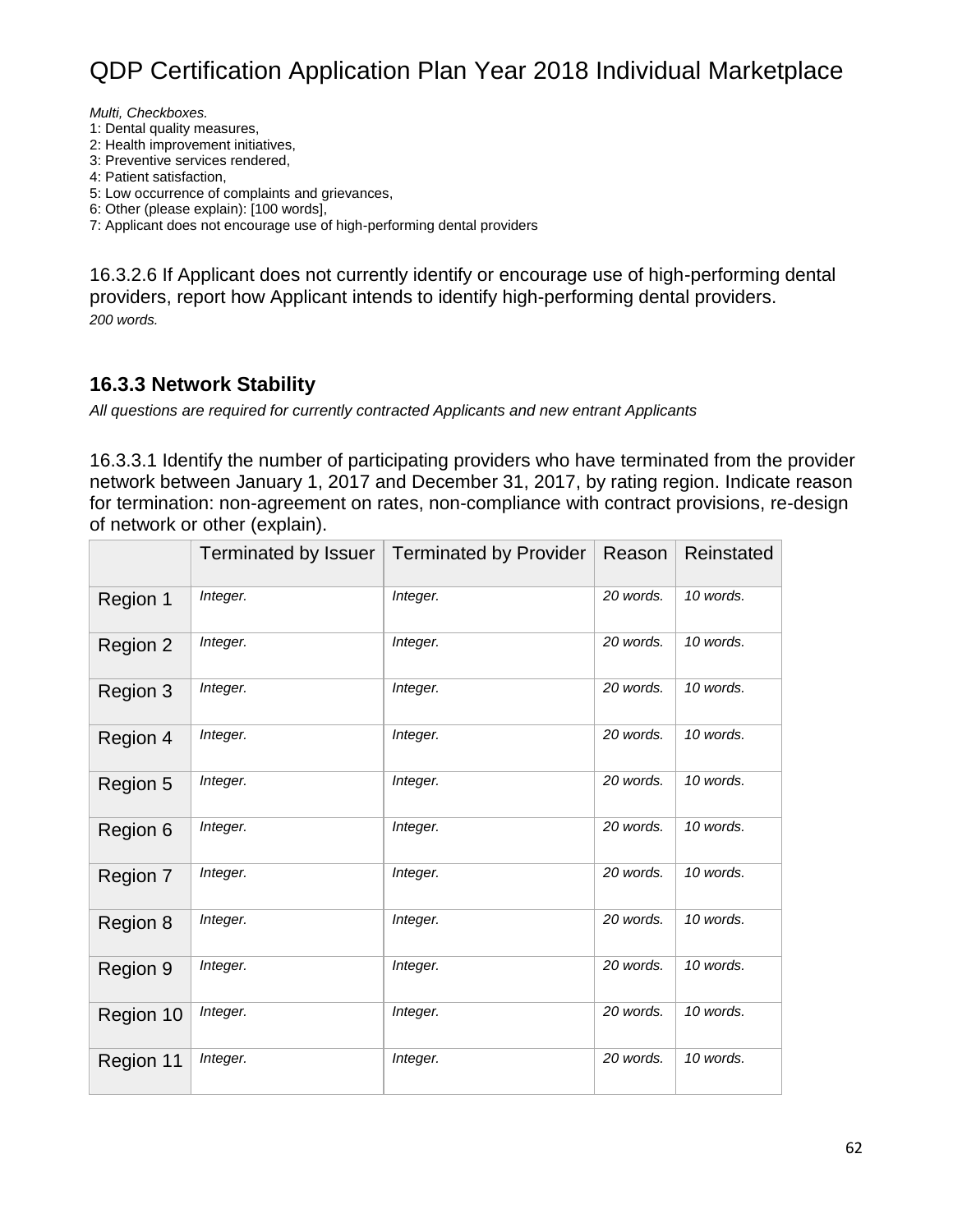| Region 12 | Integer. | Integer. | 20 words. | 10 words. |
|-----------|----------|----------|-----------|-----------|
| Region 13 | Integer. | Integer. | 20 words. | 10 words. |
| Region 14 | Integer. | Integer. | 20 words. | 10 words. |
| Region 15 | Integer. | Integer. | 20 words. | 10 words. |
| Region 16 | Integer. | Integer. | 20 words. | 10 words. |
| Region 17 | Integer. | Integer. | 20 words. | 10 words. |
| Region 18 | Integer. | Integer. | 20 words. | 10 words. |
| Region 19 | Integer. | Integer. | 20 words. | 10 words. |

#### 16.3.3.2 List total Number of Contracted Dental Groups/Clinics (provide information by product by region):

|           | <b>Number of Contracted Entities</b> |
|-----------|--------------------------------------|
| Region 1  | Integer.                             |
| Region 2  | Integer.                             |
| Region 3  | Integer.                             |
| Region 4  | Integer.                             |
| Region 5  | Integer.                             |
| Region 6  | Integer.                             |
| Region 7  | Integer.                             |
| Region 8  | Integer.                             |
| Region 9  | Integer.                             |
| Region 10 | Integer.                             |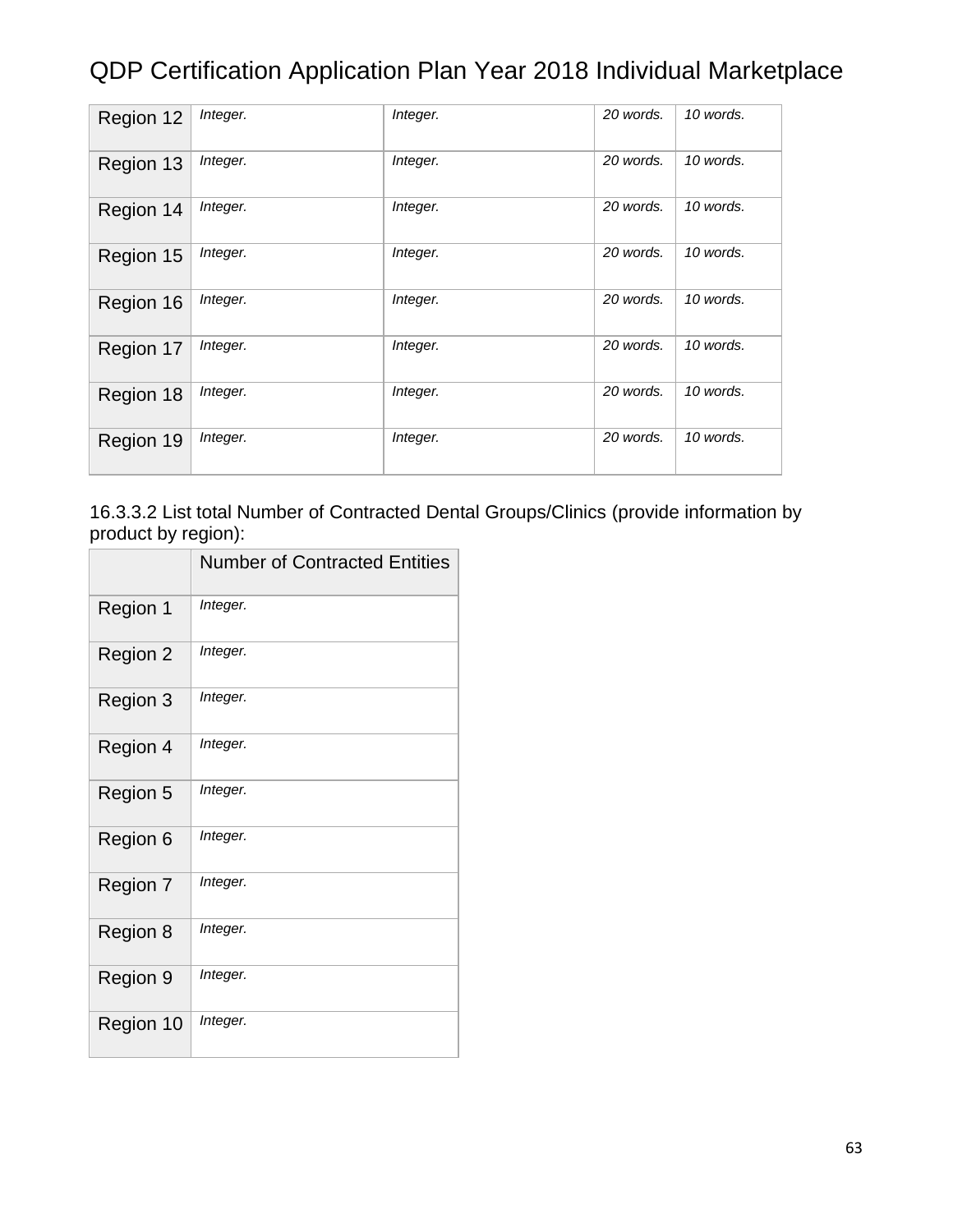| Region 11 | Integer. |
|-----------|----------|
| Region 12 | Integer. |
| Region 13 | Integer. |
| Region 14 | Integer. |
| Region 15 | Integer. |
| Region 16 | Integer. |
| Region 17 | Integer. |
| Region 18 | Integer. |
| Region 19 | Integer. |

16.3.3.3 Identify groups, clinics or health centers terminated between January 1, 2017 and December 31, 2017, including any Dental Groups, Federally Qualified Health Centers (FQHC) or community clinics that had a break in maintaining a continuous contract during this period. Indicate reason for termination: non-agreement on rates, non-compliance with contract provisions, re-design of network or other (explain).

| Name of Terminated Group/Clinic/Center | Terminated by:                                         | Reason    | Reinstated |
|----------------------------------------|--------------------------------------------------------|-----------|------------|
| 10 words.                              | Single, Pull-down list.<br>1: Applicant<br>2: Provider | 20 words. | 10 words.  |
| 10 words.                              | Single, Pull-down list.<br>1: Applicant<br>2: Provider | 20 words. | 10 words.  |
| 10 words.                              | Single, Pull-down list.<br>1: Applicant<br>2: Provider | 20 words. | 10 words.  |
| 10 words.                              | Single, Pull-down list.<br>1: Applicant<br>2: Provider | 20 words. | 10 words.  |
| 10 words.                              | Single, Pull-down list.<br>1: Applicant<br>2: Provider | 20 words. | 10 words.  |
| 10 words.                              | Single, Pull-down list.<br>1: Applicant                | 20 words. | 10 words.  |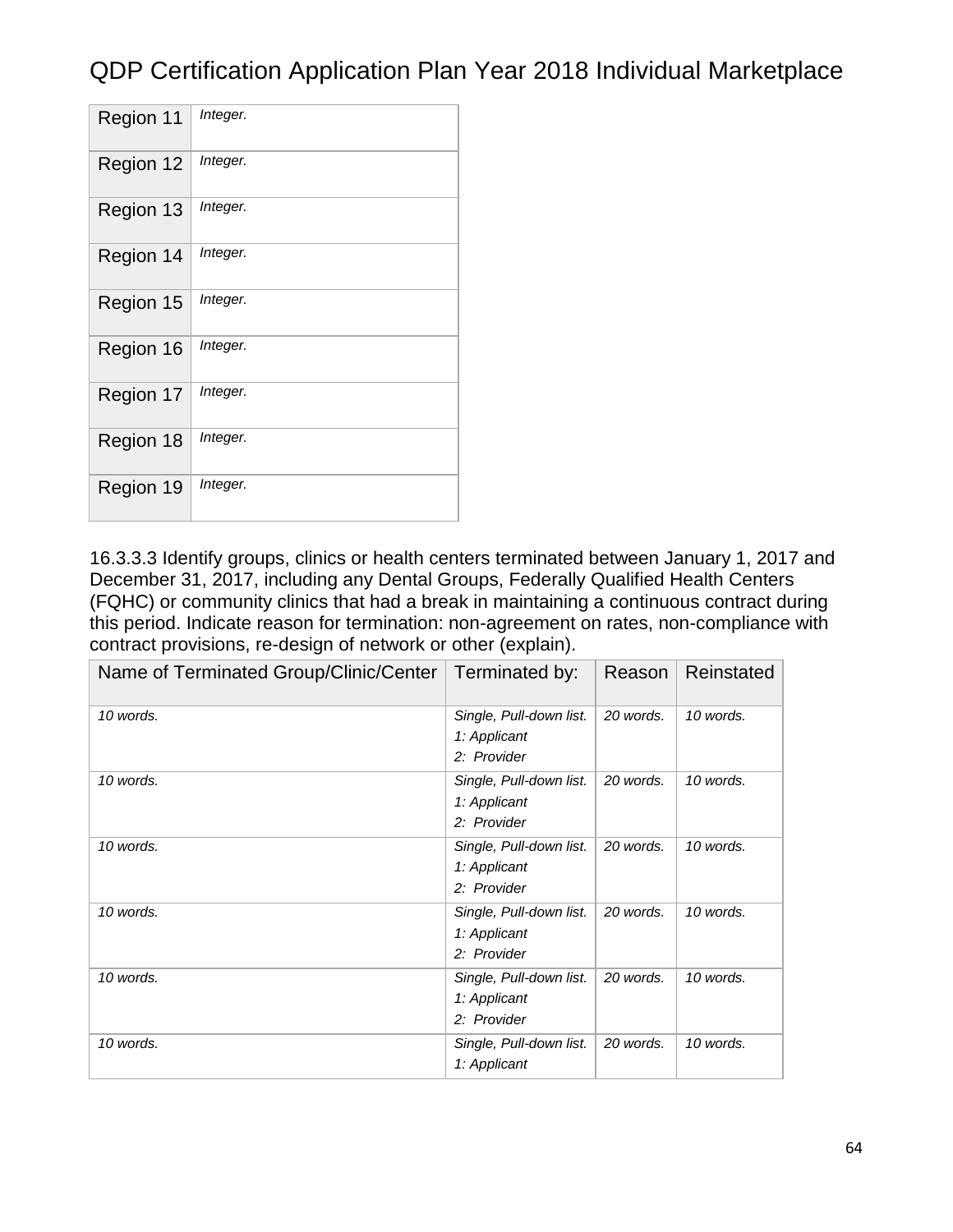|           | 2: Provider                                            |           |           |
|-----------|--------------------------------------------------------|-----------|-----------|
| 10 words. | Single, Pull-down list.<br>1: Applicant<br>2: Provider | 20 words. | 10 words. |
| 10 words. | Single, Pull-down list.<br>1: Applicant<br>2: Provider | 20 words. | 10 words. |
| 10 words. | Single, Pull-down list.<br>1: Applicant<br>2: Provider | 20 words. | 10 words. |
| 10 words. | Single, Pull-down list.<br>1: Applicant<br>2: Provider | 20 words. | 10 words. |

16.3.3.4 Describe any plans for network additions, by product, including any new dental provider groups or clinic systems that Applicant would like to highlight for Exchange attention. *100 words.*

16.3.3.5 Provide information on any known or anticipated potential network disruption that may affect Applicant's 2019 provider networks. For example: list any pending terminations of dental groups which can include Independent Practice Associations. *100 words.*

### **17 Essential Community Providers**

*Question required only for new entrant Applicants.*

17.1 Applicant must demonstrate that its QDP proposals meet requirements for geographic sufficiency of its Essential Community Provider (ECP) network. All of the criteria below must be met.

- 1. Applicants must use Essential Community Provider Network Data Submission to indicate contracts with all providers designated as ECP.
- 2. Applicants must demonstrate sufficient geographic distribution of a mix of essential community providers reasonably distributed throughout the geographic service area.

The Exchange will evaluate whether Applicant's essential community provider network has achieved the sufficient geographic distribution and requirements.

Federal regulations currently require health issuers to adhere to rules regarding payment to non-contracted FQHCs for services when those services are covered by the QDP's benefit plan. Certified QDPs will be required in their contract with the Exchange to operate in compliance with all federal regulations issued pursuant to the Affordable Care Act, including those applicable to essential community providers.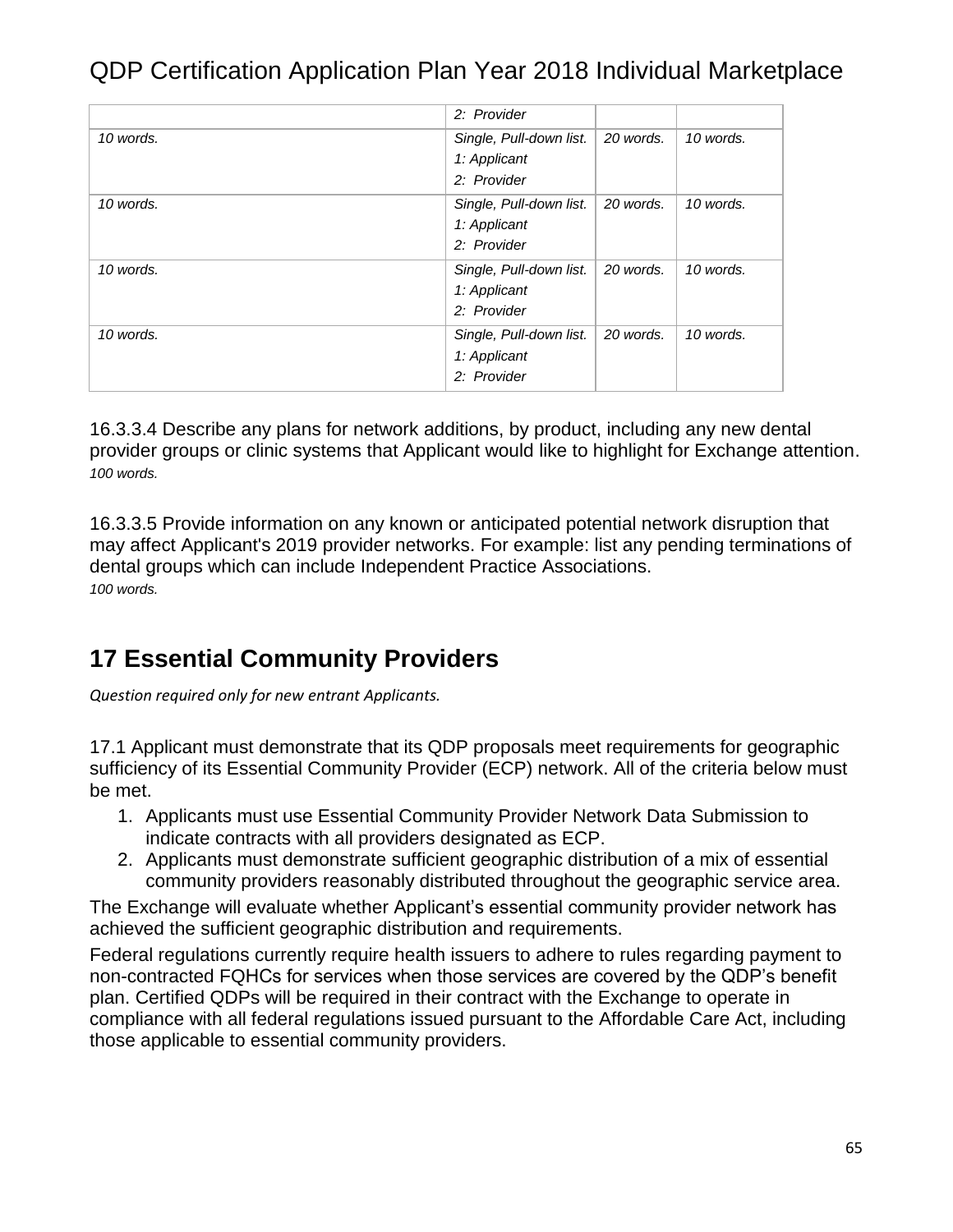Essential Community Providers include dental providers included in the Covered California Consolidated Essential Community Provider List available at:

<http://hbex.coveredca.com/stakeholders/plan-management/>

Low-income is defined as a family at or below 200% of Federal Poverty Level. The ECP data supplied by Applicant will allow the Exchange to plot contracted ECPs on maps to compare contracted providers against the supply of ECPs and the distribution of low-income Covered California enrollees.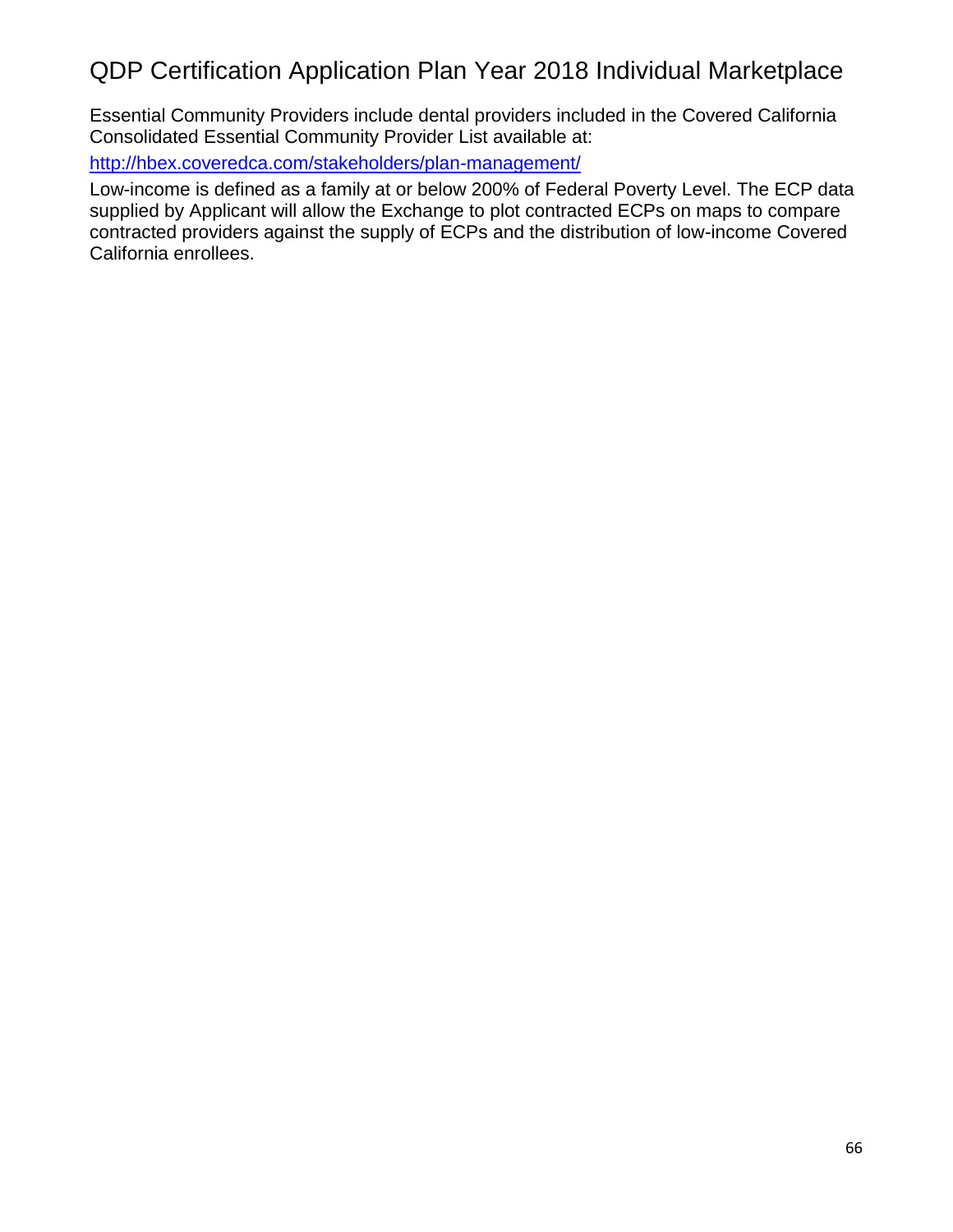### **18 Quality**

#### **18.1 Quality Improvement Strategy**

*Questions 18.1.1 and 18.1.2 are required for currently contracted Applicants. All questions are required for new entrant Applicants.*

18.1.1 Consistent with the Exchange's mission to promote better care, better health and lower cost as part of a Quality Improvement Strategy, Applicants must confirm it will implement a quality assurance program in accordance with Title 2, CCR, Section 1300.70, for evaluating the appropriateness and quality of the covered services provided to member.

*Single, Pull-down list.* 1: Confirmed, 2: Not confirmed

18.1.2 Applicant must confirm it will maintain a system of accountability for quality improvement in accordance with all applicable statutes and regulations, monitoring, evaluating and taking effective action to address any needed improvements, as identified by the Exchange, in the quality of care delivered to members.

*Single, Pull-down list.* 1: Confirmed, 2: Not confirmed

18.1.3 QIP #1: Describe a Quality Improvement Project (QIP) conducted by Applicant within the last five (5) years. Include information about results of the QIP, why the QIP was undertaken and why it ended or has continued, if applicable. Describe the QIP scalability, if it was successful. Also include the following information:

- Start/End Dates:
- QIP Name/Title:
- Problem Addressed:
- Rationale (why selected):
- Targeted Population:
- Study Indicator(s):
- Baseline Measurement:
- Results:
- What best practices have been implemented to sustain Improvement (if any):

*500 words.*

18.1.4 QIP #2: Describe a second Quality Improvement Project (QIP) conducted by Applicant within the last five (5) years. Include information about results of the QIP, why the QIP was undertaken and why it ended or has continued, if applicable. Describe the QIP scalability, if it was successful. Also include the following information:

- Start/End Dates:
- QIP Name/Title:
- Problem Addressed: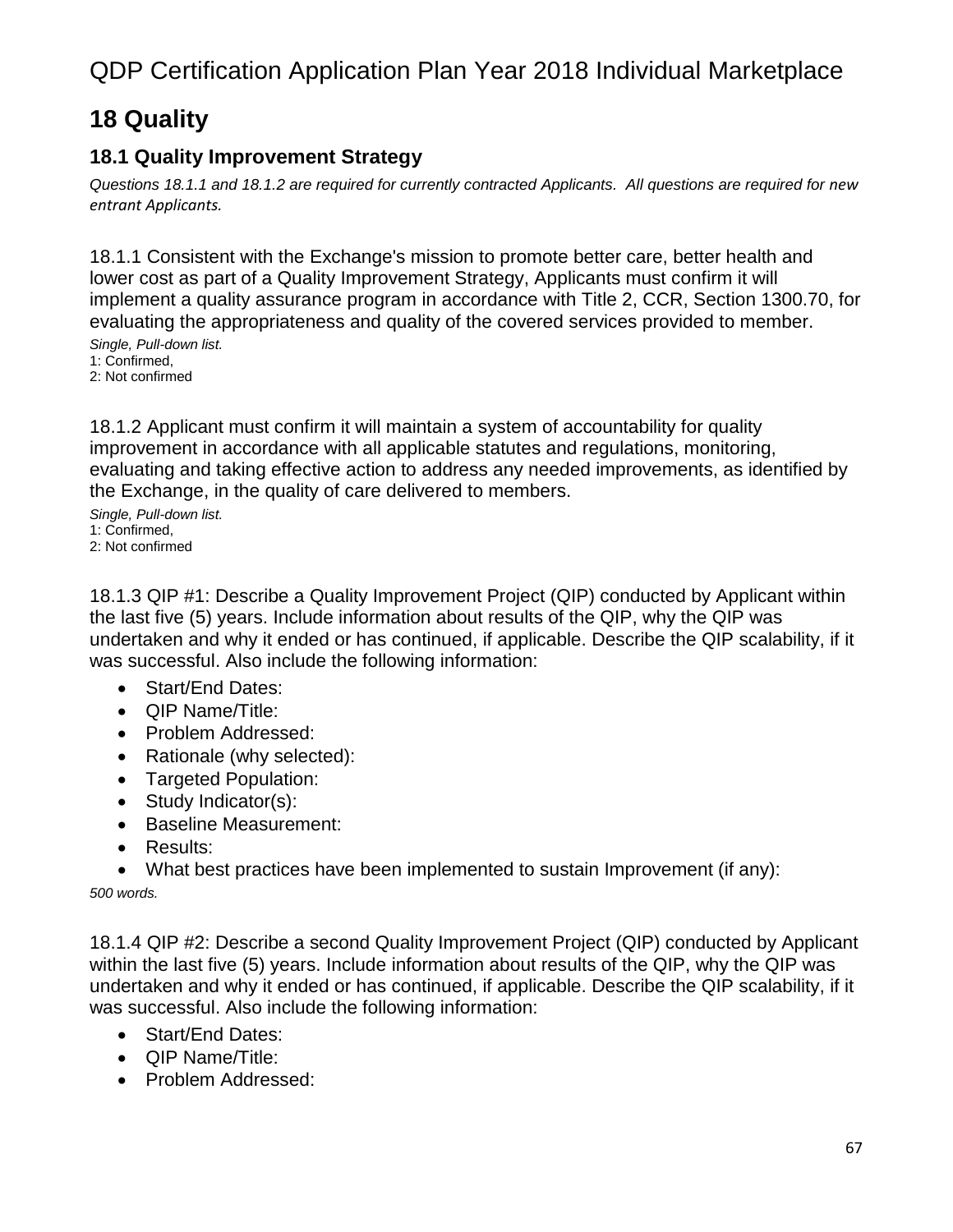- Rationale (why selected):
- Targeted Population:
- Study Indicator(s):
- Baseline Measurement:
- Results:
- What best practices have been implemented to sustain Improvement (if any):

*500 words.*

#### **18.2 Care Management**

*All questions are required for currently contracted Applicants and new entrant Applicants.*

18.2.1 Applicant must confirm it will make available to Exchange enrollees the following programs and services

| <b>Care Reminders</b>       | Single, Pull-down list.<br>1: Confirmed,<br>2: Not confirmed |
|-----------------------------|--------------------------------------------------------------|
| Risk Assessments            | Single, Pull-down list.<br>1: Confirmed,<br>2: Not confirmed |
| Disease Management Programs | Single, Pull-down list.<br>1: Confirmed.<br>2: Not confirmed |

18.2.2 Which of the following activities are used by Applicant to encourage use of diagnostic and preventive services?

*Multi, Checkboxes.*

1: Mailed printed materials about preventive services with \$0 cost-share to members (oral exam, cleaning, X-rays),

2: Emails sent to membership about preventive services with \$0 cost-share to members (oral exam, cleaning, X-rays),

3: Automated outbound telephone reminders about preventive services with \$0 cost-share to members (oral exam, cleaning,

X-rays), 4: Other (please explain): [ 100 words ],

5: No current activities used to encourage use of preventive services

18.2.3 Discuss any planned activities to encourage use of diagnostic and preventive services. *100 words.*

18.2.4 If Applicant indicated that any of the activities in 18.2.2 are used to encourage use of diagnostic and preventive services, please upload as an attachment screenshots and/or materials demonstrating these activities.

*200 words.*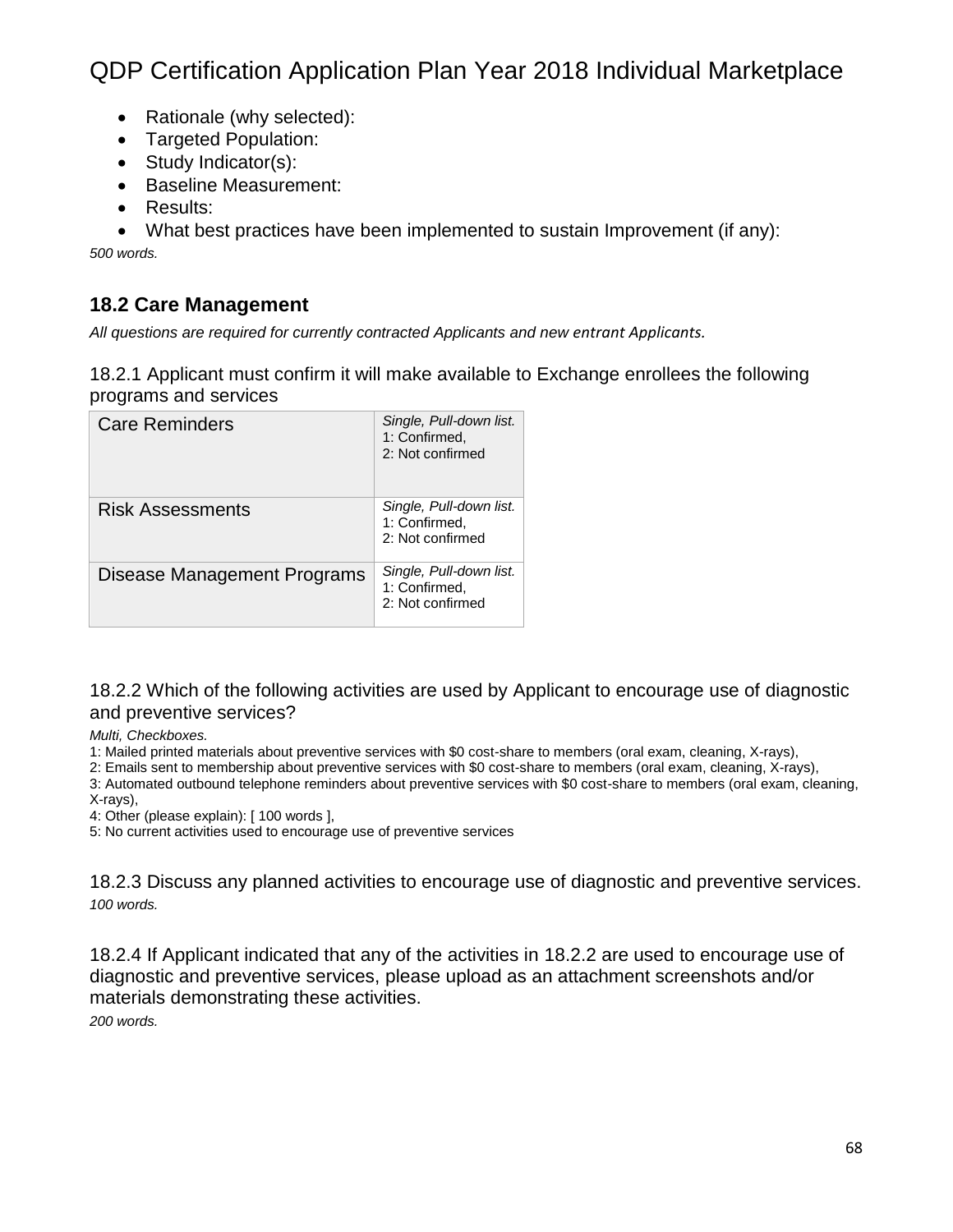18.2.5 Which of the following activities are used by Applicant to communicate oral health and wellness (i.e. self-care for maintaining good oral health)?

*Multi, Checkboxes.*

- 1: Mailed printed materials about oral health self-care,
- 2: Emails sent to membership about oral health self-care,
- 3: Other (please explain): [100 words],

4: No current activities used to encourage oral health self-care

18.2.6 Discuss any planned activities to communicate oral health and wellness information to Enrollees.

*100 words.*

18.2.7 If Applicant indicated that any of the activities in 18.2.5 are used to communicate oral health and wellness, please upload as an attachment screenshots and/or materials demonstrating these activities.

*200 words.*

18.2.8 Indicate the availability of the following demand management activities and health information resources for Exchange members. (Check all that apply)

*Multi, Checkboxes.*

- 1: Teledentistry,
- 2: Decision support,
- 3: Self-care books,
- 4: Electronic Preventive care reminders,
- 5: Web-based health information,
- 6: Web-based self-care resources,
- 7: Integration with other health care vendors,
- 8: Other (describe): [200 words]

#### **18.3 Health Status and Risk Assessment**

*All questions are required for currently contracted Applicants and new entrant Applicants.*

#### 18.3.1 Indicate features of the oral health risk assessment to determine enrollee oral health status. Select all that apply.

*Multi, Checkboxes.*

- 1: Oral health risk assessment offered online or in print,
- 2: Oral health risk assessment offered through telephone interview with a live person,
- 3: Oral health risk assessment offered in multiple languages,
- 4: Upon completion of oral health risk assessment, risk-factor education is provided to member based on member-specific risk, e.g. if member reports tobacco use, education is provided on gum disease risk,
- 5: Personalized oral health risk assessment report is generated with risk modification actions,
- 6: Member is directed to interactive intervention module for behavior change upon risk assessment completion,
- 7: Email on self-care generated based on enrollee responses,
- 8: Email or phone call reminders to schedule preventive or diagnostic visits generated based on enrollee responses,
- 9: Oral health risk assessment not offered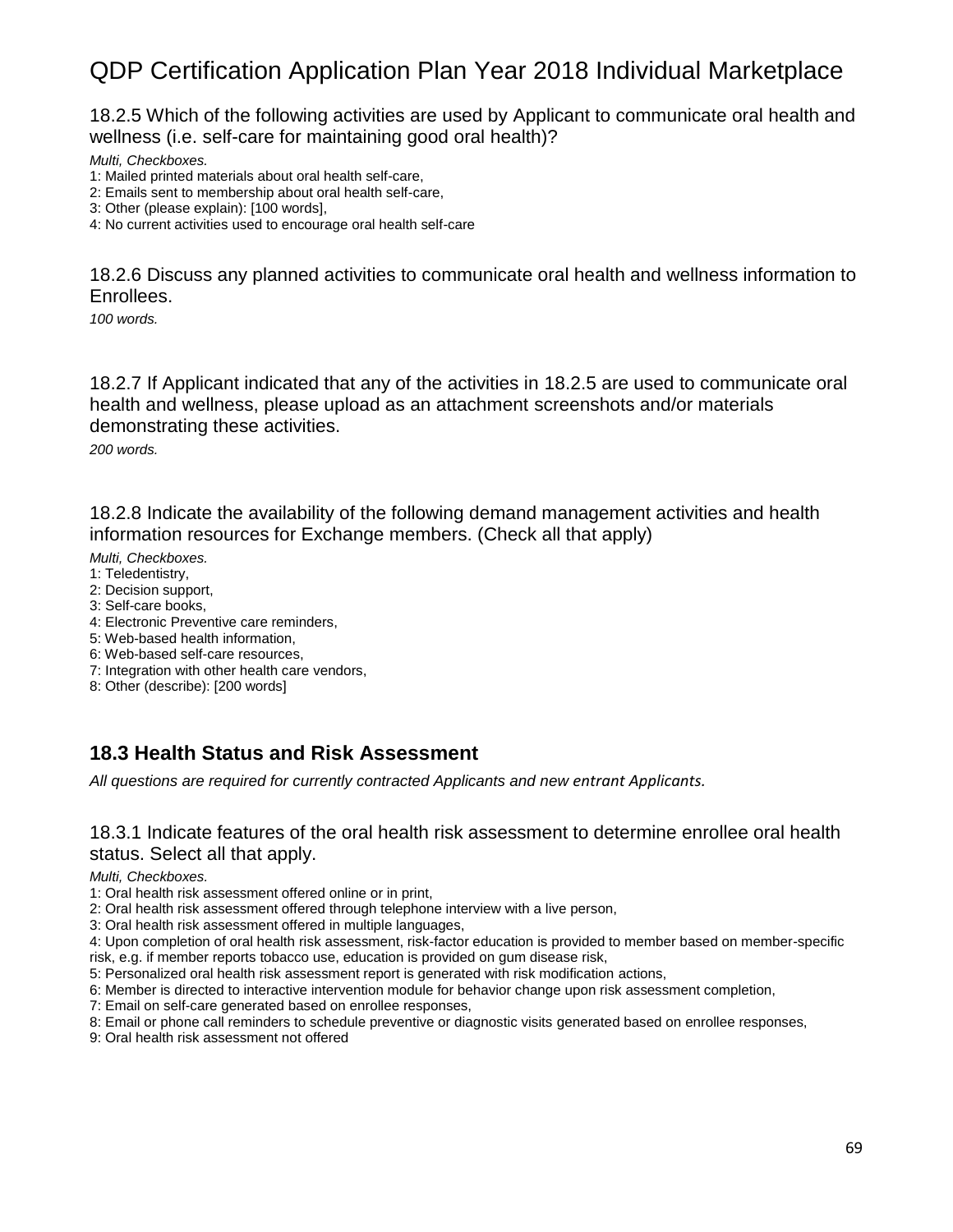18.3.2 Does Applicant collect information on enrollee oral health status using any of the following sources of data? Select all that apply.

*Multi, Checkboxes.*

- 1: Oral health risk assessment,
- 2: Claims data,
- 3: Other (please explain): [100 words],
- 4: Data on oral health status not collected

18.3.3 Discuss any planned activities to build capacity or systems to determine enrollee oral health status.

*100 words.*

18.3.4 Does Applicant use any of the following sources of data to track changes in oral health status among Plan Enrollees? Select all that apply.

*Multi, Checkboxes.*

- 1: Oral health risk assessment,
- 2: Claims data,
- 3: Other (please explain): [200 words],

4: Data on oral health status not used

18.3.5 Discuss any planned activities to build capacity or systems to track changes in enrollee oral health status.

*200 words.*

18.3.6 How does Applicant currently identify at-risk enrollees, which may include members with existing or newly diagnosed needs for dental treatment or members with co-morbid conditions?

*Single, Radio group.*

1: Claims data,

2: Website registration prompts self-report of existing/newly diagnosed need for dental treatment and/or co-morbid conditions,

3: Oral health risk assessment,

4: Other (please explain): [200 words],

5: Plan does not currently identify at-risk enrollees

#### 18.3.7 Discuss any planned activities to identify at-risk enrollees.

*100 words.*

#### 18.3.8 Report the number of enrollees who have been identified as "at-risk."

|                                                              | Exchange Enrollees, if<br>applicable | Book of<br><b>Business</b> |
|--------------------------------------------------------------|--------------------------------------|----------------------------|
| Number of enrollees who have been<br>identified as "at-risk" | Integer.                             | Integer.                   |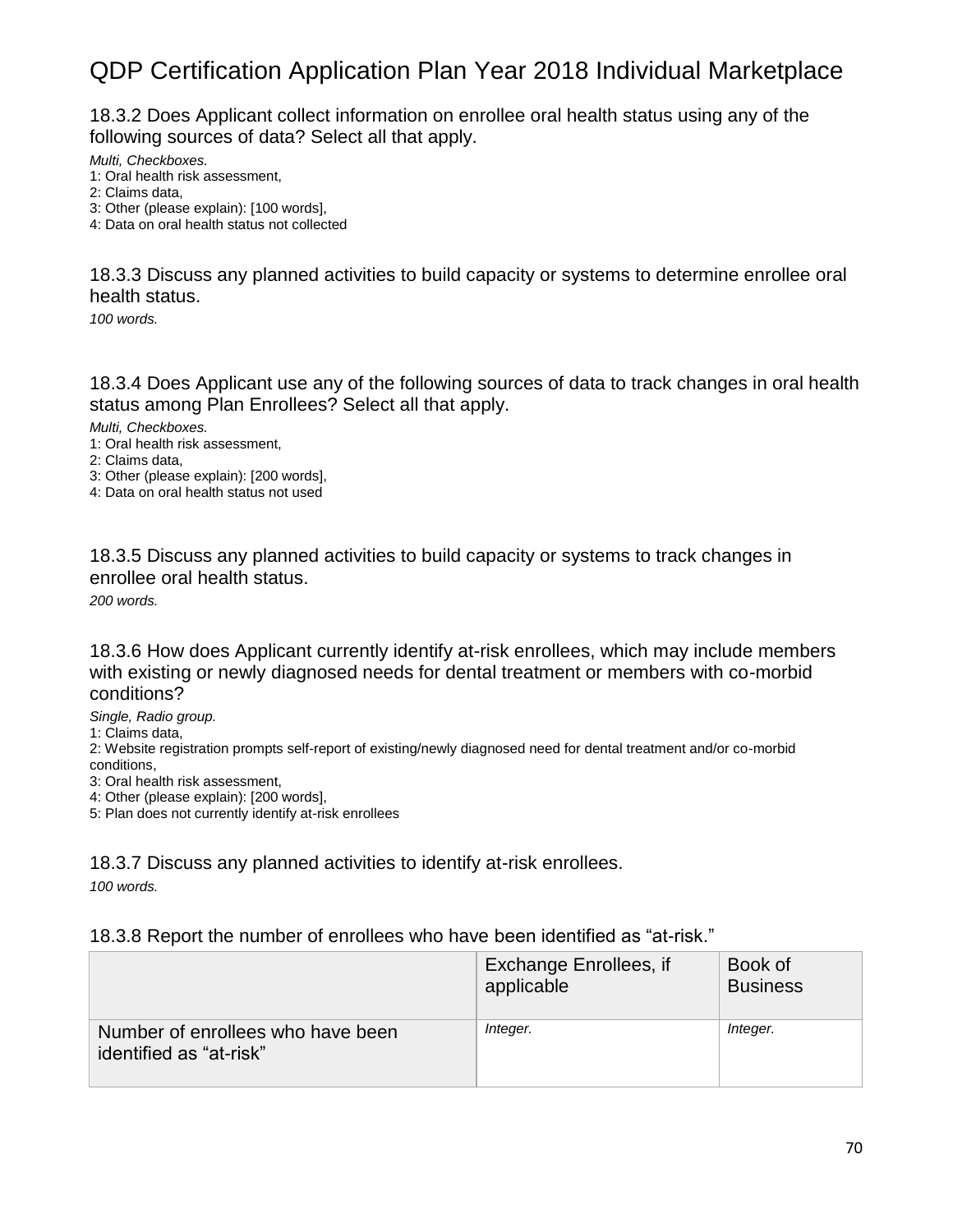| Number of enrollees | Inteaer. | Inteaer. |
|---------------------|----------|----------|
|                     |          |          |

#### **18.4 Enrollee Population Management**

*All questions are required for currently contracted Applicants and new entrant Applicants.*

18.4.1 Describe practices in place to address population health management across enrolled members. Include measurement strategy and any specific ability to track impact on Exchange enrollees.

*100 words.*

18.4.2 Describe ability to track and monitor member satisfaction. Include measurement strategy and any specific ability to track impact on Exchange enrollees. *100 words.*

18.4.3 Describe ability to track and monitor cost and utilization management. Include measurement strategy and any specific ability to track impact on Exchange enrollees. *100 words.*

18.4.4 Describe ability to track and monitor clinical outcome quality. Include measurement strategy and any specific ability to track impact on Exchange enrollees. *100 words.*

#### **18.5 Innovations**

*Question required only for new entrant Applicants.*

18.5.1 Describe institutional capacity to plan, implement, evaluate, and replicate future healthcare quality and cost innovations for Exchange Members. Of special interest to Exchange are programs with focus on at-risk enrollees (e.g.: communities at risk for health disparities, enrollees with chronic-conditions and those who live in medically underserved areas).

*200 words.*

#### **18.6 Reducing Health Disparities and Ensuring Health Equity**

*All questions are required for currently contracted Applicants and new entrant Applicants.*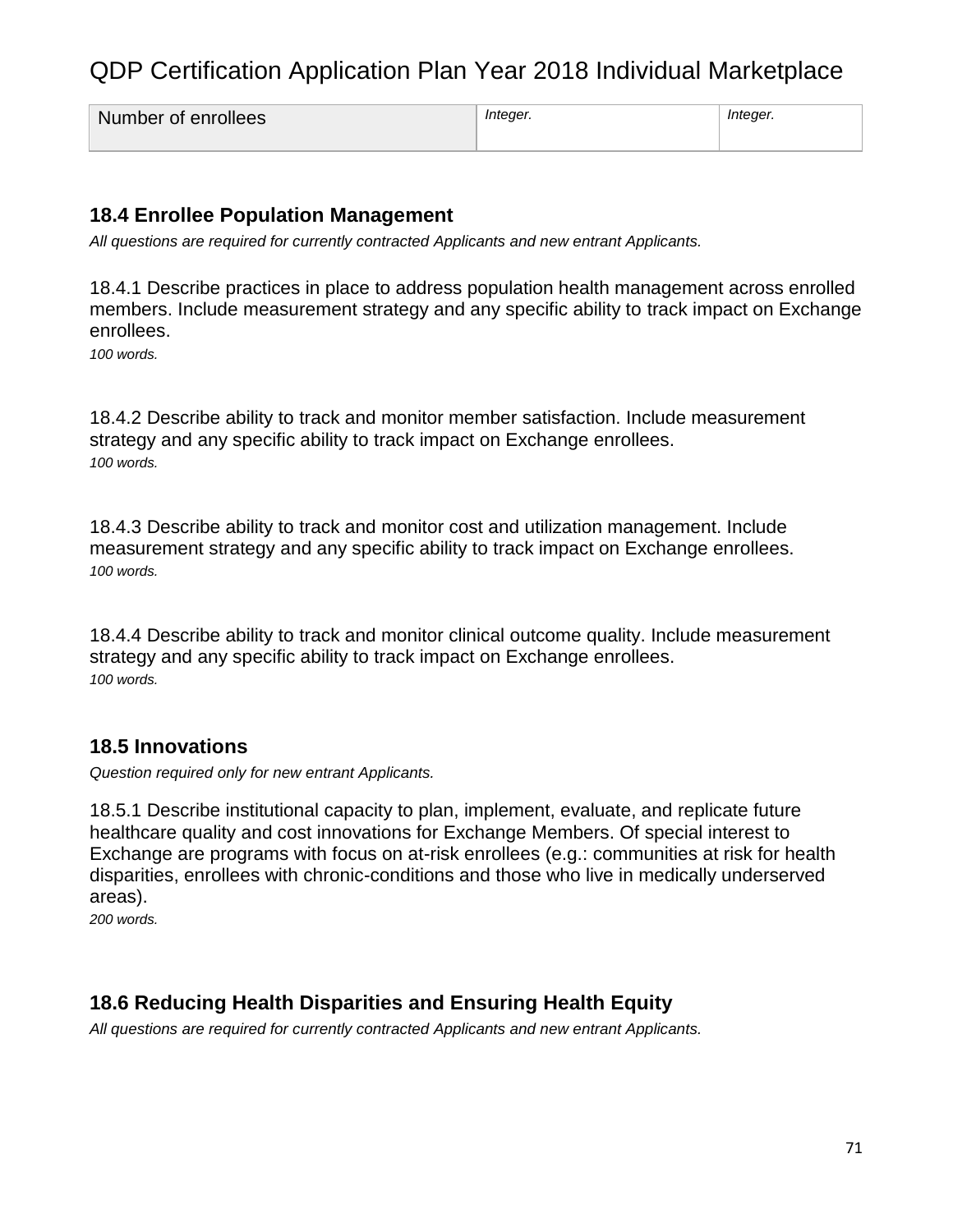18.6.1 Identify the sources of data used to gather members' race/ethnicity, primary language, and disability status. The response "enrollment form" pertains only to information reported directly by members or passed on by CalHEERS. Report on Exchange membership if applicable.

| <b>Data Element</b> | <b>Data Collection Method</b><br>(Select all that apply)                                                                                                                                                                                                                                                     | Other,<br>explain | Percent of membership for<br>whom data is captured |
|---------------------|--------------------------------------------------------------------------------------------------------------------------------------------------------------------------------------------------------------------------------------------------------------------------------------------------------------|-------------------|----------------------------------------------------|
| Race/ethnicity      | Multi, Checkboxes.<br>1: Enrollment form,<br>2: Oral health risk assessment,<br>3: Information requested upon<br>website registration,<br>4: Inquiry upon call to customer<br>service.<br>5: Indirect method such as surname<br>or zip code analysis,<br>6: Other (please explain),<br>7: Data not collected | $50$ words.       | Percent.<br>N/A OK.                                |
| Primary<br>language | Multi, Checkboxes.<br>1: Enrollment form,<br>2: Oral health risk assessment,<br>3: Information requested upon<br>website registration,<br>4: Inquiry upon call to customer<br>service.<br>5: Indirect method such as surname<br>or zip code analysis,<br>6: Other (Please explain),<br>7: Data not collected | 50 words.         | Percent.<br>N/A OK.                                |
| <b>Disability</b>   | Multi, Checkboxes.<br>1: Enrollment form,<br>2: Oral health risk assessment.<br>3: Information requested upon<br>website registration,<br>4: Inquiry upon call to customer<br>service.<br>5: Indirect method such as surname<br>or zip code analysis,<br>6: Other (Please explain),<br>7: Data not collected | 50 words.         | Percent.<br>N/A OK.                                |

18.6.2 If Applicant answered "data not collected" to 18.6.1, discuss how Applicant intends to collect data elements to support improving health equity. *200 words.*

18.6.3 Indicate how race/ethnicity data are used to address quality improvement and health equity. Select all that apply.

*Multi, Checkboxes.*

1: Assess adequacy of language assistance to meet members' needs,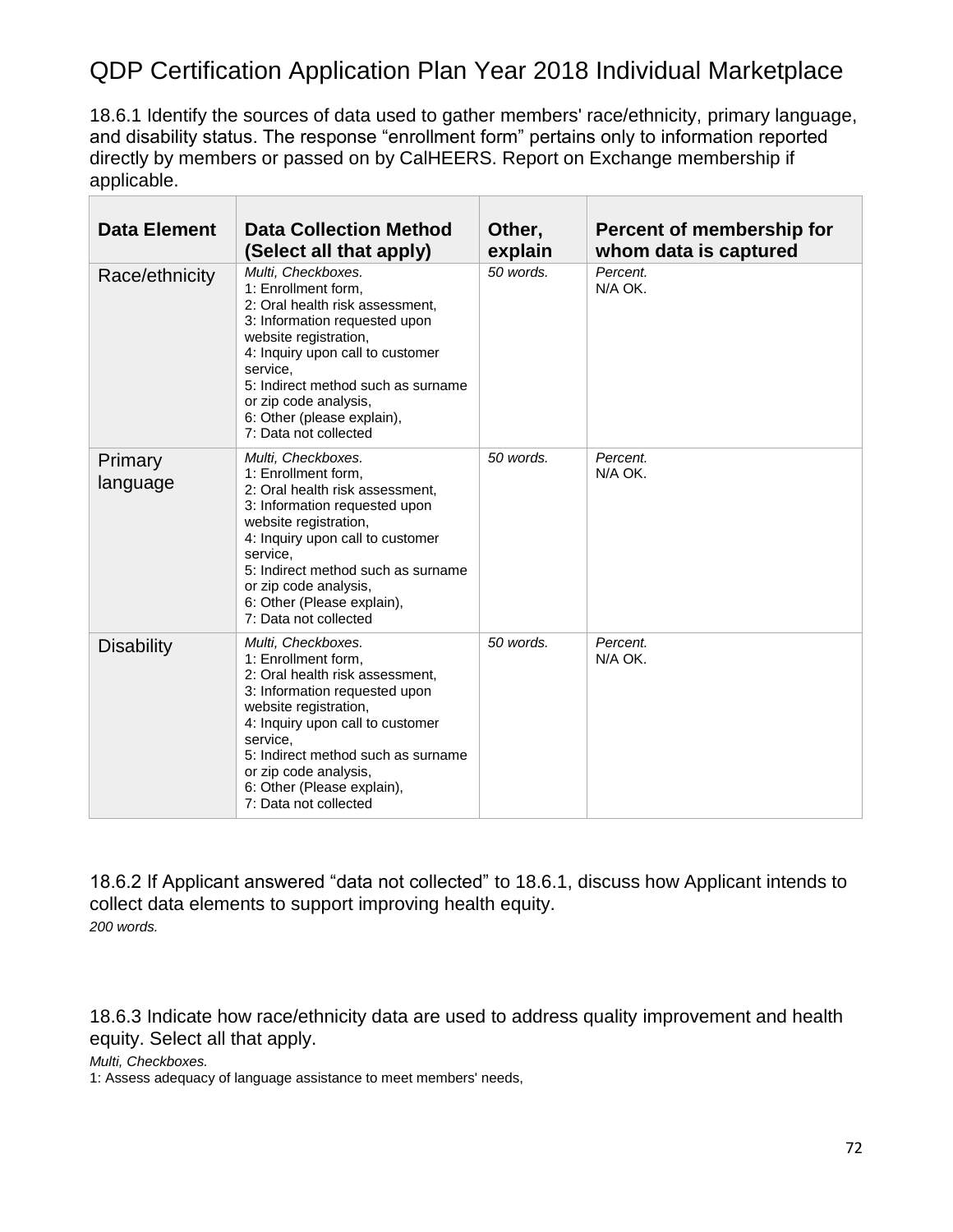- 2: Calculate dental quality performance measures by race/ethnicity, language, or disability status,
- 3: Calculate member experience measures by race/ethnicity, language, or disability status,
- 4: Identify areas for quality improvement,
- 5: Identify areas for health education/promotion,
- 6: Share provider race/ethnicity/language data with member to enable selection of concordant dentists,
- 7: Share with dental network to assist them in providing language assistance and culturally competent care,
- 8: Set benchmarks or target goals for reducing measured disparities in preventive or diagnostic care,
- 9: Analyze disenrollment patterns,
- 10: Develop outreach programs that are culturally sensitive (please explain): [100 words],
- 11: Other (please explain): [100 words],
- 12: Race/ethnicity data not used for quality improvement or health equity,

#### 18.6.4 Indicate how primary language data are used to address quality improvement and health equity. Select all that apply.

#### *Multi, Checkboxes.*

- 1: Assess adequacy of language assistance to meet members' needs,
- 2: Calculate dental quality performance measures by race/ethnicity, language, or disability status,
- 3: Calculate member experience measures by race/ethnicity, language, or disability status,
- 4: Identify areas for quality improvement,
- 5: Identify areas for health education/promotion,
- 6: Share provider race/ethnicity/language data with member to enable selection of concordant dentists,
- 7: Share with dental network to assist them in providing language assistance and culturally competent care,
- 8: Set benchmarks or target goals for reducing measured disparities in preventive or diagnostic care,
- 9: Analyze disenrollment patterns,
- 10: Develop outreach programs that are culturally sensitive (please explain): [100 words],
- 11: Other (please explain): [100 words],
- 12: Language data not used for quality improvement or health equity,

#### 18.6.5 Indicate how disability status data are used to address quality improvement and health equity. Select all that apply.

*Multi, Checkboxes.*

- 1: Assess adequacy of language assistance to meet members' needs,
- 2: Calculate dental quality performance measures by race/ethnicity, language, or disability status,
- 3: Calculate member experience measures by race/ethnicity, language, or disability status,
- 4: Identify areas for quality improvement,
- 5: Identify areas for health education/promotion,
- 6: Share provider race/ethnicity/language data with member to enable selection of concordant dentists,
- 7: Share with dental network to assist them in providing language assistance and culturally competent care,
- 8: Set benchmarks or target goals for reducing measured disparities in preventive or diagnostic care,

9: Analyze disenrollment patterns,

- 10: Develop outreach programs that are culturally sensitive (please explain): [100 words],
- 11: Other (please explain): [100 words],
- 12: Disability data not used for quality improvement or health equity

#### **18.7 Promotion, Development, and Use of Care Models**

*All questions are required for currently contracted Applicants and new entrant Applicants.*

18.7.1 If applicable to Applicant's delivery system, report the number of enrollees who have been encouraged to select or assigned a primary care dentist.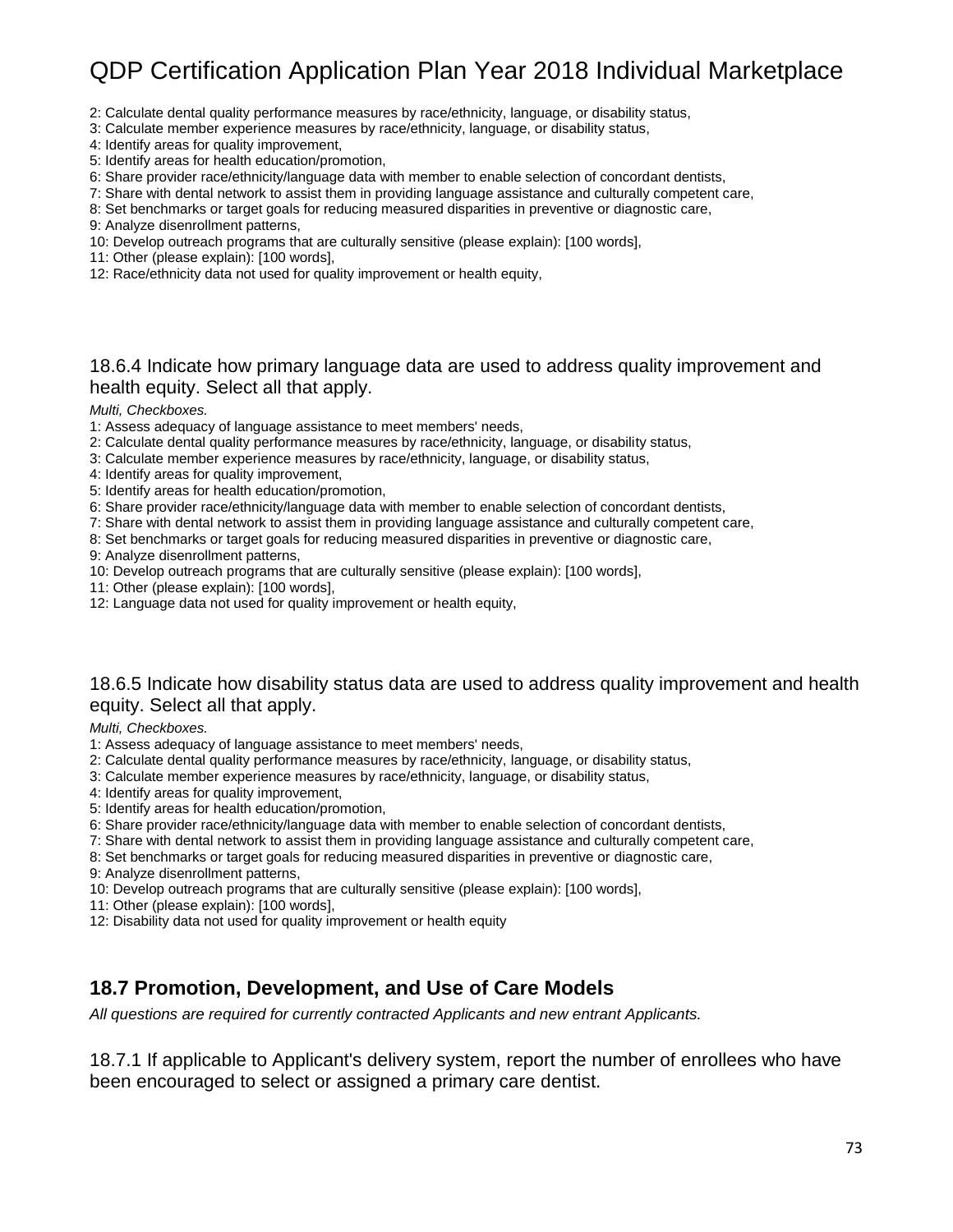|                                                                                              | Exchange Enrollees,<br>if applicable | Book of<br><b>Business</b> |
|----------------------------------------------------------------------------------------------|--------------------------------------|----------------------------|
| Number of enrollees who have been encouraged to<br>select or assigned a primary care dentist | Integer.                             | Integer.                   |
| Number of enrollees                                                                          | Integer.                             | Integer.                   |

18.7.2 If selection of or assignment to a primary care dentist is not required, describe how Applicant encourages member's use of dental home. *100 words.*

18.7.3 If selection of or assignment to a primary care dentist is not required, describe how Applicant encourages contracted providers to retain patients for continued care. *100 words.*

### **18.8 Provider Cost and Quality**

*All questions are required for currently contracted Applicants and new entrant Applicants.*

18.8.1 Indicate how Applicant provides members with cost information for network providers. Select all that apply.

*Multi, Checkboxes.*

1: Web site includes a cost calculator tool for dental services (e.g. crowns, casts, endodontics, periodontics, etc.),

2: Web site provides information on average regional charges for dental services (e.g. crowns, casts, endodontics, periodontics, etc.),

3: Cost information on provider-specific contracted rates available upon request through Web site or customer service line,

4: Members directed to network providers to request cost information,

5: Other (please explain): [100 words],

6: Cost information not provided to membership

18.8.2 If the plan does not currently provide members with cost information, report how Applicant intends to make provider-specific cost information available to members. *100 words.*

### **18.9 Community Health and Wellness Promotion**

*All questions are required for currently contracted Applicants and new entrant Applicants.*

18.9.1 Applicant must indicate the type of initiatives, programs, and projects Applicant supports and describe how such activities specifically promote community health and/or address health disparities. Select all that apply and provide a narrative report in the "details" describing the activity.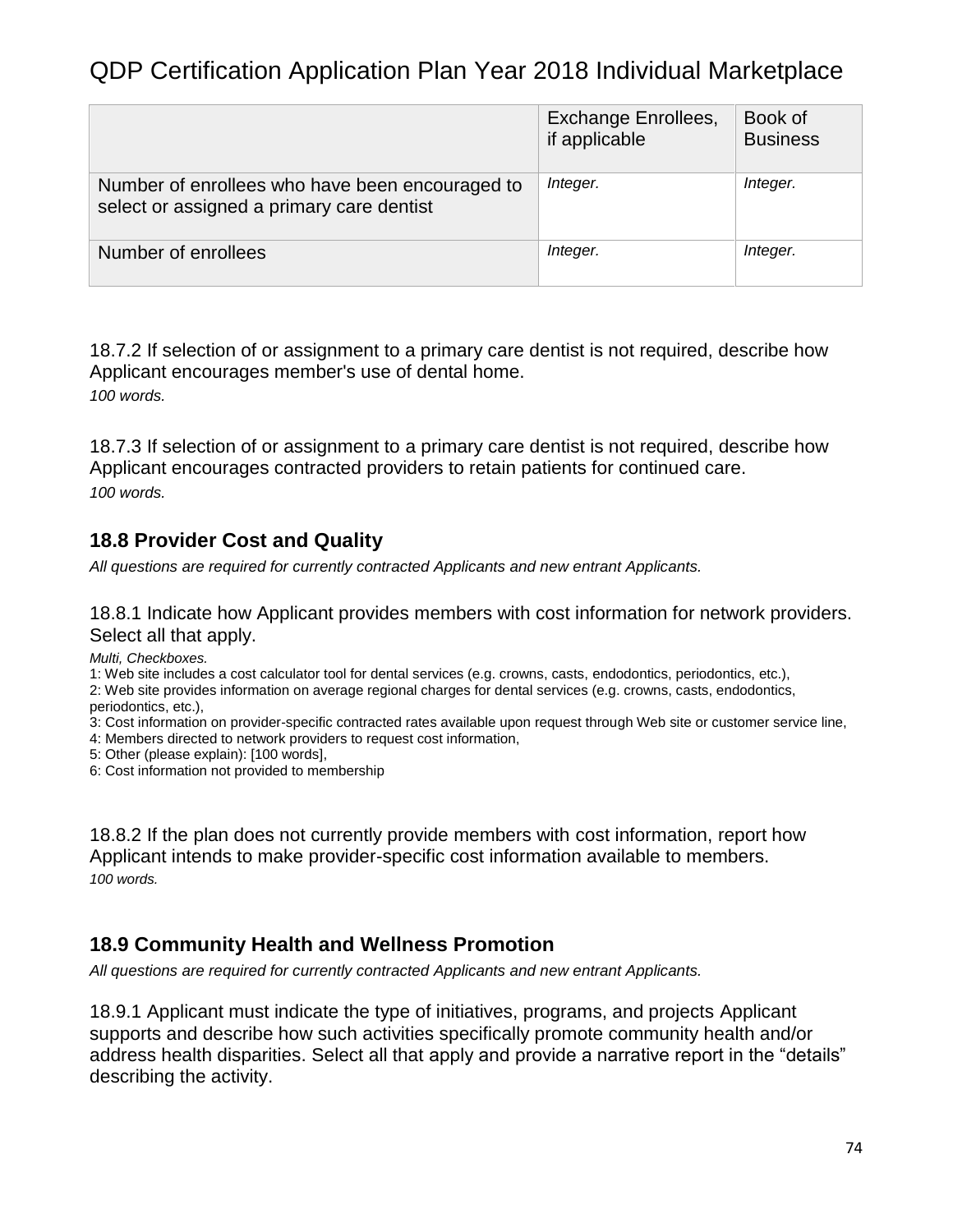| <b>Type of Activity</b>                                                                                                                                                                   | Response                                        | <b>Details</b>             |
|-------------------------------------------------------------------------------------------------------------------------------------------------------------------------------------------|-------------------------------------------------|----------------------------|
| Internal facing, member-related efforts to promote oral health (e.g.<br>oral health education programs)                                                                                   | Single, Pull-<br>down list.<br>1: Yes.<br>2: No | 100<br>words.              |
| External facing, high-level community facing activities (e.g. health<br>fairs, attendance at community coalitions, participation in health<br>collaboratives)                             | Single, Pull-<br>down list.<br>1: Yes.<br>2: No | 100<br>words.              |
| Engaged with non-profit health systems or local health agencies to<br>conduct community risk assessments to identify high priority needs<br>and health disparities related to oral health | Single, Pull-<br>down list.<br>1: Yes.<br>2: No | 100<br>words.              |
| Community oral health effort built on evidence-based program and<br>policy interventions, and planned evaluation included in the initiative                                               | Single, Pull-<br>down list.<br>1: Yes.<br>2: No | 100<br>words.              |
| Funded community health programs based on needs assessment<br>or other activity                                                                                                           | Single, Pull-<br>down list.<br>1: Yes.<br>2: No | 100 <sub>1</sub><br>words. |
| Plan is currently planning a community oral health promotion<br>activity                                                                                                                  | Single, Pull-<br>down list.<br>1: Yes.<br>2: No | 100<br>words.              |
| Plan does not conduct any community oral health initiatives                                                                                                                               | Single, Pull-<br>down list.<br>1: Yes.<br>2: No | 100<br>words.              |

### **18.10 Utilization**

*All questions are required for currently contracted Applicants and new entrant Applicants*

18.10.1 Applicant must provide dental utilization for the most recent benefit year for the following utilization measures. Provide current Covered California membership if applicable, and California book of business. Pediatric membership is defined as younger than 19 years of age. Adult membership is defined as 19 years of age and older.

| <b>Pediatric Utilization</b>                                         | Exchange<br>enrollees, if<br>applicable | California Book<br>of Business |
|----------------------------------------------------------------------|-----------------------------------------|--------------------------------|
| Percentage of membership that received any covered<br>dental service | Percent.                                | Percent.                       |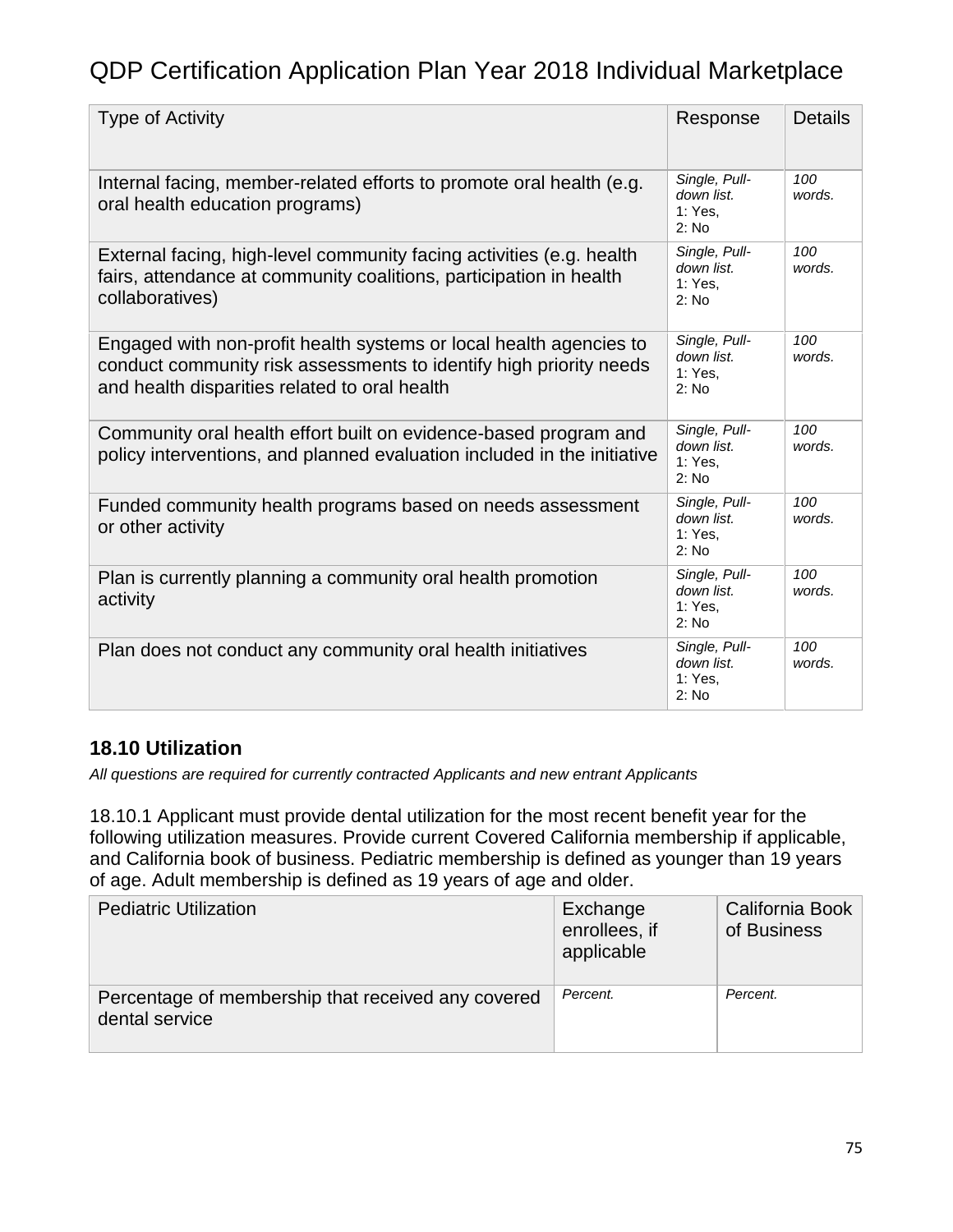| Percentage of membership that received a<br>preventive/diagnostic dental service                                                  | Percent. | Percent. |
|-----------------------------------------------------------------------------------------------------------------------------------|----------|----------|
| Percentage of members receiving dental treatment<br>services (excluding preventive and diagnostic<br>services)                    | Percent. | Percent. |
| Percentage of members who received a treatment for<br>caries or a caries-preventive procedure                                     | Percent. | Percent. |
| Percentage of members with one (1) or more fillings<br>in the past year who received a topical fluoride or<br>sealant application | Percent. | Percent. |
| Percentage of pediatric membership identified as<br>moderate or high caries risk                                                  | Percent. | Percent. |
| Percentage of pediatric membership who reached<br>their annual out-of-pocket maximum.                                             |          |          |
| <b>Adult Utilization</b>                                                                                                          | Percent. | Percent. |
| Percentage of membership that received any covered<br>dental service                                                              | Percent. | Percent. |
| Percentage of membership that received a<br>preventive/diagnostic dental service                                                  | Percent. | Percent. |
| Percentage of members receiving dental treatment<br>services (excluding preventive and diagnostic<br>services)                    | Percent. | Percent. |
| Percentage of members who received a treatment for<br>caries or a caries-preventive procedure                                     | Percent. | Percent. |
| Percentage of members with one (1) or more fillings<br>in the past year who received a topical fluoride or<br>sealant application | Percent. | Percent. |
| Percentage of membership identified as high risk                                                                                  | Percent. | Percent. |
| Percentage of members whom reached the plan's<br>maximum annual benefit, if applicable                                            | Percent. | Percent. |